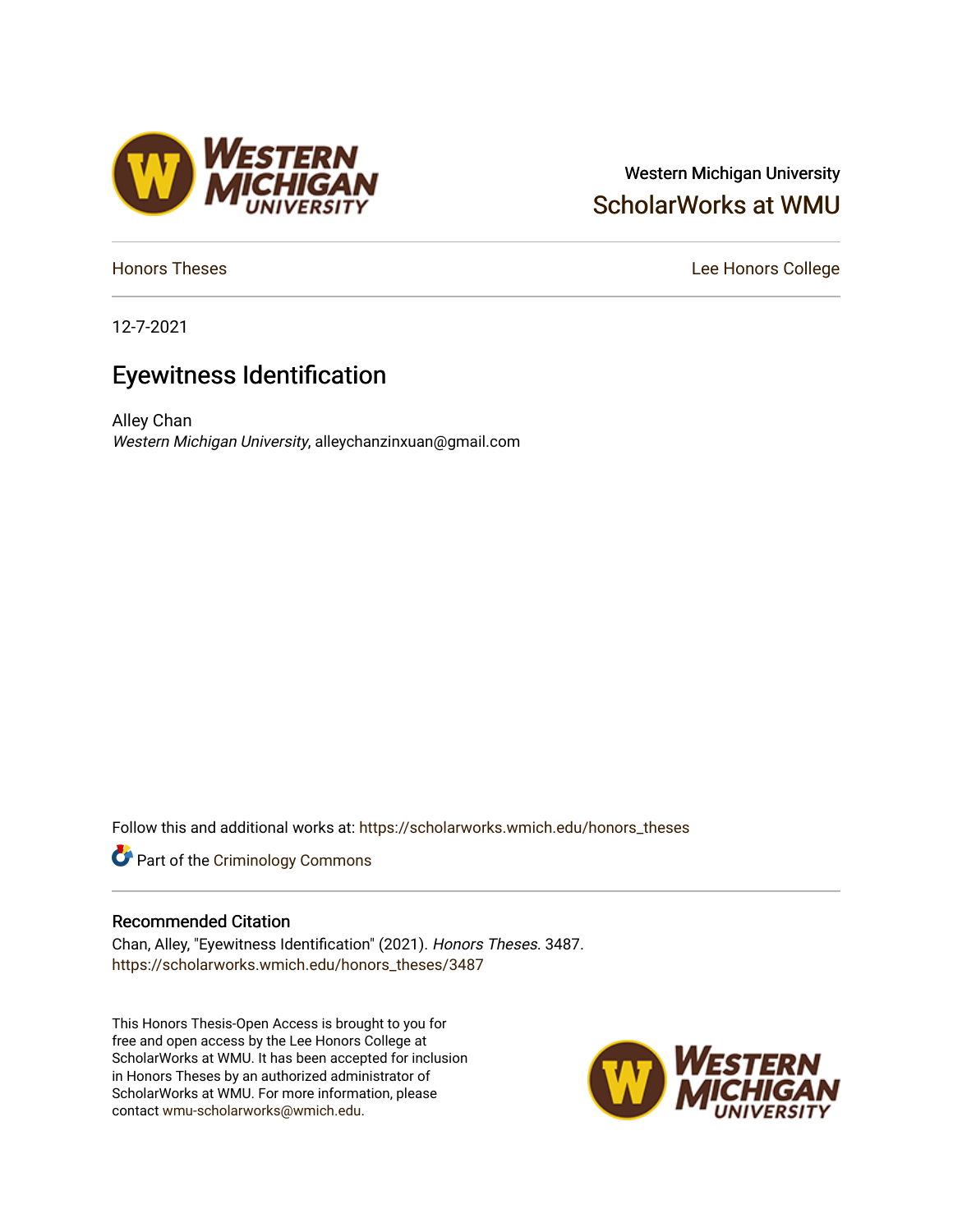## EYEWITNESS IDENTIFICATION

Alley Chan Western Michigan University Lee Honors College Honors Thesis December 2021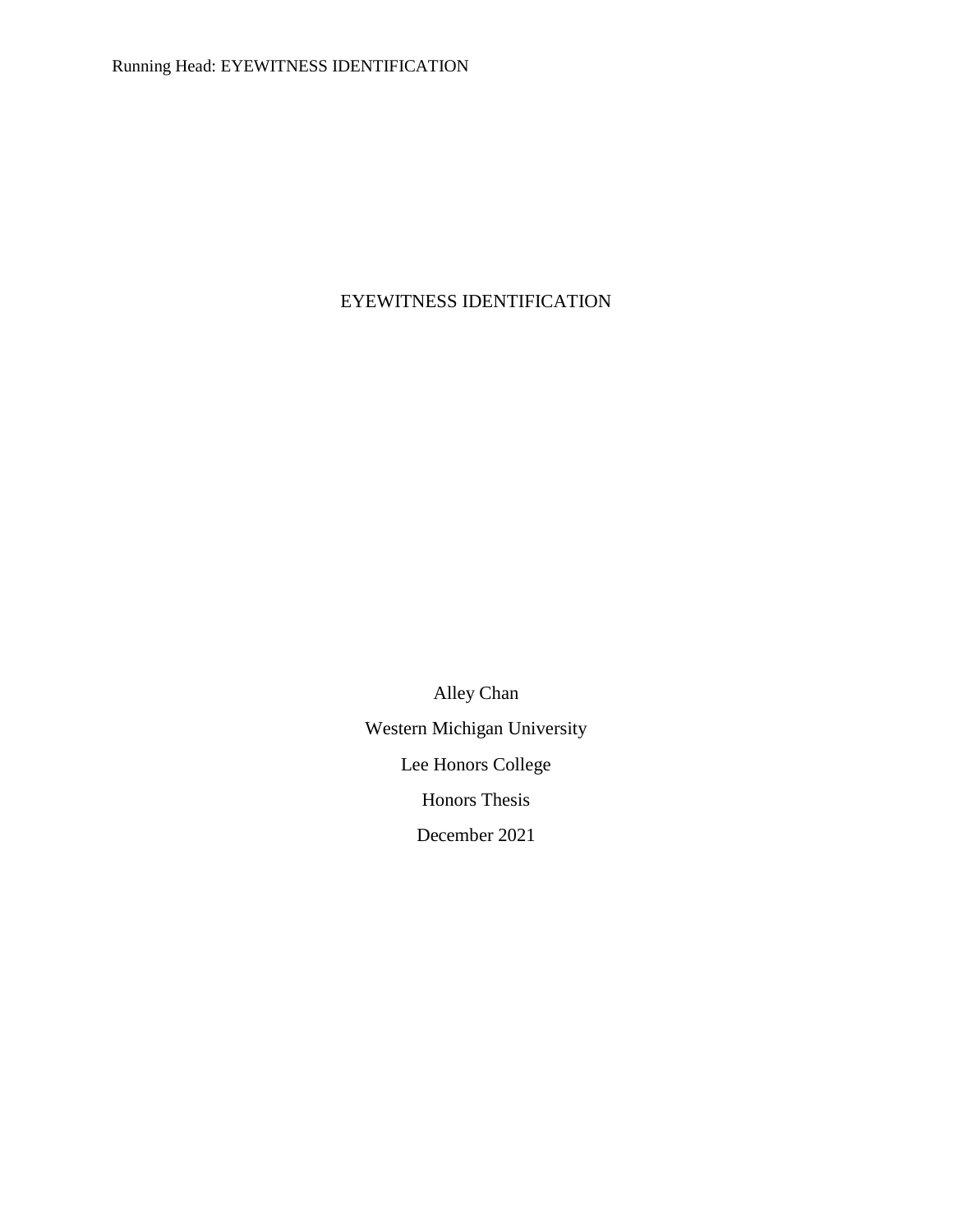#### **Acknowledgement**

First, I would like to express my sincere gratitude and appreciation to my parents, Mr. Soon Yong Chan and Ms. Bee Bee Loo. Without my parents, I wouldn't have gotten where I am today and none of this would indeed be possible. Thank you so much for providing me with love, encouragement, guidance, and support all these years. Once again, thank you for being the most amazing parents I could have ever asked for! I love y'all, daddy and mommy! Thank you as well to my beloved siblings, Hazel Chan and Benjamin Chan.

A debt of gratitude is also owed to my thesis chair, Dr. Barry Goetz who supported and encouraged me throughout the completion of my thesis. This project would not have been possible without Dr. Goetz's continuous support. I am truly thankful to him for all the time he has spent on bestowing to me his expertise in this area. Furthermore, I would also like to extend my gratitude to my thesis committee member, Dr. Douglas Johnson for his valuable feedback and guidance on this thesis.

On top of that, I would like to take this opportunity to thank Honorable Judge Curtis Bell, Dr. Lauren Foley, and Ms. Julie Hodge for their unwavering support and advice during my internship time at Kalamazoo County Probate Court. Thank you for seeing something in me and advising me to pursue a law degree. Words cannot express how grateful I am for their guidance.

To all my friends, thank you for everything! I feel so fortunate for meeting y'all. :)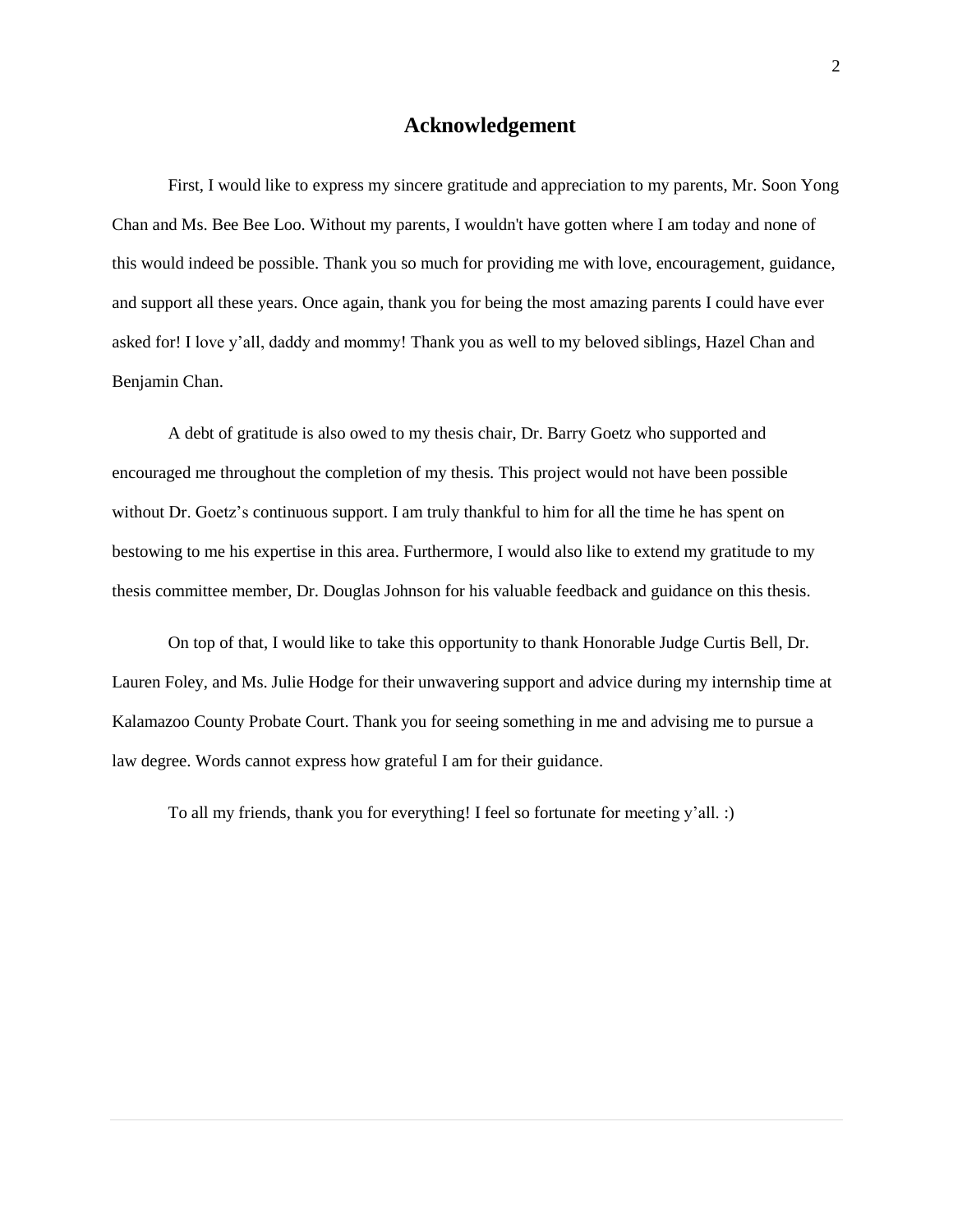#### **Abstract**

Eyewitness identification often plays a crucial role in the criminal justice system. It can be used to make an arrest, both exonerate and convict suspects, fuel police interrogation, and influence a plea bargaining decision. In the meantime, eyewitness misidentification has contributed to approximately 69% of the wrongful convictions, making it the leading factor in wrongful convictions nationwide. Hence, the central question that will be explored in this thesis is: Why eyewitness testimony is so powerful despite it is prone to error? To answer this question, this thesis will examine the role of eyewitness identification played in the criminal justice system from both sociological and psychological perspectives. Specifically, this thesis will first provide a brief overview of the existing methods of eyewitness identification and then present some basic psychological research on the reliability of human memory from three perspectives which are (a) the conformity of human memory, (b) the other-race effect (ORE) in human memory, and (c) the own-gender bias effect in human memory. Next, the role of race and police officers played in eyewitness identification will be explored. Lastly, this thesis will provide some recommendations on improving the future eyewitness identification procedures in order to strengthen the value of eyewitness testimony in the courtroom.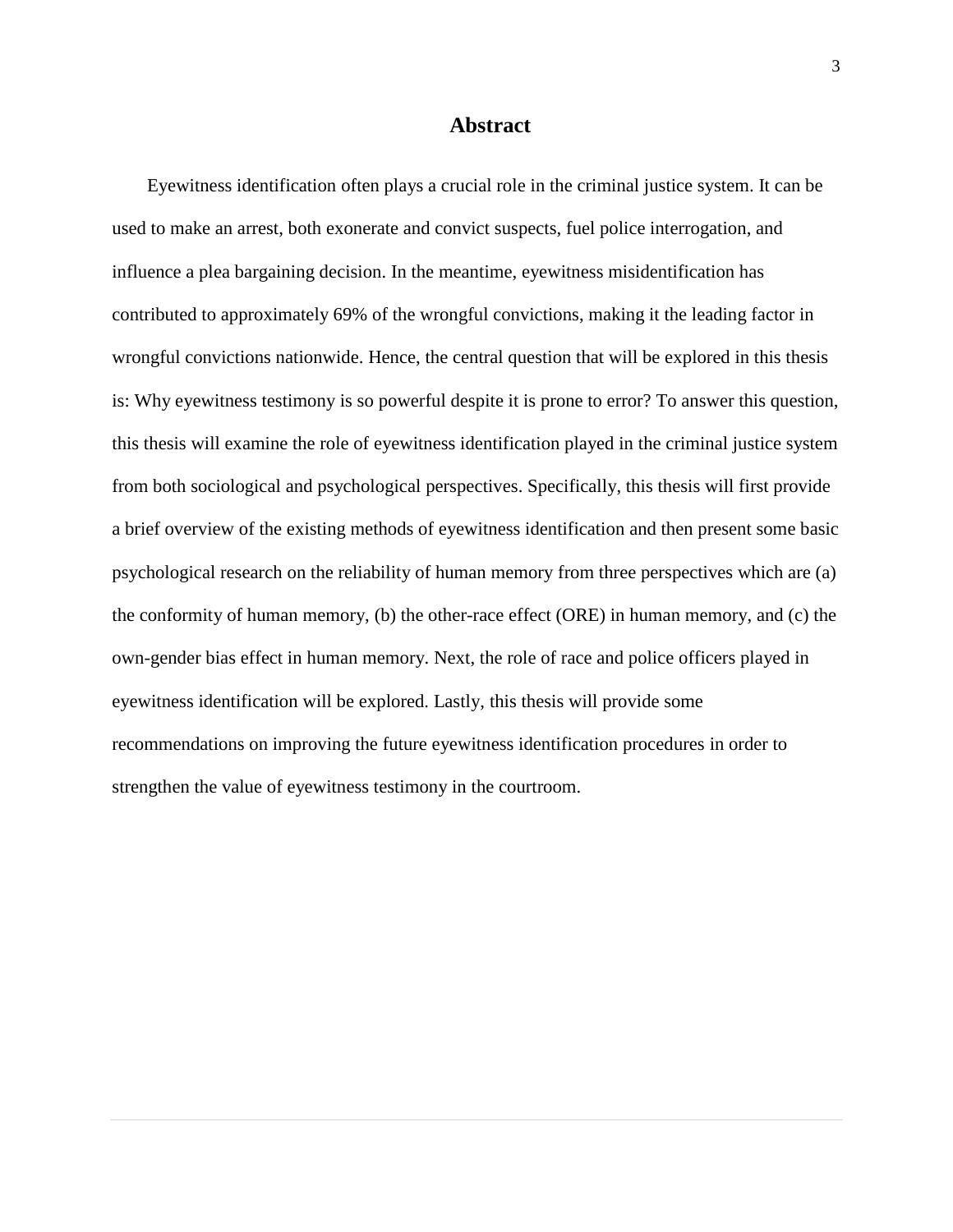#### **Content**

- 1. General Introduction
	- 1.1 Why study eyewitness identification?
	- 1.2 A brief overview of the present thesis
- 2. Methodology
- 3. Variations of How Eyewitness are Defined
- 4. Identifying the Perpetrator
	- 4.1 Show-up
	- 4.2 Live Lineup vs Photo Array
	- 4.3 Sequential Lineup vs Simultaneous Lineup
- 5. Basic Research on the Reliability of Human Memory
	- 5.1 The Conformity of Human Memory
	- 5.2 The Other-Race Effect (ORE) in Human Memory
	- 5.3 The Own-Gender Bias Effect in Human Memory
- 6. Race and Eyewitness Identification
- 7. Role of Police Officers in Manipulating the Eyewitness Testimony
- 8. Recommendations to Improve the Future Eyewitness Identification Procedures
	- 8.1 Apply deoxyribonucleic acid (DNA) technology to all cases
	- 8.2 Develop a standardized instruction to minimize police bias
	- 8.3 Implement computerized photo array and sequential lineup
	- 8.4 Implement double-blind administration technique (Folder System)
	- 8.5 Videotape the whole identification process and record the eyewitness' level of confidence
	- 8.6 Measures to take while in the courtroom
	- 8.7 Use mock witness to assess lineup fairness
- 9. What can an eyewitness do?
- 10. Conclusion and Discussion
- 11. References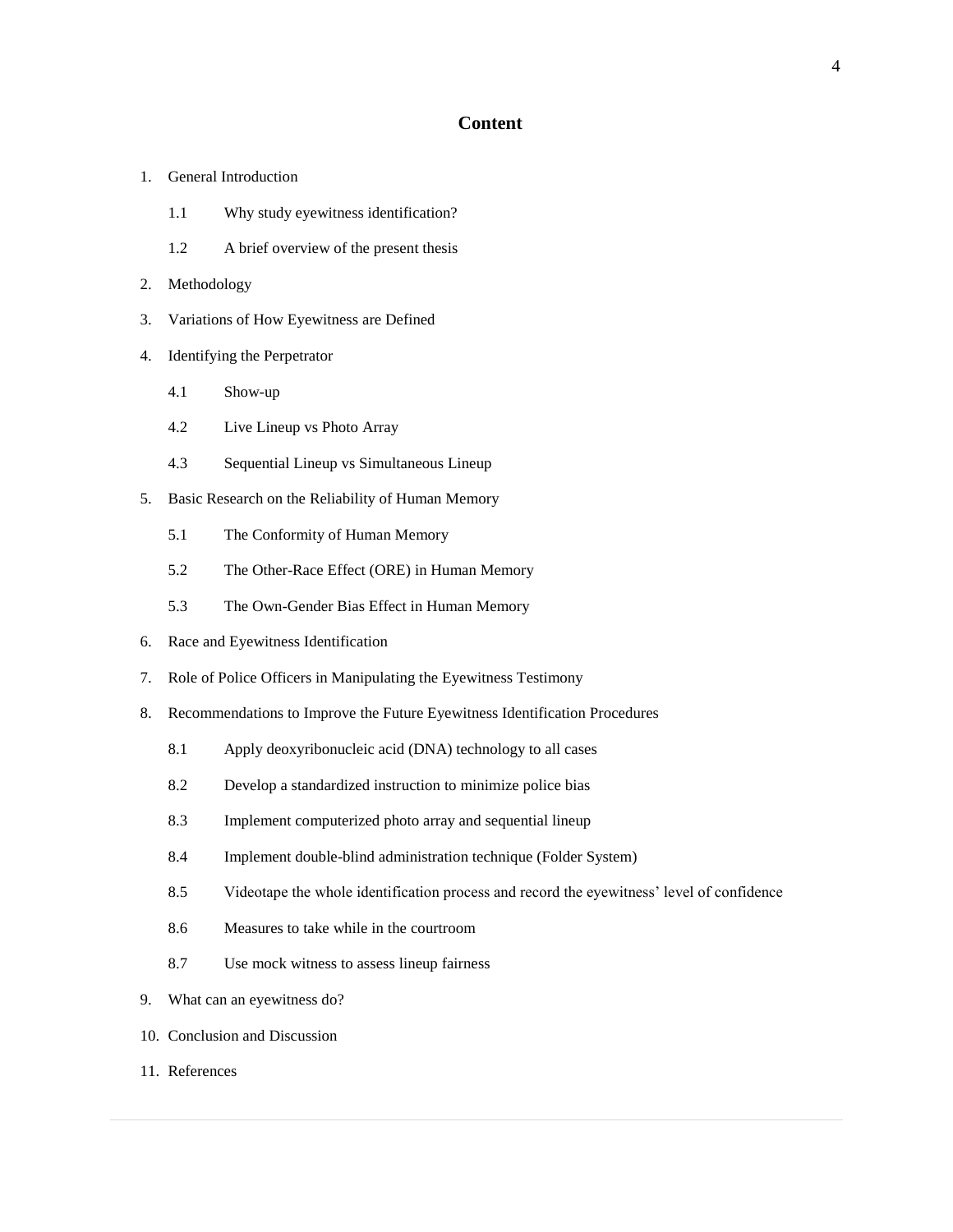#### **1. General Introduction**

Eyewitness identification is an important element of criminal proceedings in the United States. It not only can be used to arrest a suspect, but it also can lead to both the exoneration and conviction of a suspect. Furthermore, it often serves to fuel the police interrogations and being used as a part of plea bargaining to make the defendant enters a guilty or no contest plea. Generally, suspects of the crime are identified by the eyewitness through show-up, live lineup, and/or photo array. The positive identification made by the eyewitness often used to influence plea bargaining decisions in that prosecutors tend to offer more punitive charges when they are holding eyewitness testimony as one of the prosecuting evidence (Kutateladze et al., 2015). Relatedly, eyewitness testimony often plays a determinative role in convincing the juries about a person's guilt, especially when the eyewitness appears to be confident during the trial. However, this does not imply that eyewitness identification is accurate or reliable. The National Research Council et al. (2014) found that almost without exception, eyewitnesses generally expressed complete confidence that they had chosen the right perpetrator. Despite the high confidence eyewitnesses tend to possess when testifying, at least one eyewitness misidentification happened in almost three-quarters of DNA exonerations. In *United States v. Wade, 388 U.S. 218, (1967)*, the Supreme Court of the United States recognized the problem of reliability in eyewitness identification, stating that "The vagaries of eyewitness identification are well-known; the annals of criminal law are rife with instances of mistaken identification." Therefore, it is critical to study eyewitness identification and develop lineup procedures that can help to maximize the accuracy and reliability of eyewitness identification.

Since 1989 in which the first DNA exoneration took place, there have been 375 people to date were also exonerated later by post-conviction DNA evidence in the United States (Innocence Project, 2020.). Of these wrongful convictions overturned by DNA evidence, eyewitness misidentification has contributed approximately 69%, making it the leading factor in wrongful convictions nationwide. And of those eyewitness misidentification cases, 34% involved a misidentification from a live lineup, 52% involved a misidentification from a photo array, 7% involved a misidentification from a mug book (a file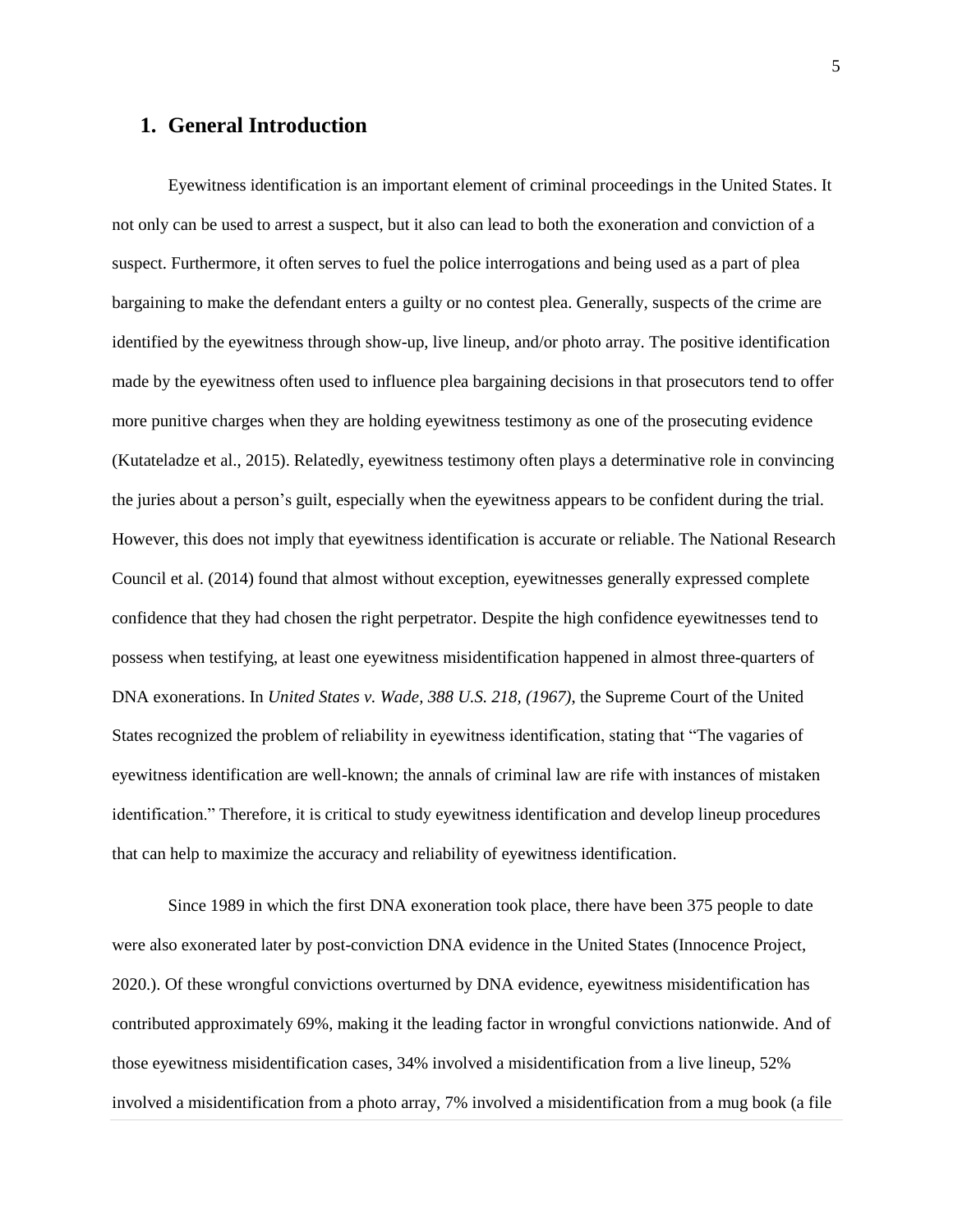of criminals' pictures), 16% involved a misidentification from a show-up procedure, and 54% involved an in-court misidentification (Innocence Project, 2020.). Looking at the overall exonerations data which includes non-DNA-based exonerations, 28% (809/2,887) of the wrongful convictions were a result of eyewitness misidentification which is the third leading cause after perjury (61%) and official misconduct (55%) (The National Registry of Exonerations, 2021.). It is also worth noting that sexual assault makes up most of the wrongful convictions (67% or 232/347) caused by eyewitness misidentification (The National Registry of Exonerations, 2021.) because this type of crime usually involves evidence that has some trace of fluid or tissues containing the perpetrator's DNA (Harris, 2012).

Despite the concern that eyewitness testimony might not be a reliable form of evidence, yet eyewitness identification testimony may be admitted at a criminal trial as Section 3502 of the Federal Rules of Crimes and Criminal Procedure (18 U.S.C. 3502) provides that "The testimony of a witness that he saw the accused commit or participate in the commission of the crime for which the accused is being tried shall be admissible in evidence in a criminal prosecution in any trial court ordained and established under Article III of the Constitution of the United States" (Legal Information Institute, 1968). This indicates that eyewitness testimony can be constitutionally used as a form of evidence to find a person guilty of a crime even though eyewitness testimony consistently ranks among the least reliable types of evidence. The central question that will be explored in this thesis is: Does the eyewitness identification being convincing the same as being accurate or reliable?

#### **1.1 Why study eyewitness identification?**

The interest in eyewitness identification is definitely not something brand new, and abundant research have been carried out to study topics related to eyewitness identification, including human memory (e.g., Carlucci et al., 2011), memory biases such as other-race effect and own-gender bias effect (e.g., Brigham & Ready, 1985; Rehnman, 2013), confidence-accuracy relationship (e.g., Whittington et al., 2019), the effect of race on eyewitness identification accuracy (e.g., Edlund & Skowronski, 2008; Dodson and Dobolyi, 2015), etc. Nonetheless, most of the existing research conducted on eyewitness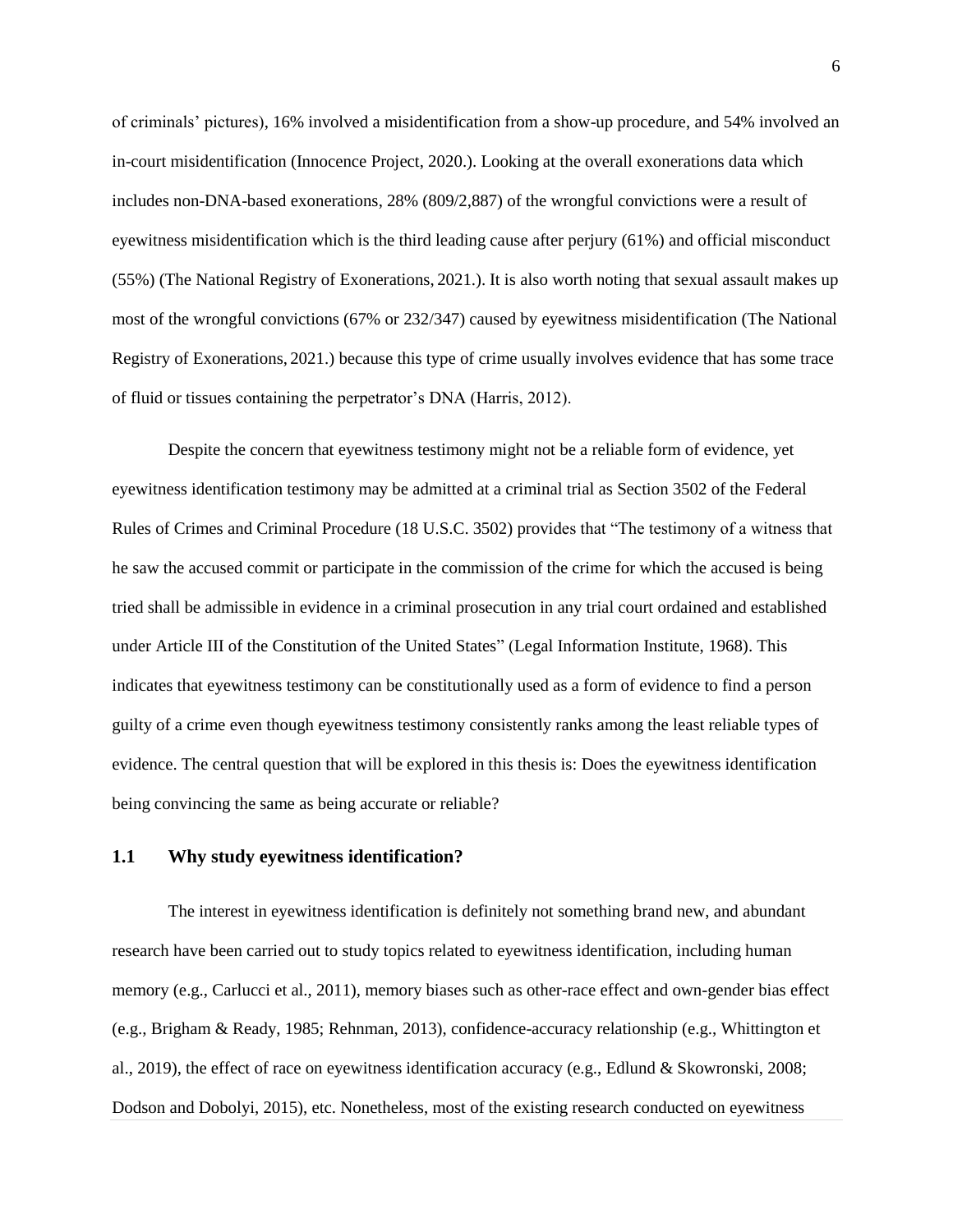identification are psychological studies. Examining the role of eyewitness identification played in the criminal justice system from a sociological perspective is therefore interesting and beneficial both from a theoretical and applied perspective. Accordingly, this thesis aims to combine the findings from psychological studies and sociological studies on eyewitness identification so that important information can be added to both fields.

#### **1.2 A brief overview of the present thesis**

Eyewitness testimony requires the eyewitness to recall the dramatic event that he or she has witnessed and then identify the perpetrator. Nonetheless, human memory can be malleable and subjected to alteration easily. The assumption that human memory is much like a video camera that allows a person to retrieve information accurately from what he has deposited is completely misleading. Psychological research on memory recall and formation (e.g., Carlucci et al., 2011; Monds et al., 2019; Yaros et al., 2019) have consistently proven that memories can be manipulated and subjected to the risk of modification. In spite of that, eyewitness testimony still acts as one of the most direct links one can imagine between the defendant and the crime in today's criminal proceedings (Harris, 2012).

Eyewitnesses often say, "I saw it happened with my own eyes; It was him; I saw him did it; It was him committed the crime." But did they really see it? Harris (2012) raised an interesting point in *Failed Evidence: Why Law Enforcement Resists Science* that "even a fingerprint discovered in an incriminating place does not have this power", indicating that even the fingerprint evidence found on a murder weapon are unable to tell the court like the eyewitnesses that when the crime took place, where did it happen, who did it, and how he did it. At most, the fingerprint evidence helps to identify a person's presence at a crime scene (Forensic Equity, n.d.)<sup>1</sup> as it says, "a person with this fingerprint handled this item at some point" (Harris, 2012) despite the fact that fingerprint analysis can achieve a minimum of

 $\overline{\phantom{a}}$ 

<sup>&</sup>lt;sup>1</sup> Retrieved from [https://www.forensicequity.com/fingerprints,](https://www.forensicequity.com/fingerprints) accessed on September 01, 2021.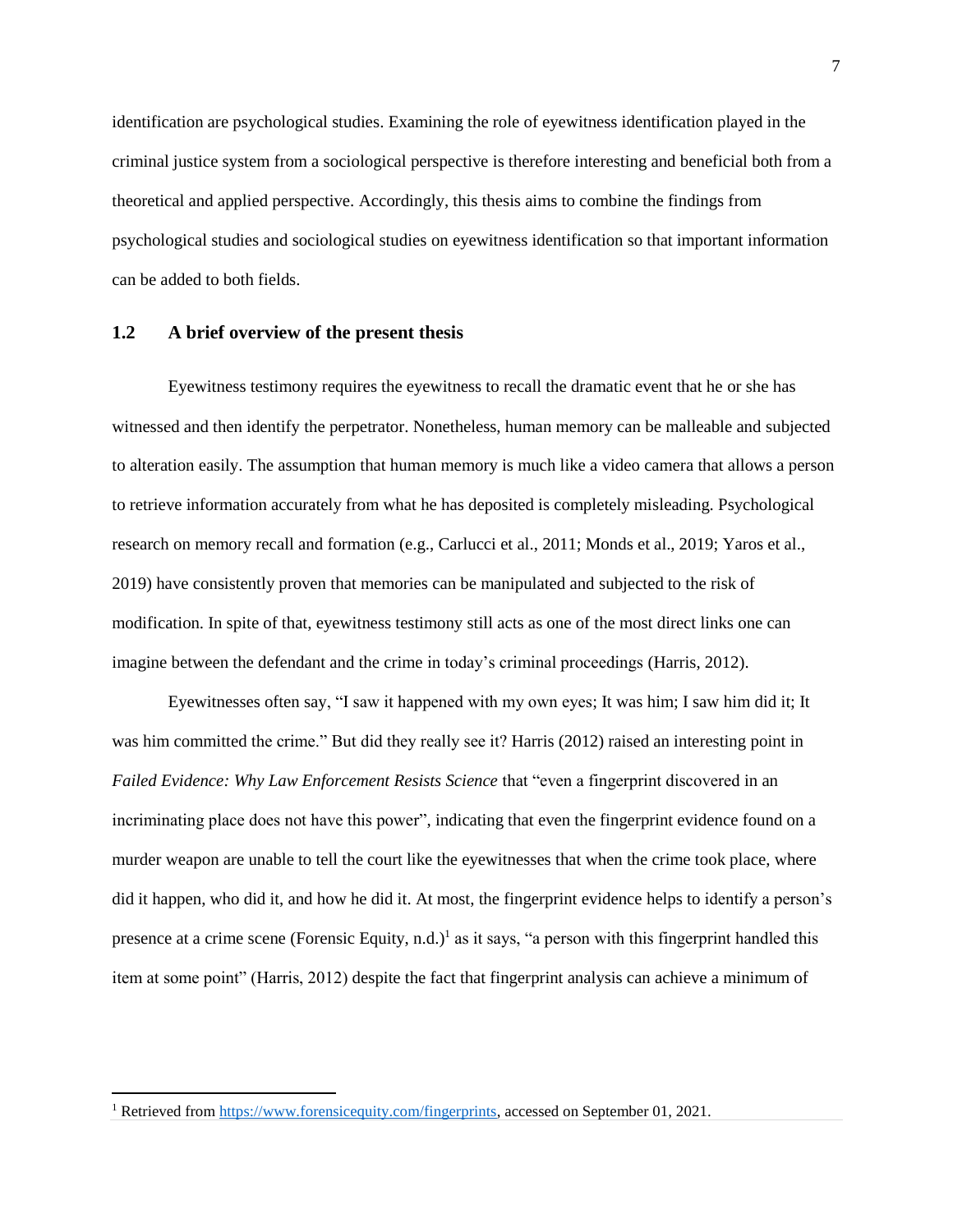98.6 accuracy on single-finger tests and up to 99.9 accuracy for tests involving four or more fingers (Thakkar, 2021).

Eyewitness testimony can be a powerfully and uniquely persuasive tool as studies (e.g., Wells et al., 2006) have shown that eyewitnesses with no obvious motive to color the truth almost always successfully convince the jurors (Harris, 2012). Accusing and convicting a person solely based on eyewitness testimony can be very risky, especially when the offense the person charged with typically do not produce DNA-laden material to test. Therefore, this thesis aims to gain a better understanding of the role played by eyewitness identification in the criminal justice system by exploring the following research questions:

- *1) What are the variations of how eyewitnesses are defined under different contexts?*
- *2) What are the eyewitness identification methods currently available to the police officers?*
- *3) How reliable are human memories in recalling an event?*
- *4) What are the roles of police in manipulating eyewitness testimony?*
- *5) How to improve the overall accuracy of future eyewitness identification processes?*

#### **2. Methodology**

The ultimate goal of this research is to find out new ways to improve the reliability of eyewitness identification procedures which in turn help to reduce the flaws in future lineup procedures and increase the overall accuracy of future eyewitness testimony. To accomplish this goal, a qualitative approach was chosen for this study. Ideally, this study will first utilize secondary data to provide a detailed analysis of the eyewitness identification methods that are currently available to and utilized by the police officers. Next, the pros and cons of each eyewitness identification method are compared and contrasted. Sources of data include scholarly journals and books, newspapers, magazines, United States Supreme Court cases, websites registered by the government and educational institution, academic databases, and policy documents derived from the office of attorney general and local agencies.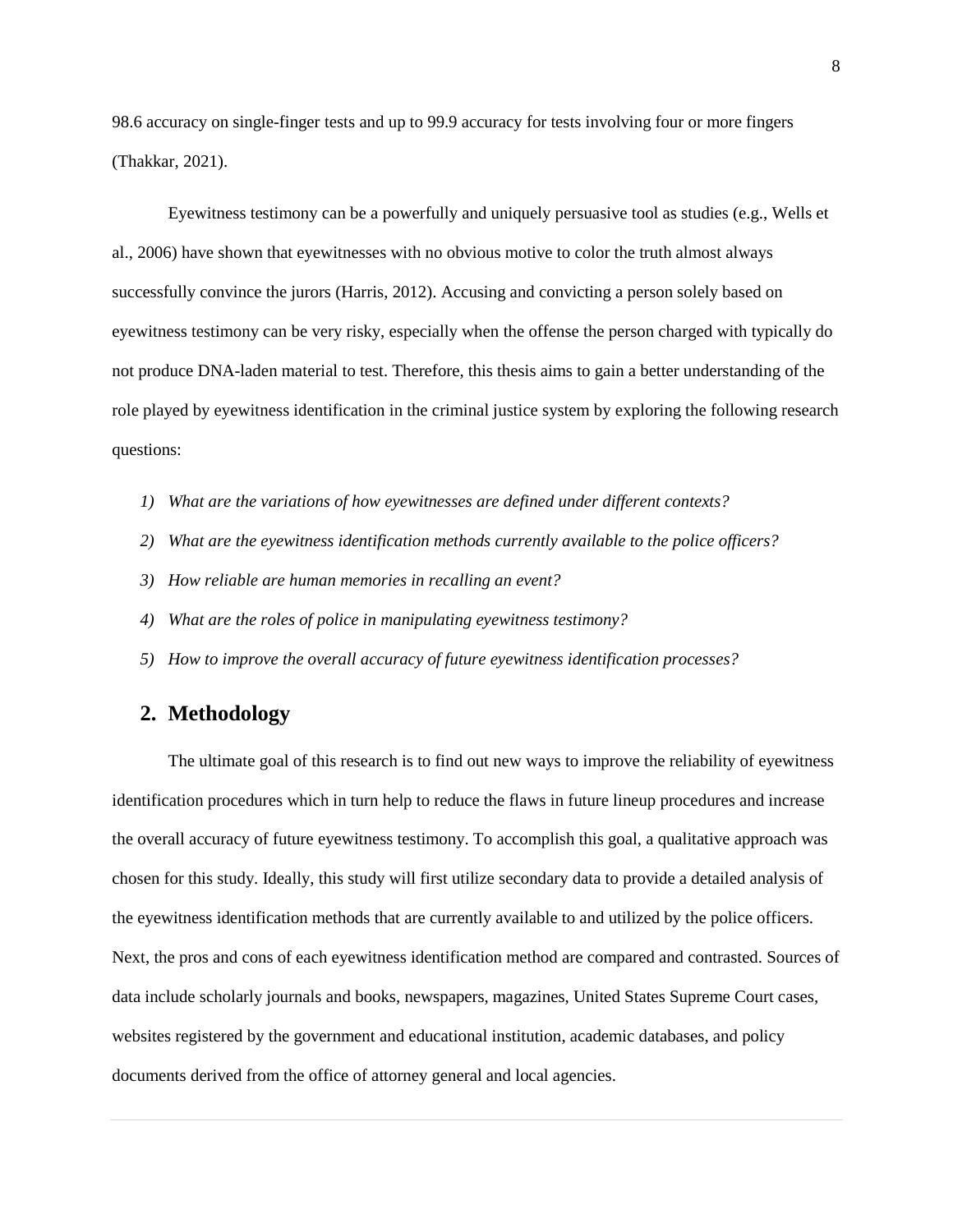On top of that, this study also aims to explore the reliability of human memory from apsychological perspective. This research will examine the memory conformity effect, the other-race effect, and the own-gender bias effect on the working performance of human memory. Additionally, this study will look into the role of police officers played in shaping the lineup procedure and then analyze the flaws discovered in the police lineup. Similarly, the data will be built on secondary sources including scholarly journals and books, newspapers, magazines, websites registered by the government and educational institutions, academic databases, and policy documents derived from the office of attorney general and local agencies. Taken from all the information that has been collected, this paper will finally suggest new ways to improve the overall accuracy of future eyewitness identification.

#### **3. Variations of How Eyewitness are Defined**

The term "eyewitness" has different definitions depending on the context and field of study. The United States Department of Justice (DOJ) classifies witnesses into three broad categories: eyewitness, expert witness, and character witness. The DOJ (2020) recognized an eyewitness as "a person who watched certain events and describes what they saw" while an expert witness is being defined as "a specialist who is educated in a certain area and they testify with respect to their specialty area only". Examples of the expert witnesses are doctors, psychologists, psychiatrists, and forensic scientists". In addition to that, the DOJ identified a character witness as "someone who knew the victim, the defendant, or other people involved in the case". Generally, character witnesses do not witness the event take place, yet they can provide helpful information in criminal prosecution as they know the personality of the defendant or victim, and what type of person the defendant or victim was before as well as after the event take place. Some of the examples of character witnesses are neighbors, friends, family members, relatives, and clergy.

The definition of "eyewitness" can be ambiguous and vague in some scenarios. In some of the criminal cases, the witness may also play the role of victim and even can be the neighbor or family member of the victim at the same time. For example, a child who witnesses the occurrence of domestic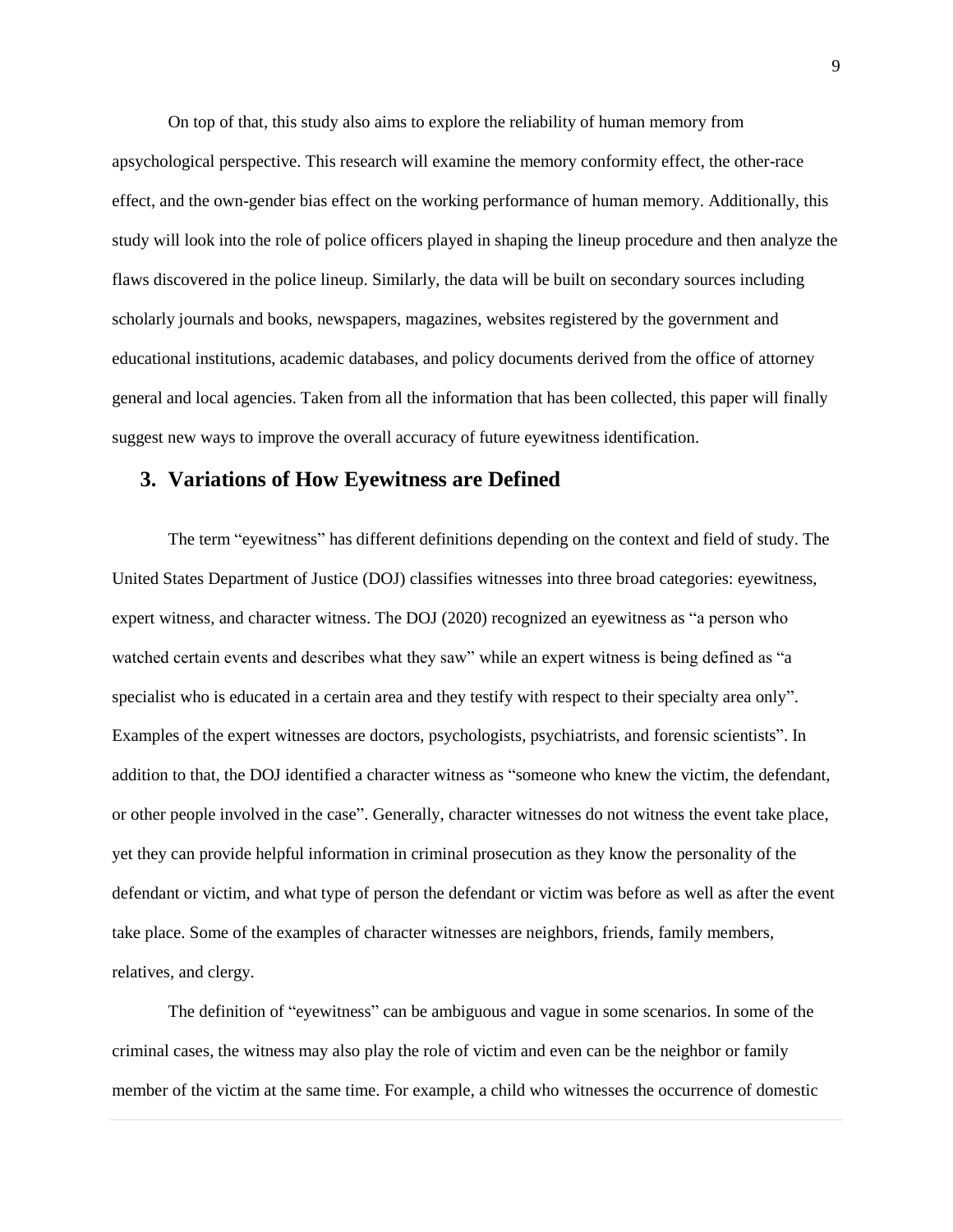abuse can also be the direct target of violence in the home (which is also called victim). Based on the above case scenario, a question was raised as to whether the child is being classified as an eyewitness or a character witness? For the purpose of this research, the term "eyewitness" is used throughout the paper and it is defined as someone who has firsthand knowledge of an event from witnessing the event and later present in the court to testify what he or she had seen during the occurrence of the crime. There are several requirements imposed by the Federal Rules of Evidence that an eyewitness must meet in order to be qualified to testify in court. Generally speaking, a qualified eyewitness must have personal knowledge of the matter (The National Court Rules Committee, 2021) and must be competent, sober, and sane at the time of controverted event occurred (West's Encyclopedia of American Law, 2008). Testimony provided by an eyewitness who is intoxicated or insane when the crime took place may be deemed to be inadmissible in court as an evidence despite the person is the only eyewitness present during the time of crime (West's Encyclopedia of American Law, 2008).

Eyewitness is a person who has firsthand knowledge of the criminal event and be able to bear witness to the fact in the courtroom. Importantly, an eyewitness must be competent, sober, and sane when the criminal event took place in order to take the witness stand at a criminal trial.

## **4. Identifying the Perpetrator**

Today, the most common types of identification procedures are live lineup, photographic array (photo lineup), and field identification (show-up). A live lineup is the live presentation of a group of five to nine individuals before an eyewitness, including the suspect and fillers for the purpose of identifying the perpetrator (State Bar of Michigan, 2015). Meanwhile, a photo array is the showing of photographs to an eyewitness for the purpose of eliminating or identifying the suspect (State Bar of Michigan, 2015). The traditional lineups usually show all the lineup members or the suspects' photos at once to the eyewitnesses and this method of presentation is called simultaneous lineup. Contrarily, police officers today tend to present the suspects or the suspects' photos one by one without letting the eyewitness knows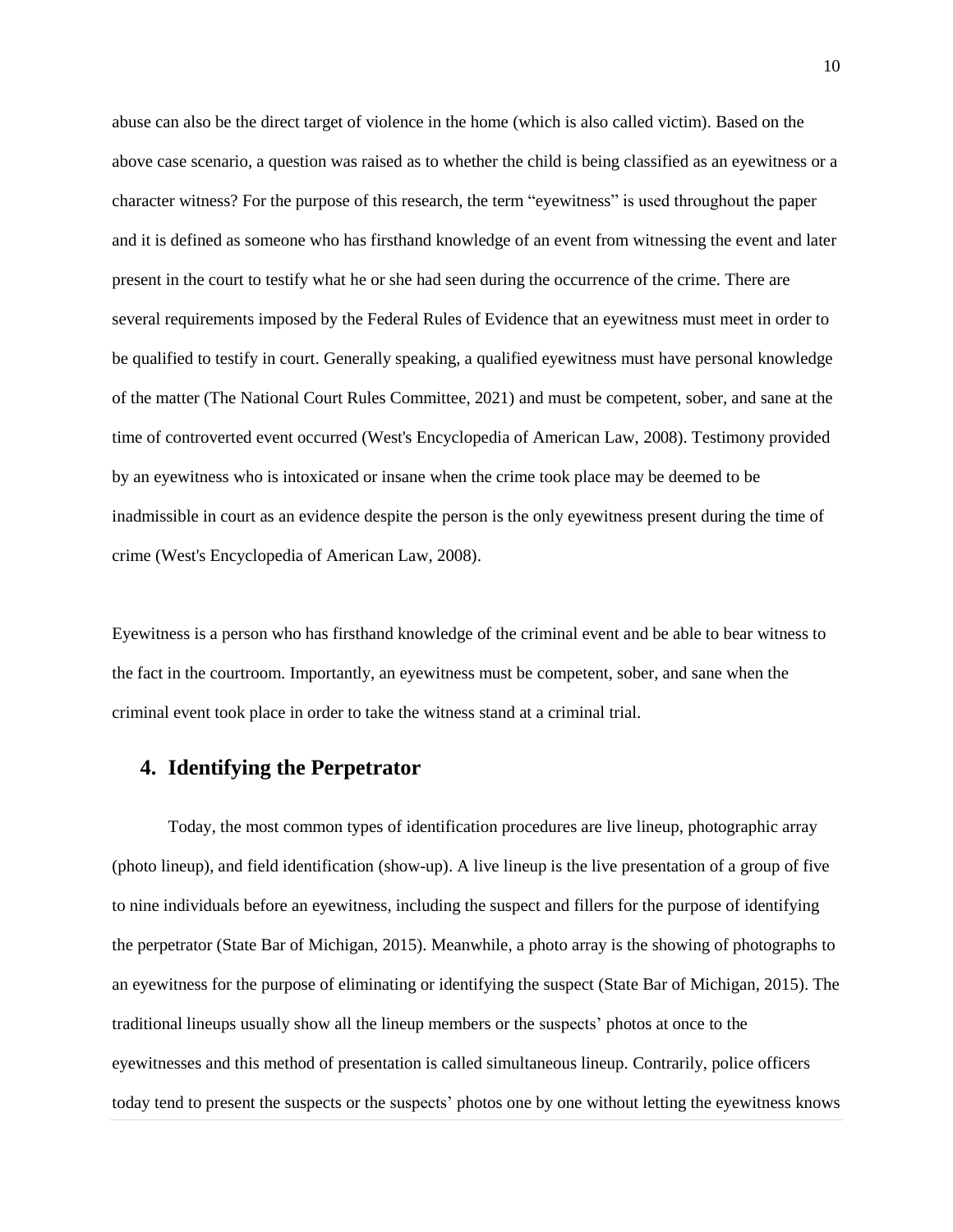the exact number of people or photos to be viewed, and this method of presentation is referred as the sequential lineup. The last common type of identification procedure is show-up which refers to the presentation of a live person in the field (crime scene) shortly after the occurrence of a crime in order to confirm or eliminate that individual as a suspect (State Bar of Michigan, 2015). Unlike the live lineup or photographic array, the show-up only presents a single suspect to the eyewitness(es) who is/are usually also the victim(s) of the crime (State Bar of Michigan, 2015). If positive identification is made during the identification procedures, then arrest procedures will be implemented and the account given by the eyewitness (which is also called as "eyewitness testimony") will then be presented in court as a form of evidence to convict the suspect.

#### **4.1 Show-up**

l

In 1967, the United States Supreme Court ruled that any unduly suggestive identification procedure is in violation of one's 5<sup>th</sup> Amendment's and 14<sup>th</sup> Amendment's rights to due process<sup>2</sup> (Stovall v. Denno, 388 U.S. 293, 87 S. Ct. 1967, 18 L. Ed. 2d 1199 [1967]). Thus, eyewitness testimony that is obtained in violation of one's due process rights would be excluded as prosecuting evidence in the courtroom. However, the nature of show-up makes the identification procedure inherently suggestive because the individuals presented to the eyewitness are generally not regarded as innocent by the police officers (Law Library - American Law and Legal Information, n.d.)<sup>3</sup>. This is because police officers must find "reasonable suspicion" that the individual has committed a crime before detaining him or her for the purpose of subjecting that person to show-up. In spite of that, show-up can be constitutionally proper if the procedure adheres to the following 2 simple rules: (a) conducted immediately or shortly after the criminal event took place; and (b) conducted near the crime scene (Law Library - American Law and Legal Information,  $n.d.$ )<sup>4</sup>.

<sup>&</sup>lt;sup>2</sup> 5<sup>th</sup> Amendment to the United States Constitution reads that "No person... shall be compelled in any criminal case to be a witness against himself, nor be deprived of life, liberty, or property, without due process of law…" and this right is "incorporated" and applicable to all states through the 14<sup>th</sup> Amendment.

<sup>3</sup> Retrieved from [https://law.jrank.org/pages/10276/Show-Up.html,](https://law.jrank.org/pages/10276/Show-Up.html) accessed on September 07, 2021. 4 *Id.*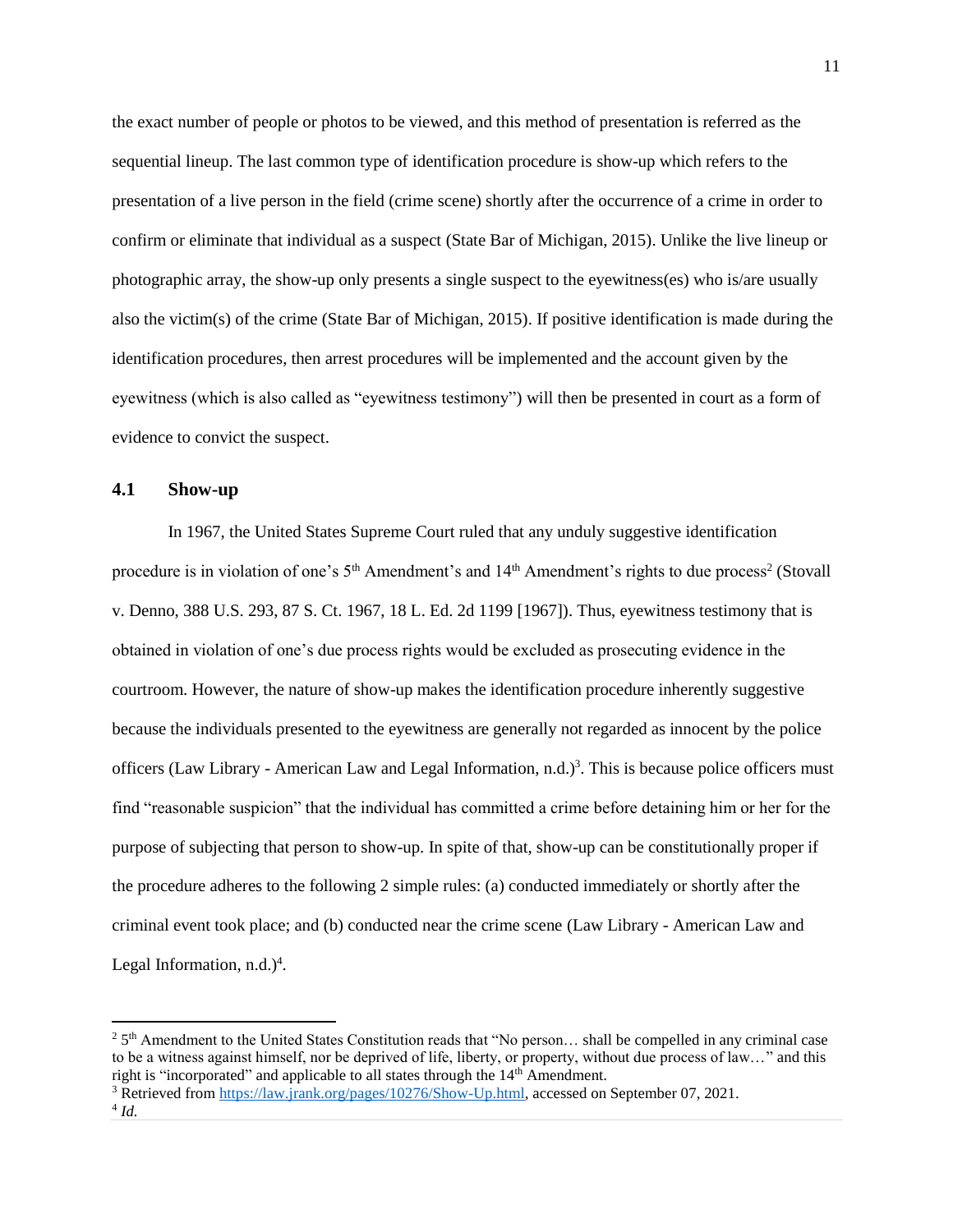Furthermore, there are a few basic guidelines that a show-up identification should follow in order to reduce potential bias (Indiana University Police Department, 2020):

- (a) Document the eyewitness's description of the perpetrator before administering the lineup;
- (b) Transport the suspect to the scene of the crime whenever it is possible rather than bring the suspect to the eyewitness, with one exception that when the sole eyewitness to the crime is bedridden or at death's door;
- (c) Alert the eyewitness that the individual that will be presented to him or her may or may not be the real perpetrator;
- (d) The same suspect should not be presented to be the same eyewitness more than once; and
- (e) Document the eyewitness' level of confidence after making a decision.

Above all, the suspect should not be handcuffed, physically restrained, or put in the back of the squad car when being presented to the eyewitness because such actions may easily lead to an inference of guilt (Indiana University Police Department, 2020). Nonetheless, show-up is often thought to be the least reliable form of identification and the use of show-up should be avoided whenever is possible in preference for the use of other identification methods.

#### **4.2 Live Lineup vs Photo Array**

Live lineup generally involves only one suspect along with a minimum of four fillers in each identification procedure (State Bar of Michigan, 2015). There are three basic rules governing the selection of fillers in a live lineup. First, no one (both suspect and fillers) should stand out or be distinct from other participants during the lineup (State Bar of Michigan, 2015). Second, the fillers should properly resemble the suspect in some important facial attributes or physical characteristics (National Institute of Justice, 2003). Third, the fillers should be an appropriate choice of alternatives so that no one unduly stands out during the lineup (National Institute of Justice, 2003). Furthermore, the fillers normally are not reused when showing a new suspect to the same eyewitness (State Bar of Michigan, 2015).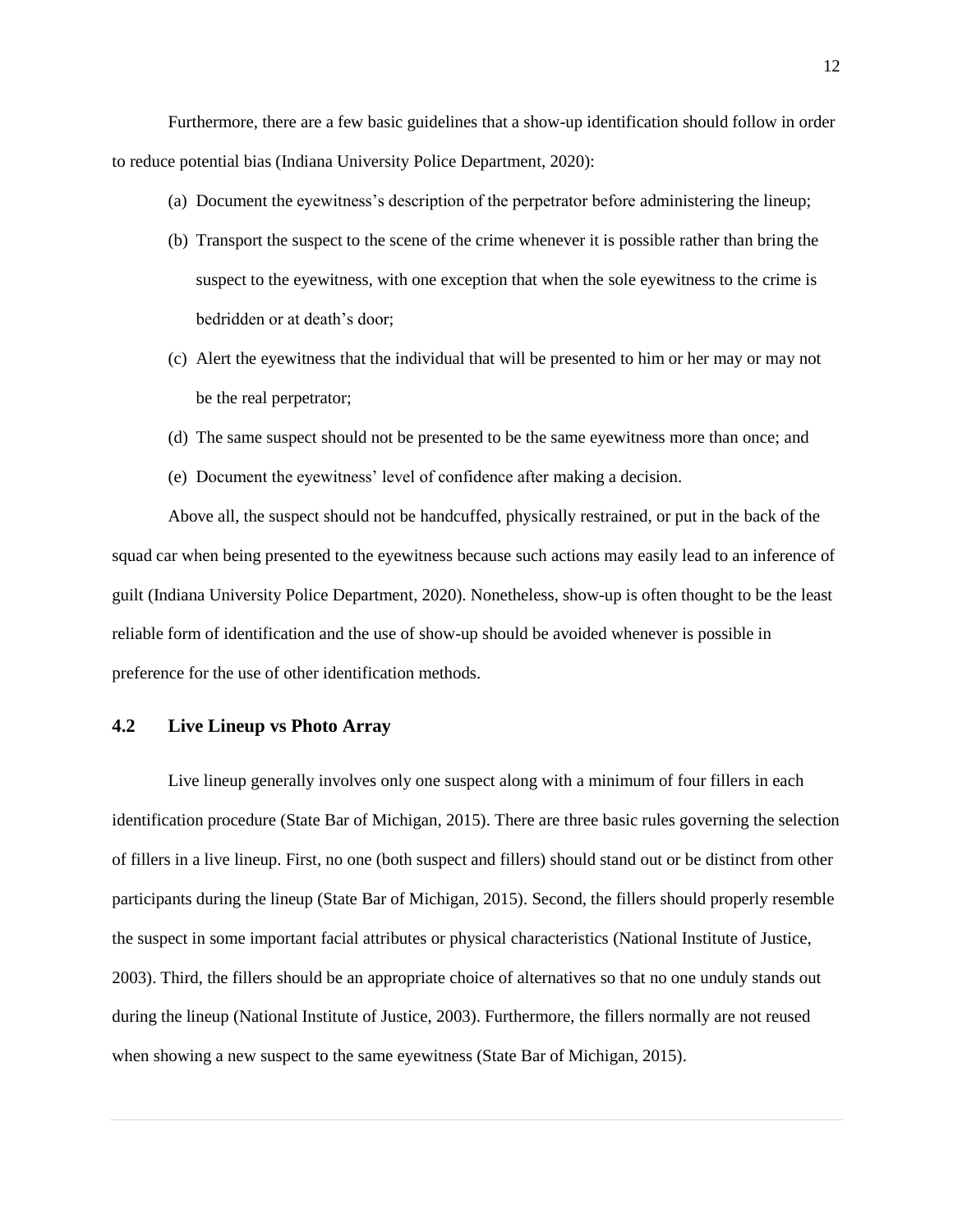On the one hand, a photo array typically involves one suspect along with a minimum of five fillers in each identification procedure (State Bar of Michigan, 2015). There are 4 basic rules governing the selection of fillers in a photo array. First, the appearance of fillers should match the eyewitness's description of the perpetrator in significant features (State Bar of Michigan, 2015). Second, all the photos including both the suspects and fillers should be contemporary, identical in size and background, and consistent in personal features across all photos presented to the eyewitness (State Bar of Michigan, 2015). Third, the photos should be numbered and placed individually in separate folders (State Bar of Michigan, 2015). Fourth, if a single lineup is conducted for multiple eyewitnesses, then the police officers are obligated to renumber the photos for each eyewitness (State Bar of Michigan, 2015). Just like the live lineup, the photos of fillers normally are also not reused when showing a new suspect's photo to the same eyewitness (State Bar of Michigan, 2015).

It is generally believed that a live lineup tends to produce a more accurate identification result because the eyewitness can access a richer array of hints like height, weight, and body posture when trying to assess the match between a lineup participant and his or her memory of the perpetrator (Brewer, 2011). Live lineup not only allows the eyewitness to observe and examine the lineup participants from different angles (Brewer, 2011), but it also allows the eyewitness to match the perpetrator's voice he or she had heard during the occurrence of crime to the suspect. However, live lineups are highly subjected to the risk of bias or improper procedures, especially when the police officers who conducted the lineup know the identity of the suspect. Unconscious police bias may induce suggestive language, suggestive behavior, or even choosing fillers that are inappropriately distinct which may in turn directly or indirectly affect the judgement of the eyewitness perpetrator (Brewer, 2011). In addition to that, organizing a live lineup tend to be time-consuming and this may increase the risk of memory decay or contamination as time goes by. The longer the interval between the occurrence of crime and the lineup identification test, the more likely an eyewitness make a false positive identification because of loss of memory or the alteration of memory caused by other factors (Brewer, 2011).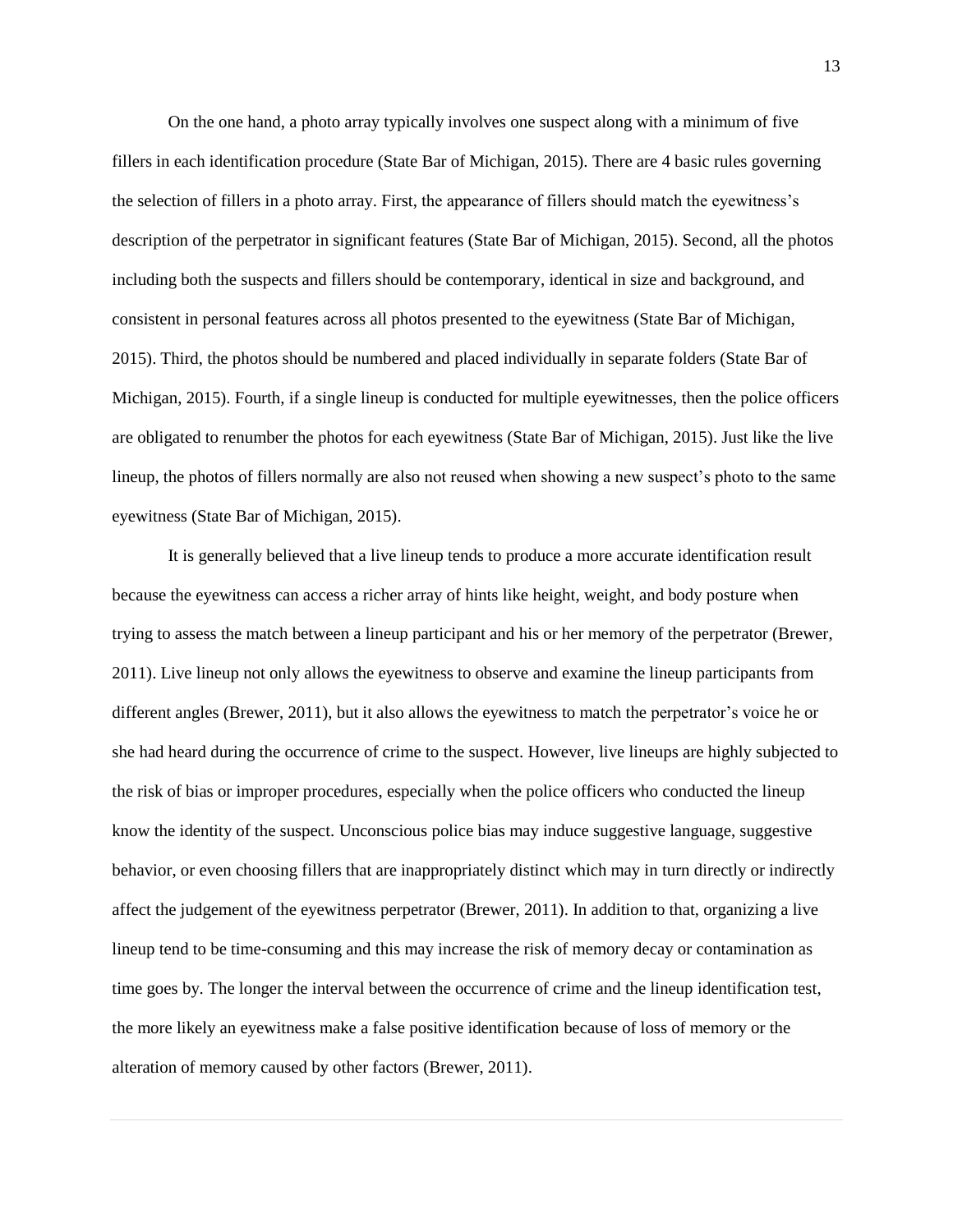In contrast, photo arrays are less likely to subject to memory decay or alteration and bias

identification procedure (Brewer, 2011). Photo arrays could be conducted much quicker after a crime took place in comparison to live lineup, given the large availability of photo databases (Brewer, 2011). When the interval between the occurrence of crime and the lineup identification test is shortened, the likelihood of false positive identification is also reduced (Brewer, 2011). Besides that, the photo array can be computerized which then eliminate the need for a police officer to administer the lineup procedures (Brewer, 2011). The absence of police officers during the identification test could effectively wipe out any verbal or non-verbal cues (Brewer, 2011). Lastly, it is worth noting that the police officer sometimes will use a photo array to pave the way for a live lineup, given the limited time period or the circumstances that require immediate attention.

#### **4.3 Sequential Lineup vs Simultaneous Lineup**

Prior to the lineup, the police officers will read the instructions to the eyewitness and then document that the eyewitness understands the instructions given (State Bar of Michigan, 2015). Next, the police officers will either show all the lineup participants or photos of the participants to the eyewitness at once (simultaneous lineup) or present each participant or their photos separately to the eyewitness, with one person or photo replacing another (sequential lineup) (State Bar of Michigan, 2015). The police officers may present the same lineup member or photo more than once at the request of the eyewitness and the eyewitness is allowed to take as much time as needed during the identification process (State Bar of Michigan, 2015). In a sequential lineup, the police officer must present all lineup members or photos of the lineup member despite the eyewitness has identified a previous person or photo as the suspect of the crime (State Bar of Michigan, 2015). If a positive identification is made by the eyewitness, then the police officers are required to immediately record a statement of confidence which is a statement in the eyewitness's own words that states his or her level of certainty in the identification decision (State Bar of Michigan, 2015). Finally, the confidence statement shall be signed by the eyewitness (State Bar of Michigan, 2015).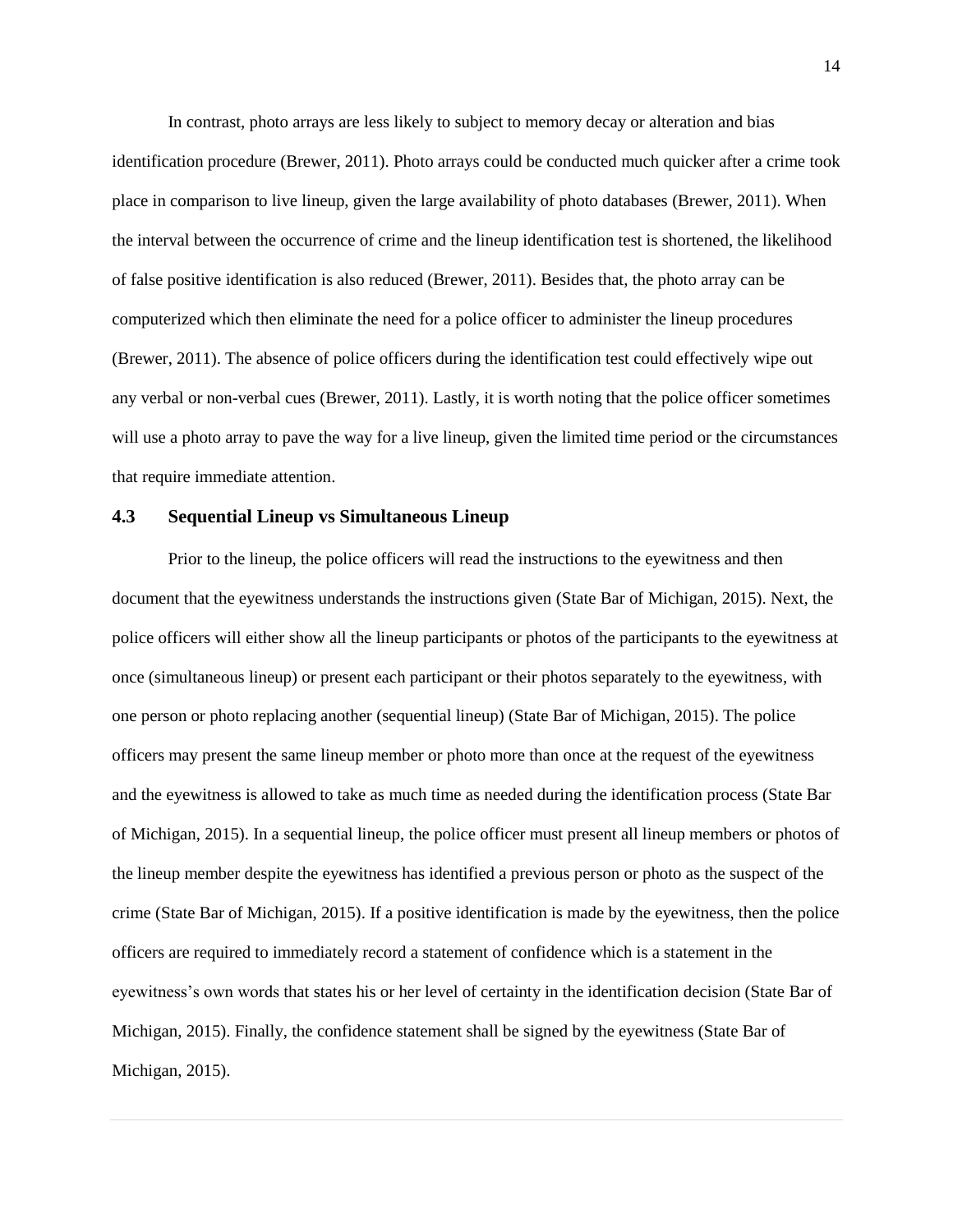The primary difference between simultaneous lineups and sequential lineups is the mental processes from the eyewitness (National Institute of Justice, 2009). Based on the absolute-relative judgment theory (Wells, 1984), Lindsay and Wells (1985) conducted a study to compare the sequential and simultaneous lineup procedures. Their study suggested that simultaneous lineups promote the exercise of "relative judgement" when what the eyewitness does during the identification process is just comparing the lineup members or the photos to each other. Relative judgment is the idea that the eyewitness is choosing the lineup member or photo that most closely resembles and matches his or her memory relative to other lineup members or photos, in spite of the options available to them do not completely fit what they remember from the crime event. Nonetheless, it is important to note that relative judgement does not necessarily hurt the accuracy rate in lineups where the target is present, yet it does lead to a relatively higher false identification rate in lineups where the target is absent (Lindsay & Wells, 1985).

Contrary to the "closest match" judgement in a simultaneous lineup, sequential lineups require the eyewitness to adopt an "absolute judgement" strategy in which the eyewitnesses needs to compare their memory of the offender's appearance to each lineup member or photo (Lindsay & Wells, 1985). Absolute judgement strategy is more stringent because it encourages eyewitnesses to make a strict judgment against their own memory (Imundo, 2019). Thus, eyewitnesses are less likely to make a positive identification during a sequential lineup. Relatedly, a sequential lineup not only promotes a higher accuracy rate, but it also increases the chance of letting the perpetrator walk free (Imundo, 2019). However, some studies found that the position effect may arise in sequential lineups. Eyewitnesses tend to be more conservative in their judgement early on in the lineup when examining the lineup members or photos in comparison to later in the lineup (Carlson et al., 2008). This is because many eyewitnesses are concerned that they might make a false identification early on in the lineup, and as time goes by, they may become more liberal in their judgment for fear of no positive identification will be made (Carlson et al., 2008). In the meantime, there are studies that also suggested the presence of position effect in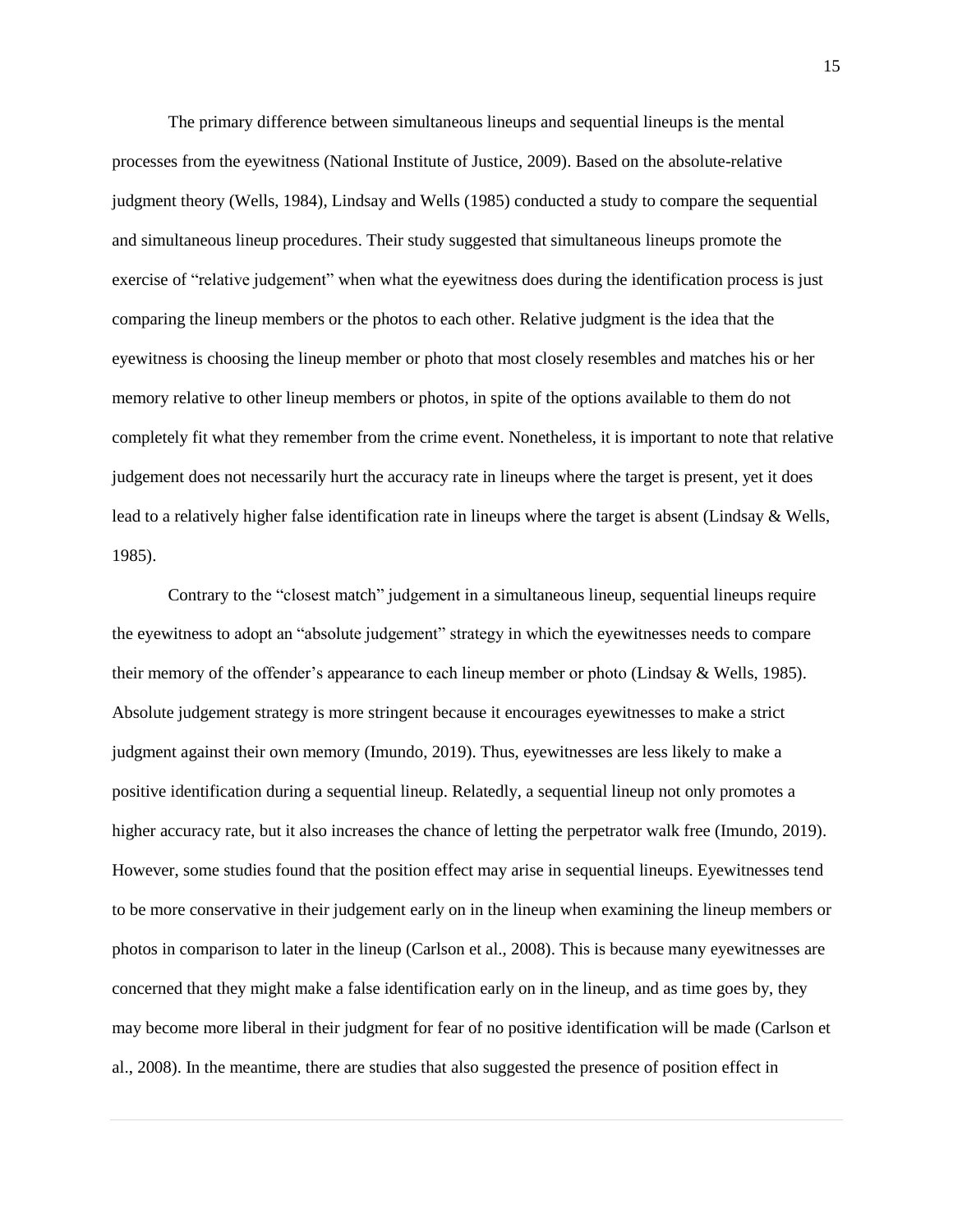simultaneous lineups, particularly influenced by whether the lineup member or photos is positioned in the center or towards the edge (Wells et al., 2015).

Today, the most common types of eyewitness identification methods are show-up, live lineup, and photographic array. Show-up typically involves presenting only one suspect to the perpetrator whereas live lineup and photographic array usually present about five to six individuals to the eyewitness for the purpose of either eliminating or identifying the real perpetrator of the crime. In both live lineup and photographic array, the suspect and fillers are either presented one by one (sequential lineup) or all at once (simultaneous lineup). The biggest difference between sequential lineups and simultaneous lineups is the eyewitness's mental process. Sequential lineup promotes the exercise of "relative judgment" while simultaneous lineup requires the adoption of "absolute judgment" strategy. Regardless of what type of identification method is being utilized, it is important to strictly adhere to the basic rules for conducting lineups in order to minimize the possibility of misidentification. Be sure to record a statement of the eyewitness's confidence upon making a positive identification because the confidence statement can be useful in the courtroom later to determine the admissibility of the eyewitness testimony. This thesis will discuss the confidence statement in greater detail later.

#### **5. Basic Research on the Reliability of Human Memory**



**Stages of Memory** 



**Source: McLeod (2013)**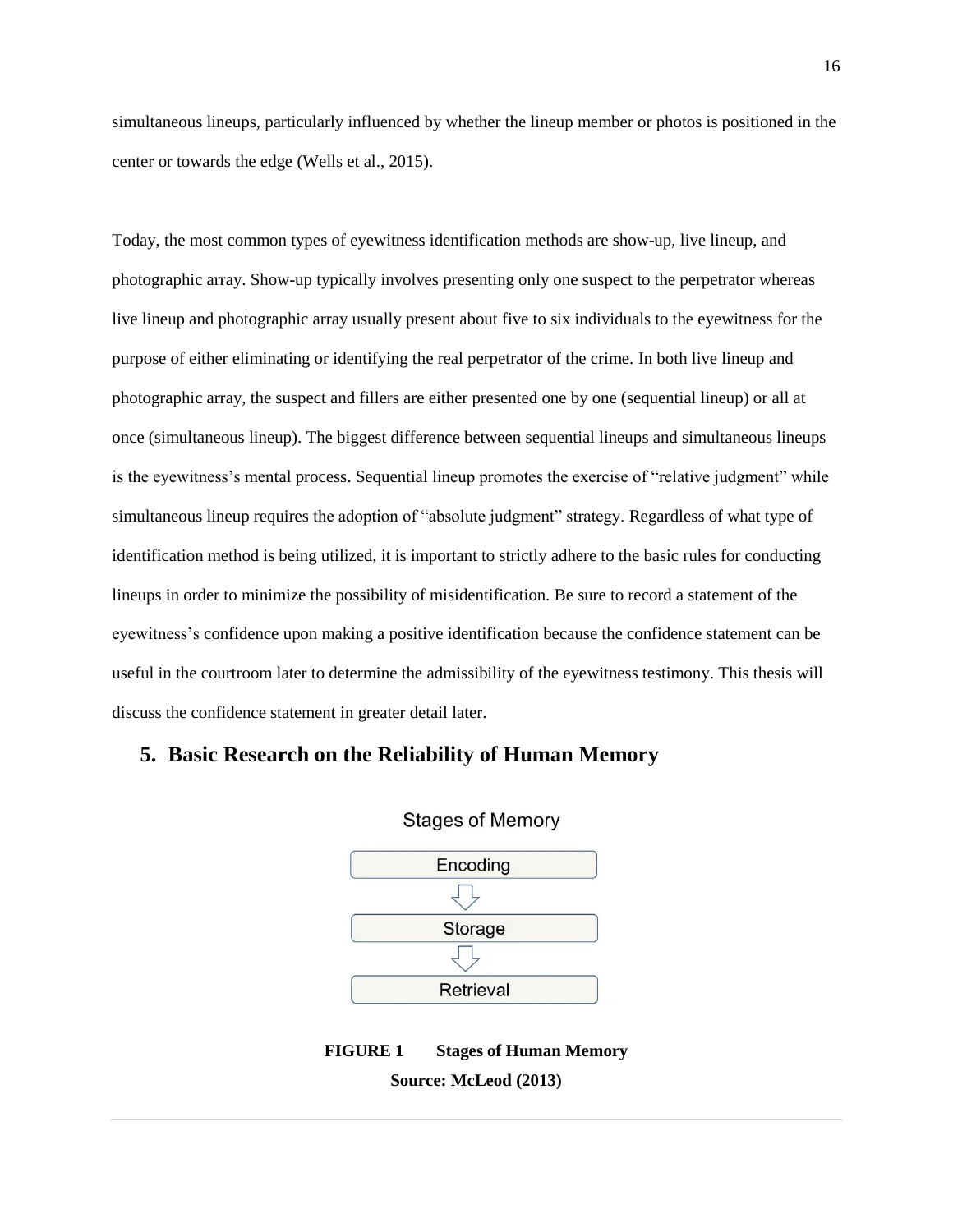The biggest critique in the eyewitness identification accuracy perhaps is "human memory". The first step in the processing of memory is the encoding of memory and then followed by the storage of memory (McLeod, 2013). The third step which is also the most critical part in eyewitness identification is the retrieval of memory which is also being widely referred as memory recall (McLeod, 2013). Psychology classifies memory recall into three broad categories: free recall, cued recall, and serial recall (The Human Memory, 2020). Free recall is the recalling of a list of items in any sequence while cued recall is the recalling of a list of items with the assistance of hints. On the one hand, serial recall is the person recalls items or events in a sequence of their occurrence which is the most common way used by eyewitnesses in retrieving an event they have witnessed.

Recalling a memory is not about just pulling information from what has been previously seen and stored in one's brain, instead it is a process of creativity in which the relevant but scattered information is being gathered and then assembled into a piece of organized information. Oftentimes, the information one gets from memory recall is not entirely identical to that particular event since the accuracy of recalling a memory depends on a lot of external factors including the context of an event, gender, attention, interference, physical activity, and food consumption (The Human Memory, 2020). Furthermore, one's persistent beliefs, post-event information, wrongly stated or interpreted statements, and the interference of new memories with old memories might also be the factors that cause the creation of false memories during the process of memory retrieval (The Human Memory, 2020).

#### **5.1 The Conformity of Human Memory**

Human memory is often thought to be malleable and easily subject to alteration. To gain a better understanding of whether memory conformity exists in a naturalistic setting, Carlucci et al. conducted a research to examine whether the role a person plays in a social interaction with others is influenced by others' memory reports for that event. The subjects consisted of 393 participants, and they are being placed into 176 groups with most groups consisting of two people (Carlucci et al., 2011). First, a male confederate would approach a group of people and choose a person (actor) to ask for the time. The term "confederate" is defined as "a member of the research team that the real participants of a study believes is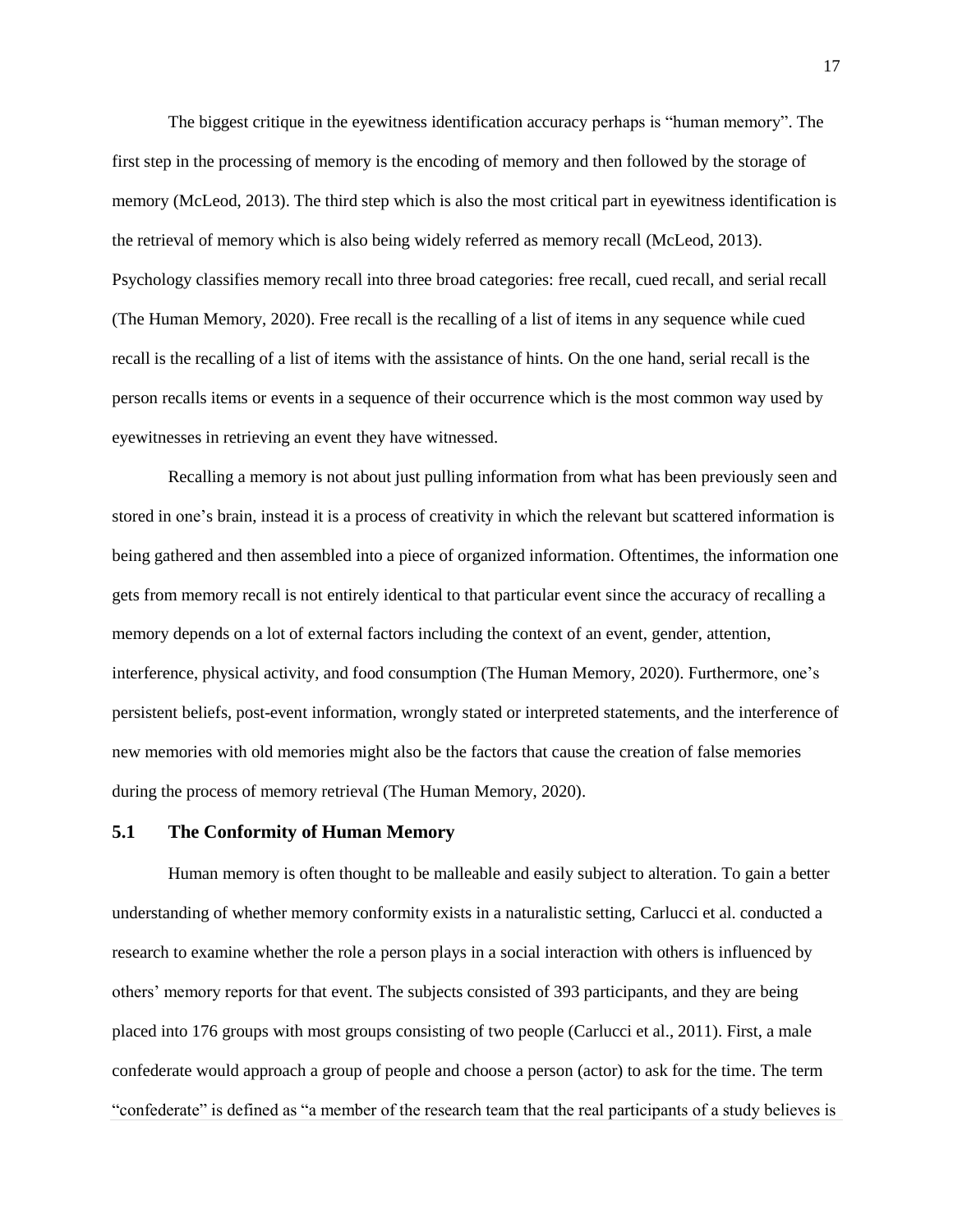a fellow participant" (Johnson, 2020). The interaction between the group and the confederate usually lasted about 10 to 15 seconds, depending on how long the actor took to answer the confederate's question. About a minute later after the confederate left, a research assistant would then approach each group and speak to either the person the confederate spoke to (actor) or the person who witnesses the whole interaction between the confederate and the actor (bystander) first depending on the experiment condition. In the actor condition, the research assistant would first approach the actor and present a target-absent lineup. The research assistant would then ask the actor to: 'Pick the man that asked for the time out of this lineup' in front of the other group member (bystander). After the actor made an identification, the research assistant would then turn to the bystander and ask the bystander to make an identification. In the bystander condition, the same procedure was applied but with one exception that the bystander was asked to make an identification first before the actor.

This study found that bystanders were twice as likely to conform to the actor who had the direct engagement with the confederate. This finding shed some light on how memory conformity happens in real-world setting, especially during a real-life eyewitness account. Crimes tend to happen all of a sudden, so many of the eyewitnesses in fact are unable to remember every single detail of the criminal activity. When the confidence level of the eyewitness is low, he or she is prone to believe that others who are also involved in the event (whether it is co-witness or victim) paid more attention than him- or herself during the occurrence of crime and then conform to others' memories (Gabbert et al., 2007). Due to the reconstructive nature of human memories, police officers have the duty to ask whether if the eyewitness had a conversation with other witnesses or victims of the crime about the event prior to the identification process (Carlucci et al., 2011). This precaution is necessary for helping to minimize the risk of an eyewitness being exposed to misinformation (Carlucci et al., 2011).

In another study, Monds et al. randomly placed 130 participants into 65 groups with two subjects in each group. First, the subjects were asked to complete a visual memory test and then they would receive a false feedback on their performance. Within each pair, the researchers would indicate the memory ability of one participant was relatively stronger as compared to the other members in the group.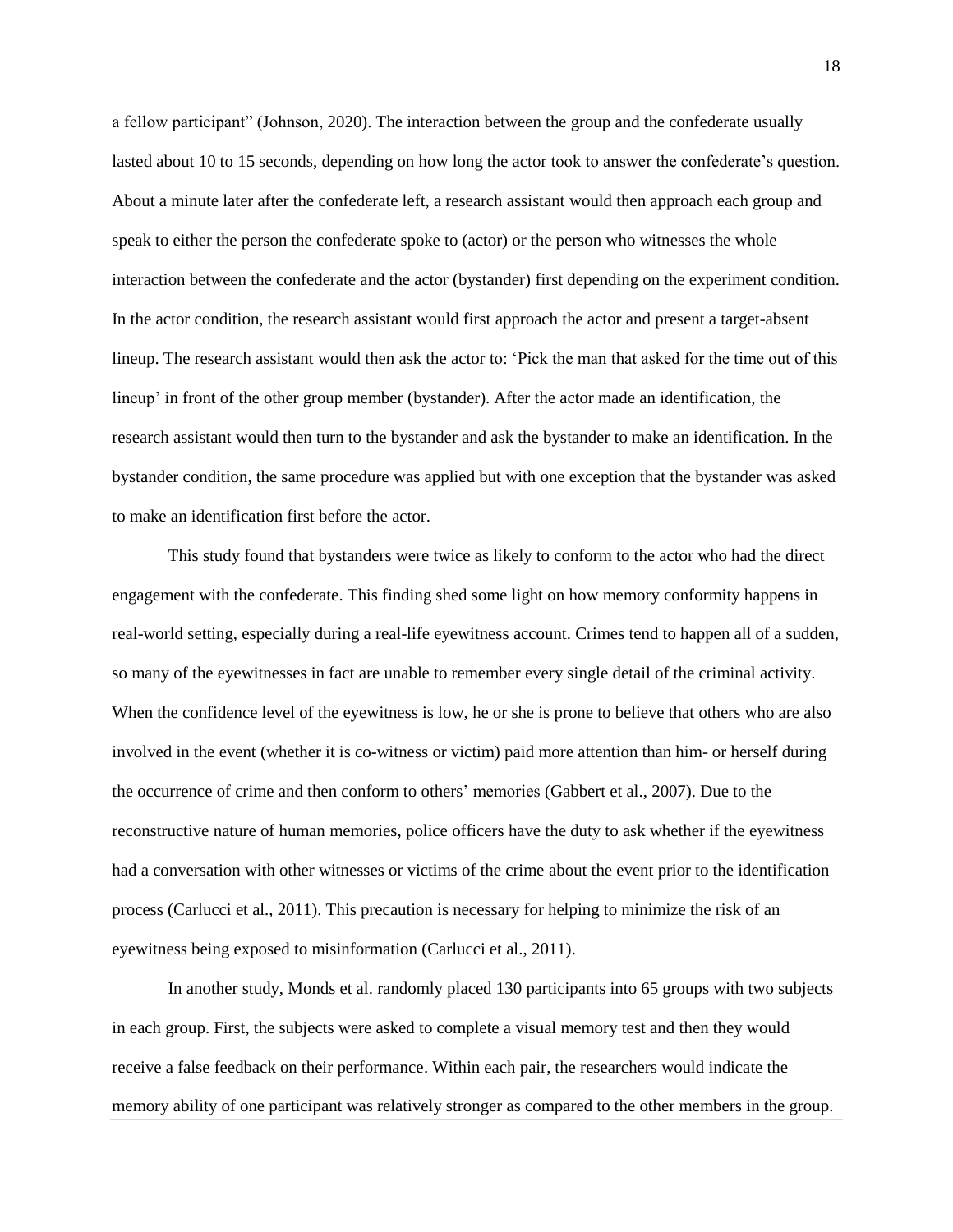It was expected that subjects who were told that their memory was poorer in comparison to other members of their pair would be more likely to conform to their partner. In contrast, subjects who were told that their memory was better in comparison to other member of their pair would be less likely to conform to their partner.

The data collected from the study showed that the memory conformity manipulation was successful. On top of that, this research also indicated that false feedback about one's visual memory performance does have a significant influence on the person's memory for the event stimulus. Subjects who received negative false feedback had a greater sensitivity to misled propositions and are more likely to perceive the partner's memory as reliable. The research findings highlight the risk of memory conformity in eyewitness identification and further underline the need of judicial processes to consider the influences of general cues to an eyewitness, including discussion with other co-witness about the event prior to lineup, media coverage, and instructions given by the police officers during the process of lineup.

#### **5.2 The Other-Race Effect (ORE) in Human Memory**

On a summer night of 1984, Jennifer Thompson, a white college student was sexually assaulted by a man in her apartment. She later identified a 22-year-old black man in the photo array whose name is Ronald Cotton. Cotton was ultimately convicted twice in January 1985 and November 1987, respectively based on the testimony of Thompson. After serving 10.5 years in prison, Cotton was finally exonerated by DNA evidence that was unavailable at the time of his trial. What is interesting about Cotton's wrongful conviction is that Thompson was extremely confident at the time of identification, yet the real perpetrator turned out to be another person whose name is Bobby Poole. Cotton's wrongful conviction presents a puzzling situation to us: Why Thompson eventually identified a wrong person even though she was extremely confident that she picked the right person during the lineup? Does race play a role in Cotton's wrongful conviction?

It is generally believed that people tend to be better at recognizing faces of their own races in comparison to faces from other racial groups because of the extensive experience with people from the same racial group. This tendency is called the other-race effect (ORE), or sometimes being referred as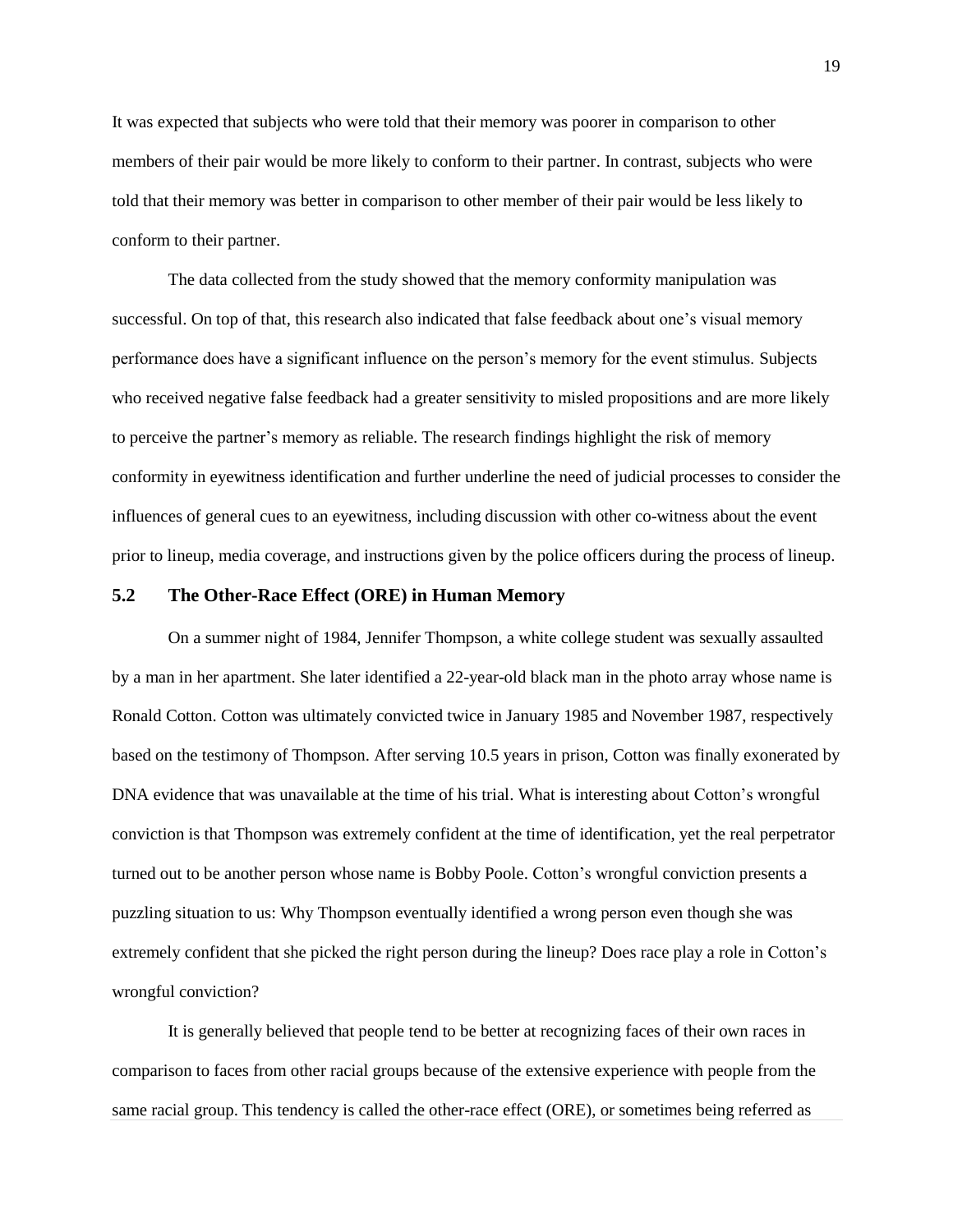cross-race effect, own-race bias, and other-race bias. Regardless of whether the other-race effect is innate behavior or it is influenced by racial bias, the other-race effect has been proven that it indeed exists in human memory mechanism (Yaros et al., 2019). The other-race effect can be very tricky in the process of eyewitness identification primarily because the bias effect for face recognition may enhance same-race at the expense of other-race face detection (Yaros et al., 2019).

In order to understand how the other-race effect impacts the eyewitnesses' decision time and identification accuracy, Dodson and Dobolyi (2015) conducted a study to examine the other-race effect on (a) confidence ratings that are given to line up identifications, and (b) the relationship between decision time, confidence, and identification accuracy. The subjects of the study consisted of 1656 individuals located in the United States and they were required to complete the task over the Internet via Amazon's Mechanical Turk. Of those 1656 subjects, 1482 of them identified themselves as Caucasian Americans and the remaining 174 subjects identified themselves as African Americans.

The subjects were first asked to observe twelve target faces that would be tested later with each target faces seen twice (Dodson and Dobolyi, 2015). They were further informed that the faces would be shown one by one and some of the faces may repeat. During the test phase, the subjects were presented with a series of six-person lineups and they were specifically informed that they do have a "no choice" option. Each subject encountered a total of 12 lineups with three white lineups and three black lineups randomly assigned as target present lineups whereas the remaining six lineups were target absent lineups. A confidence scale would appear underneath the lineup upon making a choice to let the subjects select their confidence level about the likely accuracy of their identification. In addition, Dodon and Dobolyi ensured that the first and last two faces of the encoding phase were the faces of filler that would never appear in the test phase in order to counteract serial position effects<sup>5</sup>.

The study done by Dodson and Dobolyi (2015) found that the eyewitnesses generally showed less accurate memory for other-race than same-race target faces in the lineup. Moreover, the research finding

 $\overline{a}$ 

<sup>&</sup>lt;sup>5</sup> Serial position effect also called as the primacy and renency effect refers to the tendency to more easily recall items at the beginning and end of a sequence (Johnson, 2020).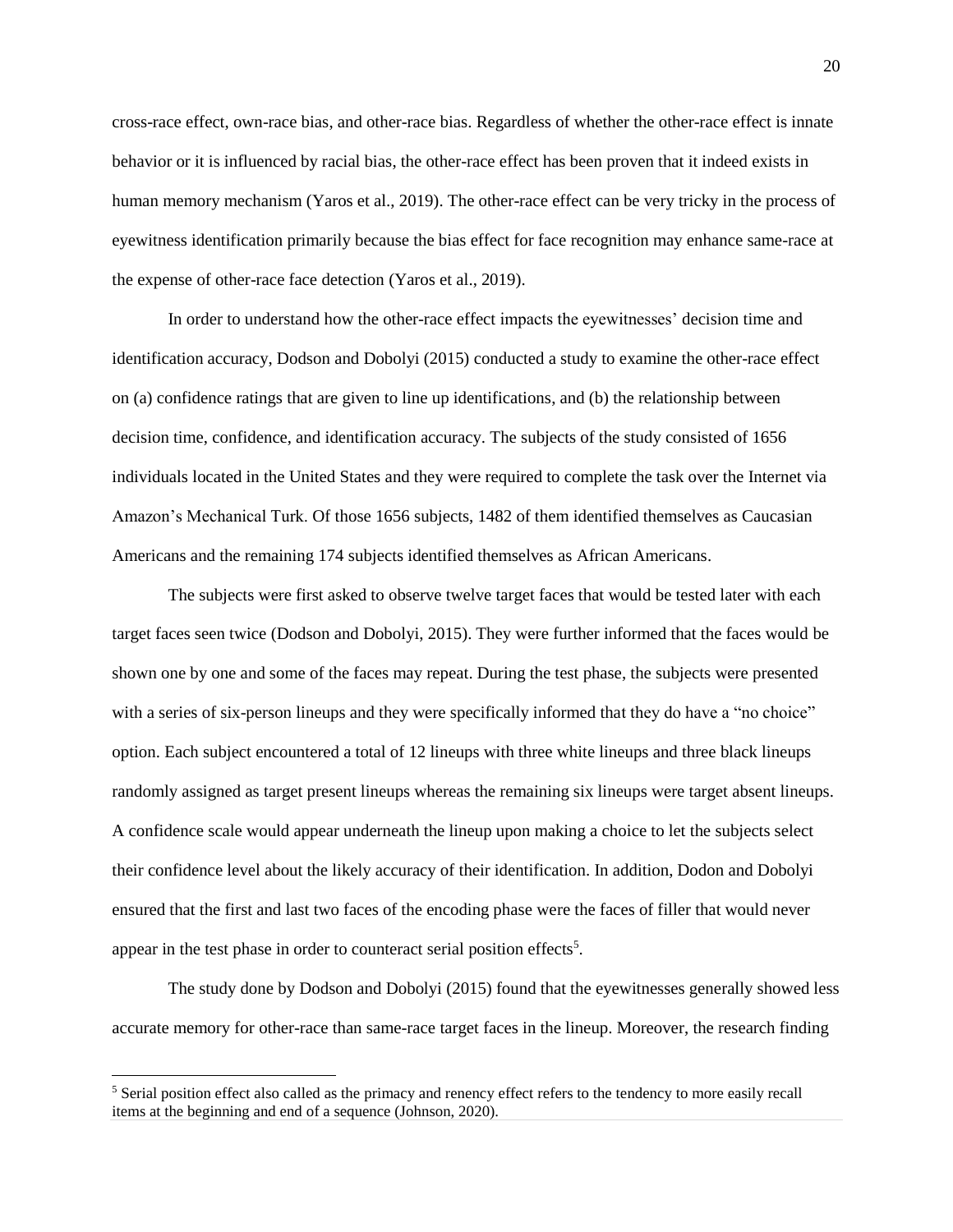also discovered that a better calibration of confidence to accuracy was achieved when the participants responded to same-race target faces as compared to other-race target faces. Overall, the confidence level of choosers (participants who were able to identify a perpetrator) was more closely aligned with the identification accuracy (e.g., high confidence  $=$  high accuracy; low confidence  $=$  low accuracy) when the participants chose a target face of the same-race in comparison to other-race target face. Taking all the above findings together, the study concluded that other-race effect was observed to be present on the calibration of confidence to accuracy for choosers but absent for non-choosers. Interestingly, the otherrace effect appeared on both Caucasian American subjects and African American subjects.

To explain the same-race versus other-race effects on calibration, Dodson and Dobolyi (2015) contended that the subjects (both Caucasian Americans and African Americans) were significantly more overconfident when choosing a cross-race face than a same-race face, given the confidence rating provided by themselves earlier in the test phase tend to be higher when identifying a same-race face than other-race face. Importantly, this finding can be applied to the real-world settings given the results of this experiment reflected that eyewitnesses are vulnerable to being significantly more overconfident when identifying a perpetrator of other-race than a perpetrator of same-race.

This major finding is consistent with past research of the other-race bias phenomenon in memory for human faces conducted by Meissner and Brigham in 2001. Meissner and Brigham analyzed data collected from 39 research articles that consisted of 91 independent samples and approximately 5,000 respondents. The meta-analysis results showed that the subjects were over 2.2 times as likely to accurately identify same-race faces as new (never seen before) versus old (having been seen before) than other-race faces. This finding pointed out that the majority of misidentifications for faces of other-race are false alarms which means they mistakenly identified an other-race face as having been seen before. On top of that, Meissner and Brigham discovered that the own-race effect did not appear to have a correlation with one's level of racial prejudice which means humans just tend to recognize faces from the same racial group more easily regardless of their levels of racial bias. Nevertheless, it was also observed that the ownrace effect was closely intertwined with other external factors such as study time and retention interval.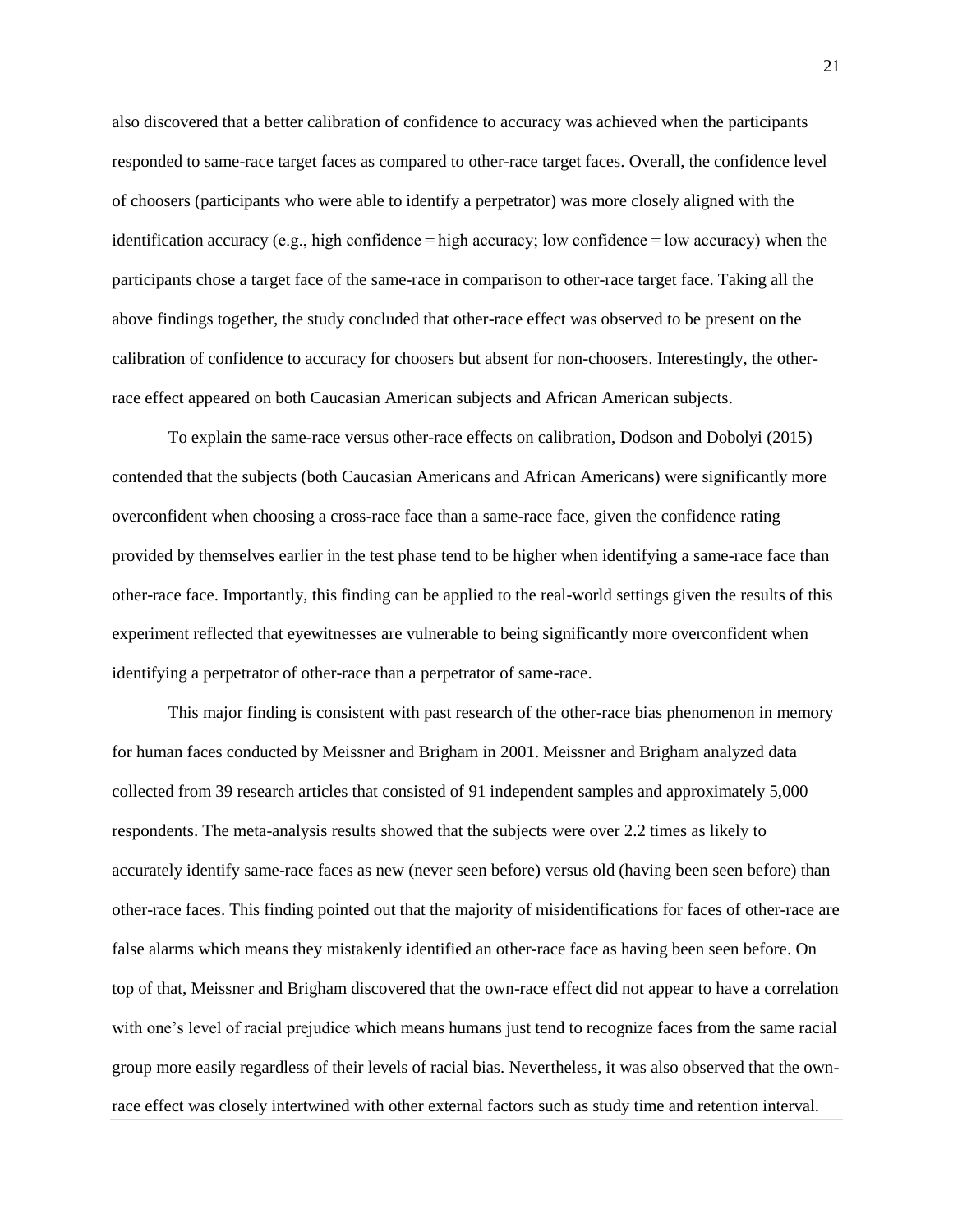Misidentification as a result of own-race bias is especially harmful in police lineup when the case involves cross-racial eyewitness. Although the "mirror effect" pattern triggered by the own-race bias undeniably helps to yield a higher proportion of hits and a lower proportion of false alarms in identifying perpetrator of the same race, yet it also significantly increases the proportion of false alarms and decrease the proportion of hits when the eyewitness is asked to identify a perpetrator of a different race. Thus, Meissner and Brigham (2001) recommended the use of expert testimony in cross-racial identification rather than solely relying on eyewitness identification testimony.

#### **5.3 The Own-Gender Bias Effect in Human Memory**

The own-gender bias effect suggests that people are generally better at recognizing faces of people from their own gender. This means that men are typically better at identifying male faces compared to female faces while women are better at identifying female faces compared to male faces. However, it is widely believed men and women do not perform equally well in remembering faces of the same gender as well as faces of different gender primarily because of the differences in some cognitive abilities between men and women (Rehnman, 2013).

Rehnman (2013) conducted three empirical studies to explore the generality of sex differences displayed in face recognition for faces of different genders, ages, and ethnicities. In Study I, Rehnman examined the difference of both men's and women's performance on a face recognition task for Bangladeshi and Swedish male and female faces of adults and children. The data yielded showed that women were able to recognize more female and girls' faces than male and boys' faces, independent of whether the recognized faces were young or old and were of Bangladeshi or Swedish origin. In contrast, men showed no significant difference in their ability to recognize faces of their opposite gender. In particular, men were able to recognize the female and girls' faces more accurately than they recognize male and boys' faces. This result indicated that women do display a reliable own-gender bias whereas men do not display own-gender bias.

In Study II, Rehnman (2013) investigated the sex difference displayed by children in face recognition memory. Based on the result of Study I, it was expected that girls would display a stable own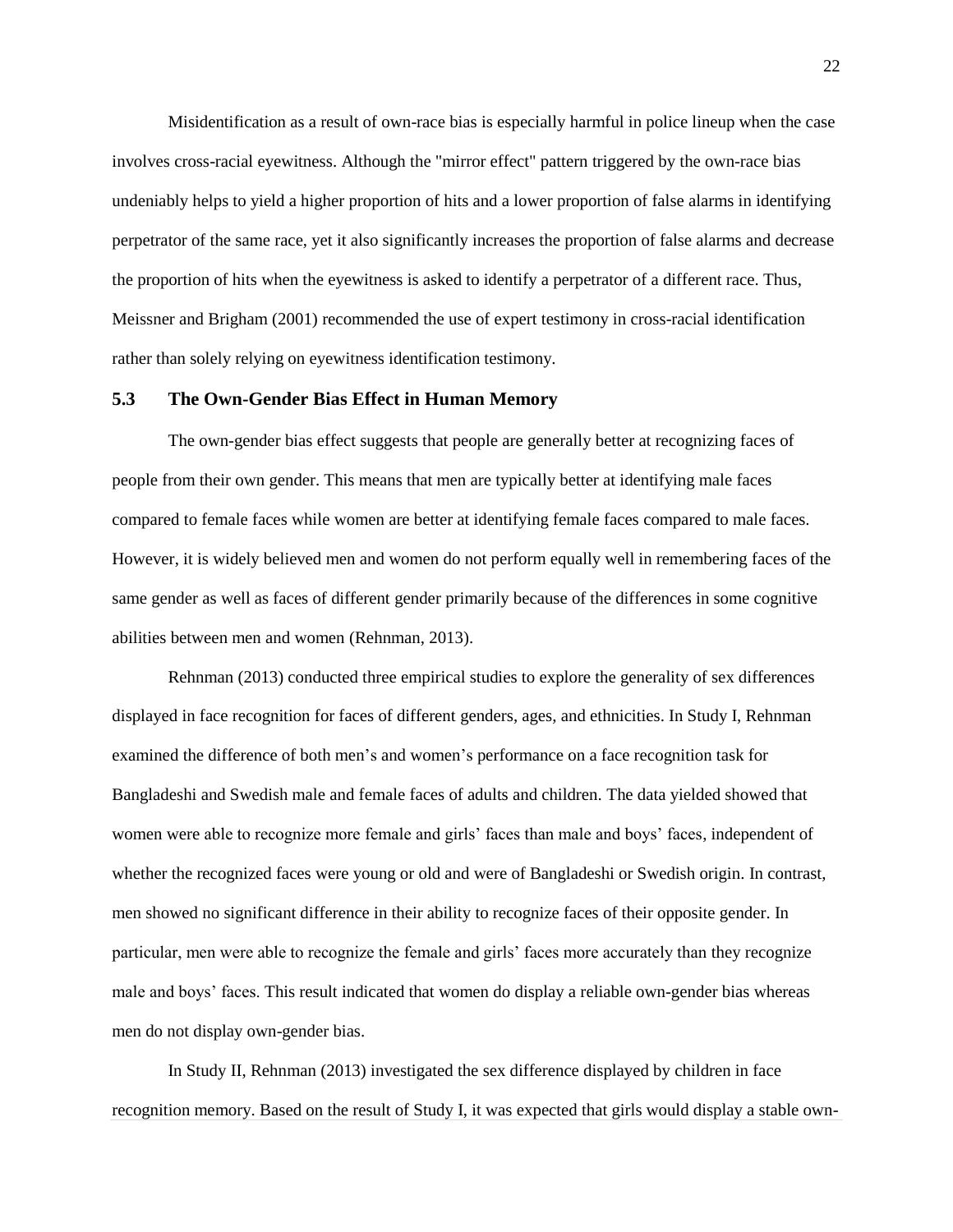gender bias. Consistent with the earlier study, girls also outperformed and demonstrated a greater face recognition ability than their boys counterparts even in a more complicated and constrained face recognition condition where the children's degree of familiarity with another ethnicity is low. In order to understand the mechanisms of sex difference in face recognition ability and the own-gender bias displayed particularly by women, Study III done by Rehman (2013) looked into both men's and women's recognition performance on androgynous faces. Androgynous faces are non-gender specific faces that lie in the midpoint of masculine and feminine looking. Each androgynous faces were labeled as either "men" or "women" and then presented to the subjects for evaluation. Again, the findings were consistent with the two previous studies as women exhibited an overall face recognition advantage. Women who were told to specifically remember female faces still able to recognize more female faces accurately than women who were told to remember androgynous faces.

Similar to previous studies, Lewin and Herlitz (2002) also did not observe the own-gender bias effect for men's performance in identifying the faces of male perpetrator, given that the men subjects performed similarly as their women counterparts in identifying the faces of male perpetrator. 192 subjects of 20 to 40 years of age who had Swedish as their first language were recruited to participate in this research. Of those 192 subjects, 93 of them were men whereas 99 of them were women. These subjects were first randomly assigned to one of the following two conditions: (a) the full-face condition, and (b) the features-only condition. There were 42 men and 52 women placed in the full-face condition whereas 51 men and 47 women were allocated to the features-only condition. Next, the subjects are tested in groups of up to ten people in the following order: (1) presentation of the first set of faces, (2) three verbal fluency tasks, (3) face recognition test, (4) two synonym tasks, (5) presentation of the second set of faces, (6) mental rotation task, and finally the face recognition test.

The hypothesis that women tend to perform better than men in the face recognition tasks was supported in this research done by Lewin and Herlitz (2002). The female superiority in face recognition tasks was a consistent phenomenon irrespective of the slow presentation condition or fast presentation condition and whether the perpetrator was presented in full-face condition or features-only condition.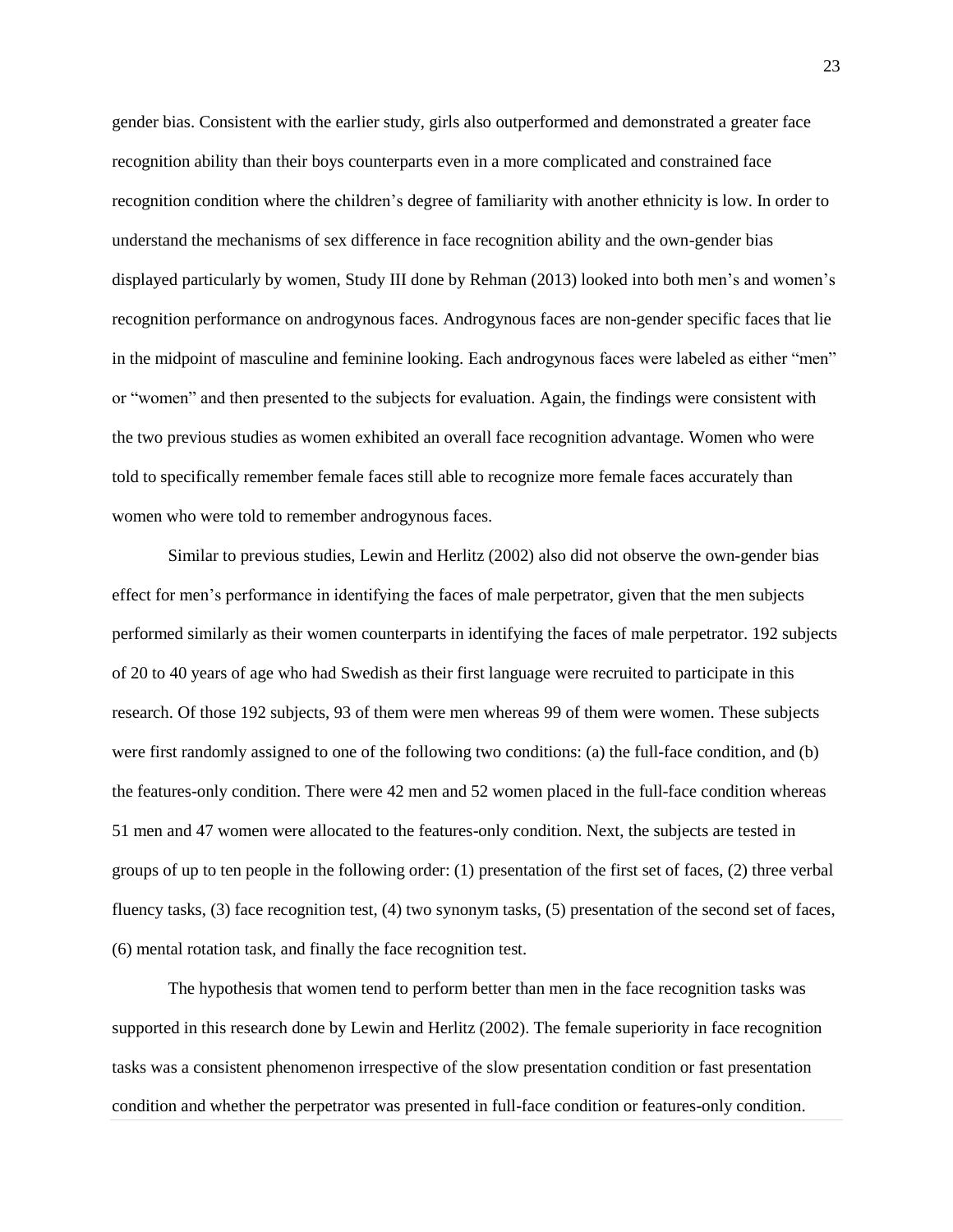However, it is important to note that women's superiority in recognizing faces only limited to faces of the same gender. There was no significant gender difference in the recognition of male faces. Taken together, these findings concluded that gender differences might present in cross-gender identification, particularly when the faces of perpetrator and filler presented are females.

The reason why women tend to remember female faces to a greater extent than male faces is still remaining unclear. One proposition is that women generally demonstrate greater interest in and attention towards other individuals which in turn enhance their ability in face recognition memory (Lewin & Herlitz, 2002). Comparable with the own-race effect, the "mirror effect" pattern as a result of the owngender bias also significantly increases the proportion of false alarms and decrease the proportion of hits when the eyewitness is asked to identify a perpetrator of a different gender. And again, the own-gender bias is not certainly fueled by sexism, it is just that humans are notoriously poor at differentiating between the members of genders different from our own.

Human memories are not literal snapshots. Our brains tend to restitch the memory each time we try to recall a particular event. Specifically, when a person's confidence level is low, then he or she is more vulnerable to what others say. This indicates that eyewitnesses who have a low level of confidence are prone to conform to others' memories, given that they would be more likely to think that others who are also involved in the criminal event paid more attention than him- or herself during the occurrence of crime. On the other hand, the own-race bias and own-gender bias that exist in human memory mechanisms can be harmful to eyewitness identification accuracy because the "mirror effect" pattern caused by the bias could significantly raise the proportion of false alarms and reduce the proportion of hits. Even worse, both own-race bias and own-gender bias are innate but not learned which means it is unlikely that eyewitnesses can completely avoid their own biases during the identification procedure. This thesis will discuss more about the ways of countering and minimizing the bias effects in human memory later.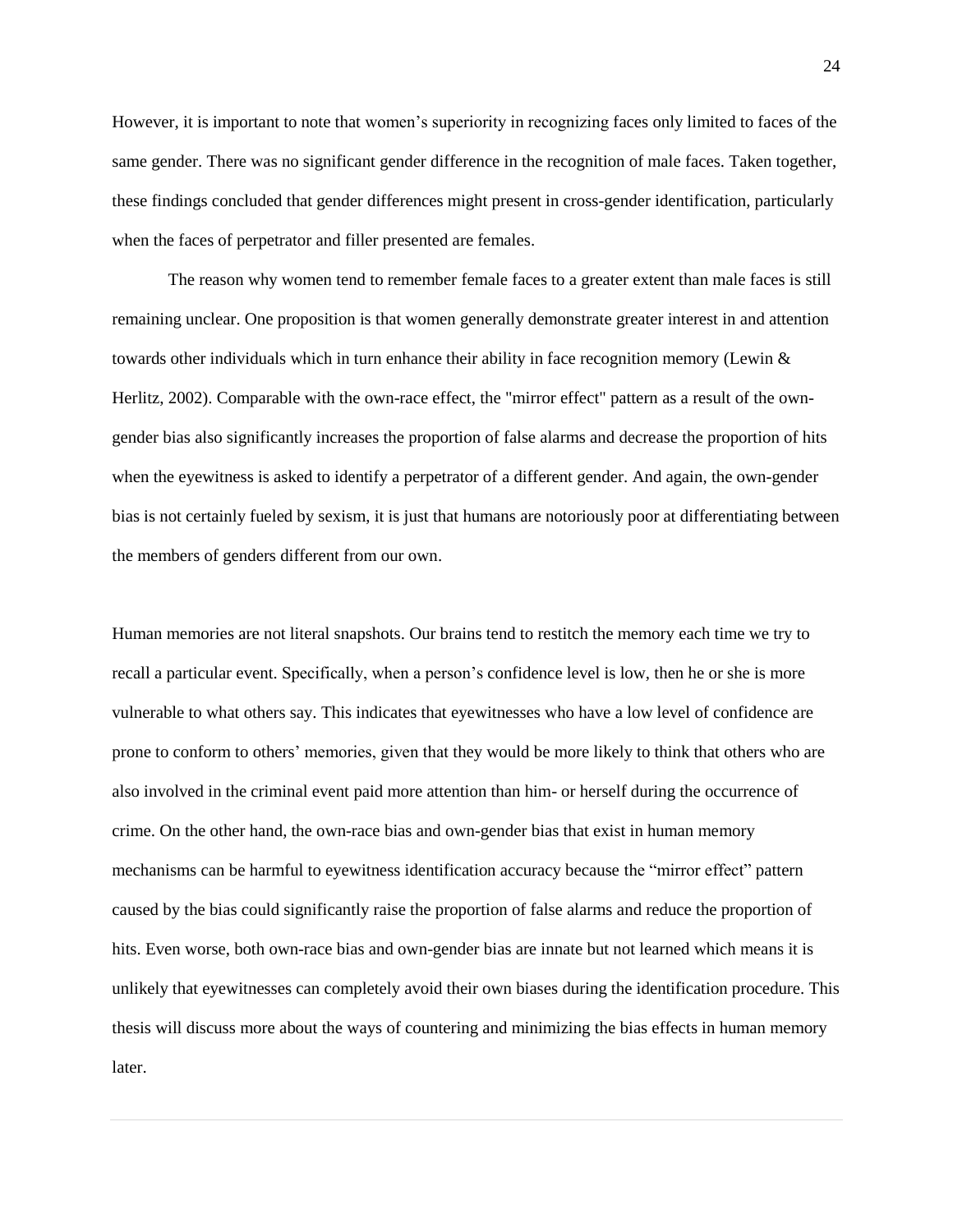#### **6. Race and Eyewitness Identification**

Edlund and Skowronski (2008) conducted a study to examine the role played by race in police lineups and how racial prejudice affects the perpetrator identification accuracy. Two experiments with two distinct lineup methods (sequential identification method & traditional simultaneous lineup procedure) were conducted to find out the relationship between racial prejudice and identification accuracy. In Study I, every participant was expected to complete four different tasks that were designed to measure the accuracy of each perpetrator identification decision. The subjects consisted of 677 undergraduate students. Of those 677 participants, 424 of them identified themselves as Caucasians, 142 of them were African Americans, 44 of them were Asian Americans, and the remaining 20 participants were classified as self-identified others.

First, the participants were asked to view two seven-second video vignettes (one version of the shooting depicted an African American perpetrator and the other one depicted a Caucasian perpetrator) and then described in one or two sentences what had occurred in each vignette. Next, six non-perpetrator photos were presented sequentially to the participants, and they were required to determine if the person shown in the photo had committed shooting in the vignette presented earlier. The third task involved a computerized race version of the Implicit Associations Test. The participants were asked to identify a list of Caucasian names, African American names, pleasant words, and unpleasant words that were presented individually on the screen by pressing one of two keys on a computer keyboard. Lastly, all the participants were requested to complete the Quick Discrimination Index, an explicit measure of prejudice. The Quick Discrimination Index is a self-assessment inventory designed to measure an individual's subtle racial bias and the score range is from 30 to 150, with a higher score suggesting a higher level of explicit racial prejudice.

The materials and procedures in Study II were identical to Study I but with the exception that the six photos of the perpetrator were presented simultaneously (two rows of three photos) to the participants. The perpetrator photo was always in the upper right position of the first row in the condition where the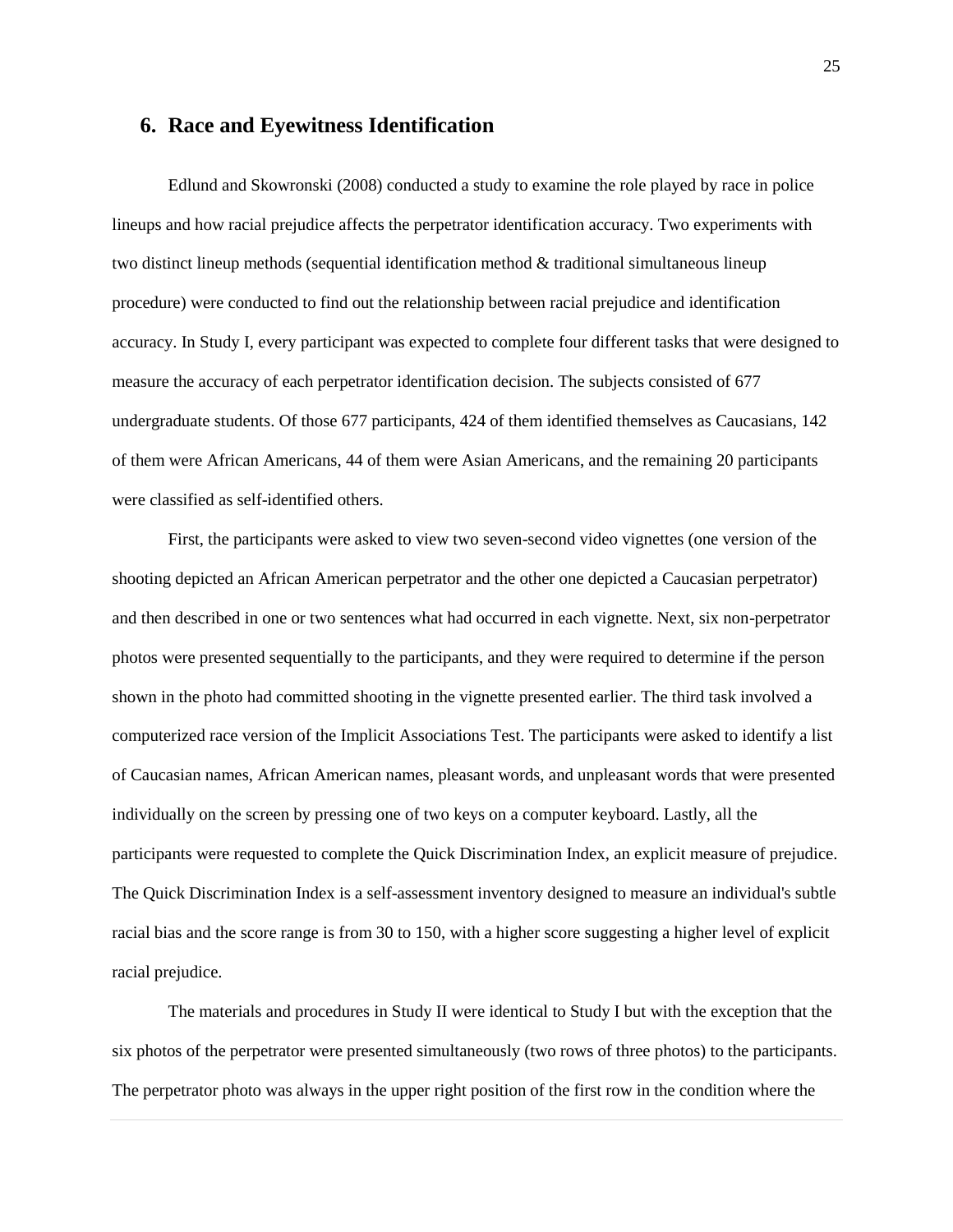perpetrator was present. In contrast, the perpetrator photo was replaced with the same non-perpetrator photo used in Study 1 when the perpetrator was absent.

When the photos were presented sequentially (Study I), eyewitnesses who were high in explicit racial prejudice had a higher accuracy rate than eyewitnesses who were low in explicit racial prejudice in identifying the perpetrator of the shooting. However, this finding did not emerge for the case of a Caucasian perpetrator. Furthermore, non-African American eyewitnesses who were high in implicit racial prejudice were found to have a relatively higher accuracy rate than non-African American eyewitnesses who were low in explicit racial prejudice in identifying the African American perpetrator. Nonetheless, this finding also did not emerge for Caucasian perpetrators, nor did it emerge for African American eyewitnesses. On the other hand, there was no significant relationship between racial prejudice and accuracy of identification decisions when the perpetrator photos were presented simultaneously (Study II). Hence, Edlund and Skowronski (2008) tentatively concluded that high racial prejudice does not appear to be the critical factor that causes bias against African American perpetrators when police lineups are conducted by using photo spreads identification techniques.

In a study on "own-race bias" in police lineup construction, Brigham and Ready (1985) concluded that both Black subjects and White subjects displayed own-race bias by being more selective about own-race photos than other-race. Applying this finding to the real-world setting, it indicates that White police officers or constructors of lineup tend to select Black foils who are easy to reject by the eyewitness whereas Black police officers or constructors of lineup tend to choose White foils who are easy to reject by the eyewitness. This phenomenon is actually undermining the identification accuracy because it might create an unintentional race-based bias in the lineup procedure. Thus, having police officers or constructors of lineup to create only the same race lineup could significantly reduce eyewitness misidentification that results from racial bias.

Previous studies (Lipton, 1996; Billig & Milner, 1976) had consistently proven that police officers generally did not appear to be better than civilians at facial recognition tasks. Based on these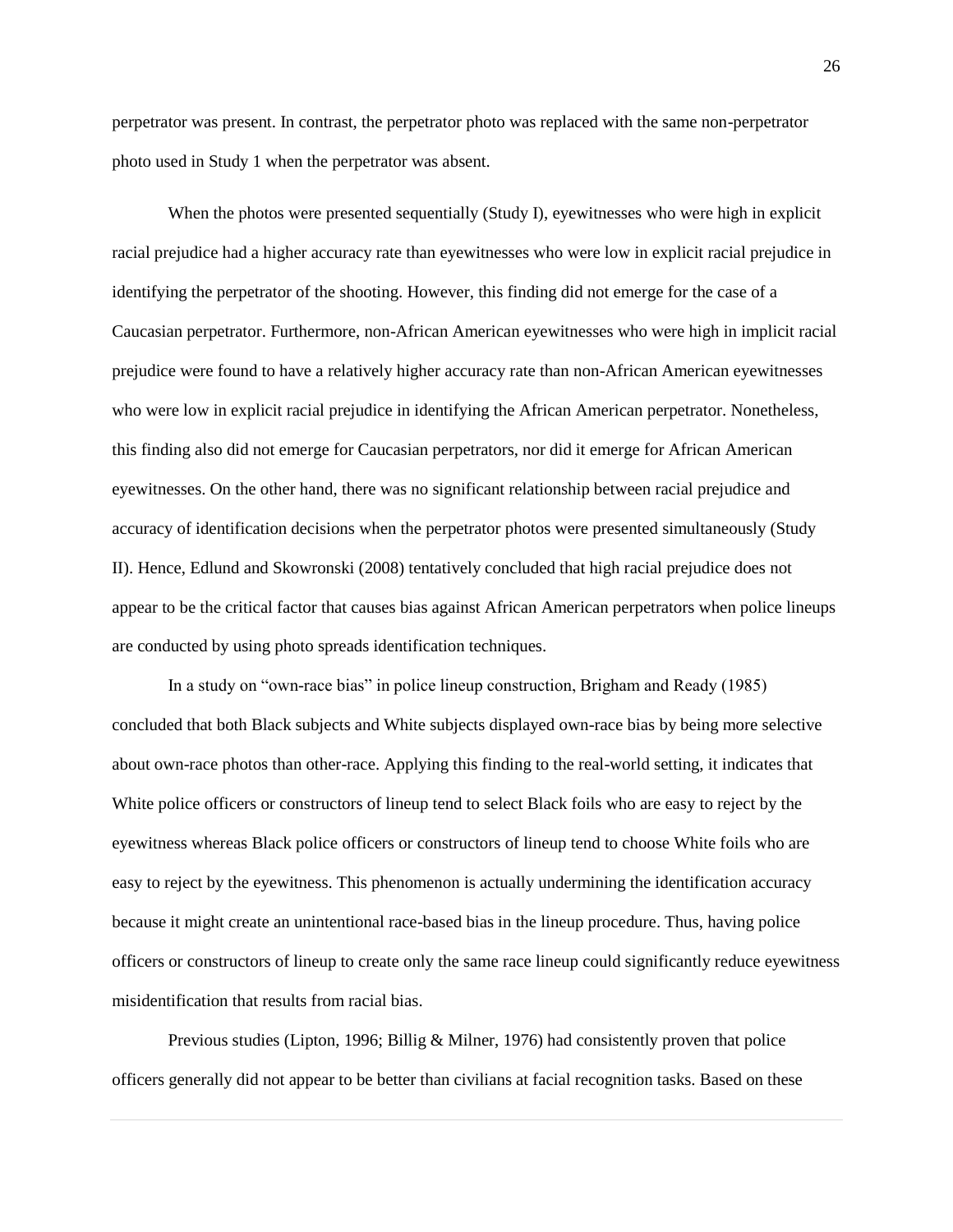carefully conducted and replicable findings, Wilson et al. (2013) recommended that police officers who often serve as eyewitnesses should receive cross-race individuation training in order to improve overall eyewitness accuracy. As part of the individuation training for police officers, Wilson et al. (2013) further suggested that (a) police officers should get sustained training discriminating among cross-race faces; and (b) police officers should be trained to habitually use an individuation mindset when engaging with suspects. Training individuals to focus on internal features (e.g. eyes, nose, and mouth) of unfamiliar faces may improve eyewitness identification accuracy in the common situation where external features (e.g. hair and face shape) have changed between presentation and identification (Paterson et al., 2017).

On top of that, Whittington et al. (2019) discovered that asking an eyewitness to predict their later lineup performance (predecision confidence) could harm the confidence-accuracy relationship. Two experiments were conducted to compare predecision confidence (immediately after encoding but prior to a lineup) and postdecision confidence (immediately after a lineup) in order to determine which produced a superior relationship with lineup identification accuracy. The data collected showed that predecision confidence assessment had a poor relationship with identification accuracy, whereas postdecision confidence was well-calibrated with identification accuracy. Based on this finding, Whittington et al. (2019) suggested that police officers should not ask the eyewitnesses to predict their later lineup performance (predecision confidence) in order to ensure the identification accuracy.

National Research Council et al. (2014) recommended that the Courts should bring in experts to advise juries about the ways that eyewitness evidence can fail in order to counter that lack of awareness. Additionally, the report also suggested the adoption of "double-blind" lineups and the recording of eyewitnesses' confidence levels prior to identifying the perpetrator. The use of "double-blind" lineups leaves the police officers unable to offer biasing cues to an eyewitness since the police officer who administers the lineup does not involve in the investigation process and thus he is clueless about the suspect. In the meantime, the finding also urged that recording the confidence level of an eyewitness upon first identifying a suspect can increase the accuracy rate. However, it is important to note here that this finding is contradicting with the finding of Whittington et al. (2019).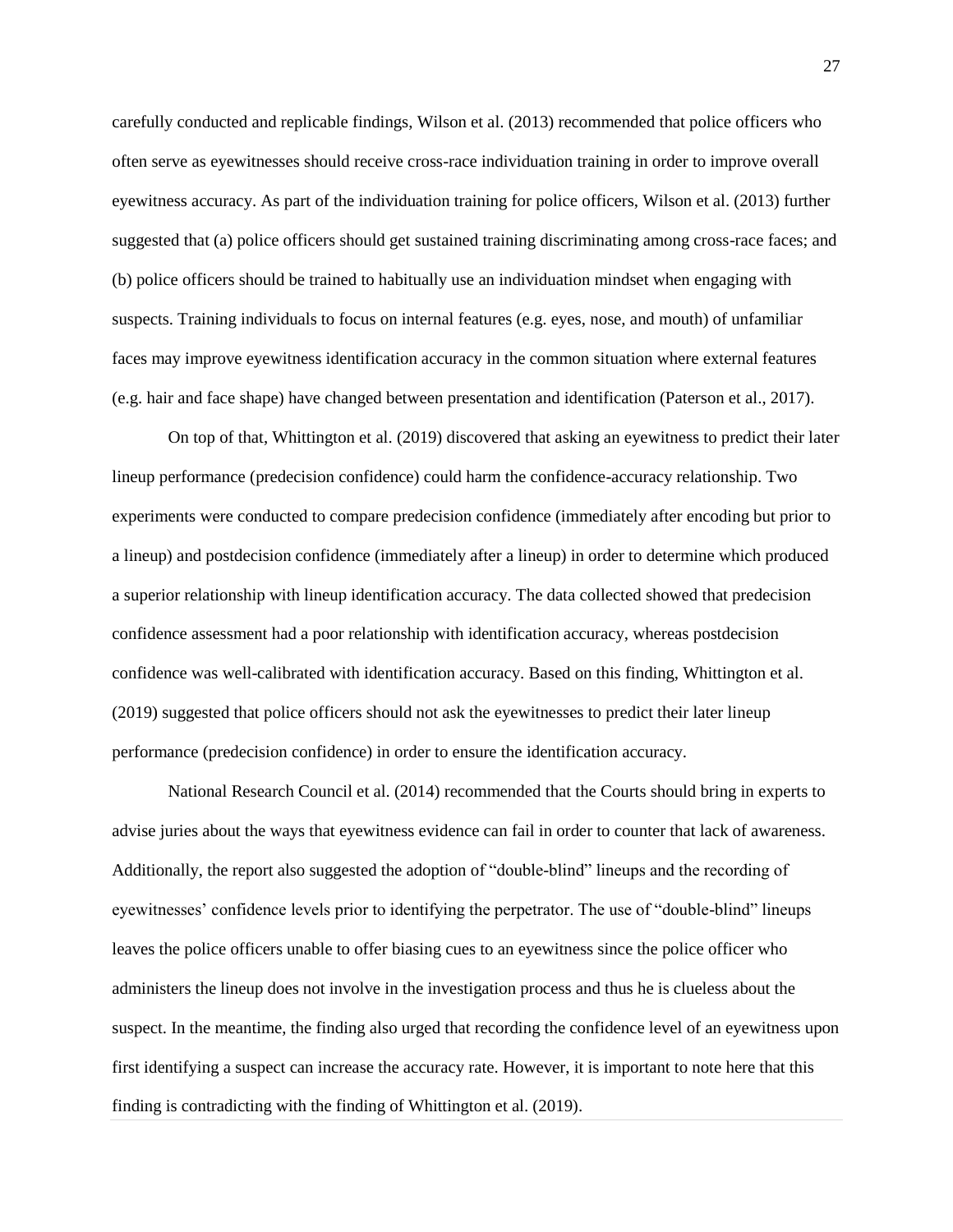Surprisingly, an eyewitness's level of racial prejudice is unrelated to the eyewitness identification accuracy if the lineup members are presented simultaneously. However, eyewitnesses with a high level of racial prejudice appear to have a relatively higher accuracy rate in sequential lineups for reasons that remain unclear. Further, eyewitnesses who display own-race bias tend to be more conservative in selecting the perpetrator which means they easily reject fillers of different race during the lineup procedure. Taking all the above findings together, it is more favorable to have police officers picking the lineup members of the same race and administering only the same race lineup.

### **7. Role of Police Officers in Manipulating the Eyewitness Testimony**

Police officers generally play a critical role in conducting lineups because they not only have the responsibility to dictate what the perpetrator would wear or even say during a lineup, but they are also in charge to work with the eyewitnesses to identify the perpetrator of a crime. The body language of the officers, the photography presented, and the police instructions given to the eyewitnesses often are the key factors that influence the accuracy of identification.

Biased police instruction is one of the biggest aspects that often lead to false positive identification of innocent suspects. Biased police instruction is either suggesting the eyewitness that the perpetrator is present or otherwise discouraging a "no choice" response which hinting eyewitness that he or she must make a positive identification (Steblay, 1997). It is not necessarily true that biased police instructions are caused by direct prejudice, racism, or discrimination because implicit bias may also play a role in giving out eyewitness cues. Implicit stereotypes such as unconscious associations of Black young men with crime tend to make the police officers jump to the conclusion quickly and see them as suspects without doing further investigation which then increases false identification of innocent people. Various studies have been conducted to examine the relationship between police instruction bias and the accuracy of eyewitness testimony. In 2014, American Psychological Association published an article that discussed about how the instructions given by the police officer influence the reliability of eyewitness identification.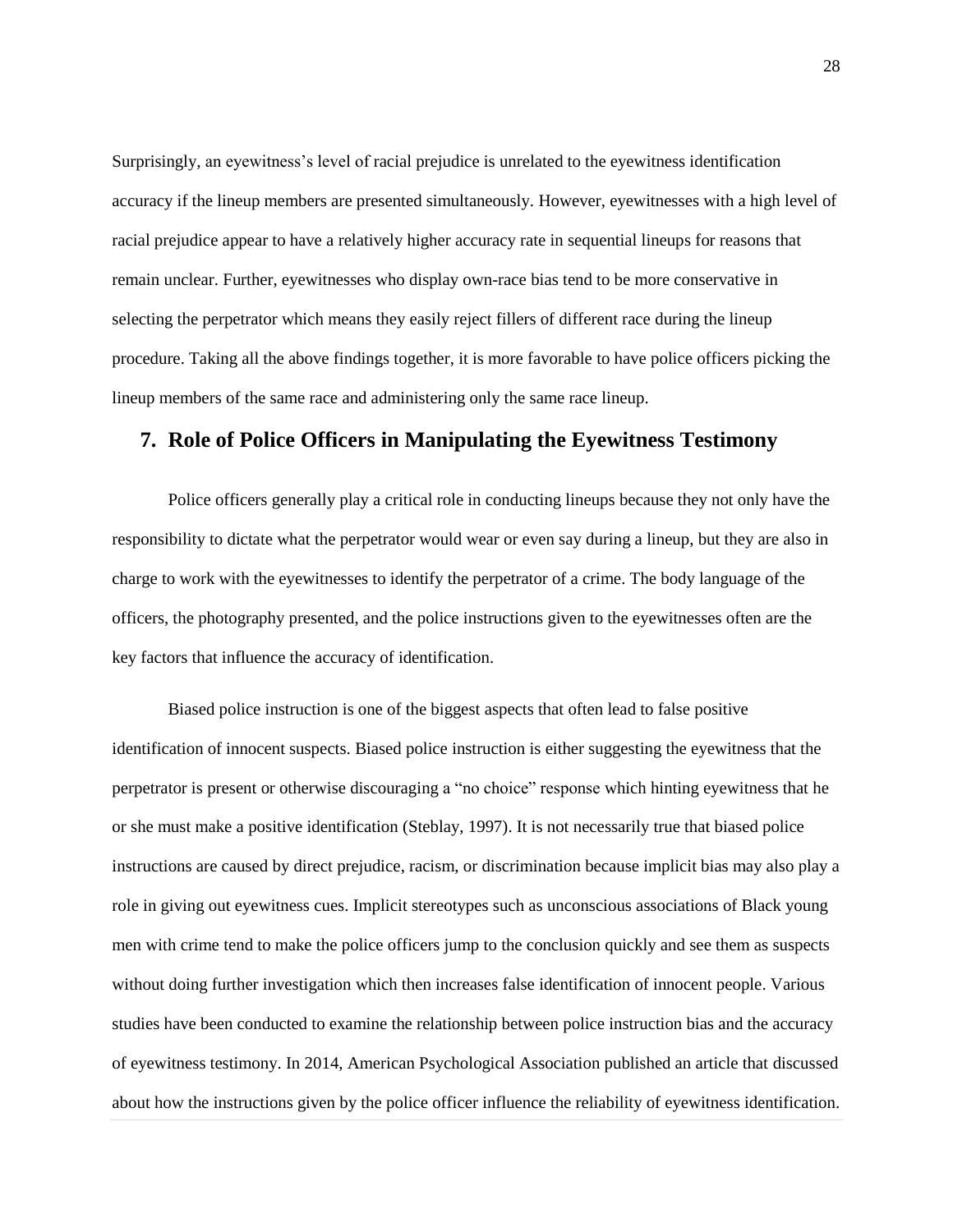The eyewitnesses involved in the research are given two sets of instructions with a subtle difference: One set implied that the eyewitness had to make a choice (biased instructions) whereas the other set implied that the eyewitness did not necessarily have to choose someone which means they are provided with a "no choice" option (Malpass & Devine, 1981). The result showed that the reliability of eyewitness identification does depend on the instructions given by the police officers as more people make a choice under biased instruction and relatively fewer people make a choice under unbiased instruction when the foil is absent. Malpass and Devine (1981) then concluded that unbiased instructions like the "may or may not present in the array" does help to reduce choosing which in turn decreases the possibility of misidentification without significantly decreasing correct identification.

The above finding is consistent with the finding of a meta-analytic review of lineup instruction effects that was conducted in 1997. Steblay (1997) examined 18 studies and included the role of moderating variables in the instruction procedure in order to review the hypothesis that biased police instruction increase the likelihood of eyewitness making a choice and the identification is lower in comparison to unbiased police instruction. The data yielded was in support of the hypothesis and the most reliable effect can be seen when the instruction content suggested that the perpetrator is present in the lineup and which provides "no choice" option. As a short conclusion, eyewitnesses are typically more vulnerable when subjected to informational influences like biased police instruction which then lead to a significantly higher level of choosing. Relatedly, a higher level of choosing will then lead to another issue – a higher level of eyewitness misidentification. Even though the results clearly demonstrated the negative impact of biased police instruction on eyewitness identification accuracy, still it is also worth to note that biased police instruction tend to produce a higher level of accuracy in target-present lineup because (a) the suspect indeed is always included in the lineup and thus increased choosing may be helpful, and (b) the use of relative judgement strategy by the eyewitness. However, the conclusion about the impact of biased police instruction on target-present lineup should be tempered given the data collected is not complete yet.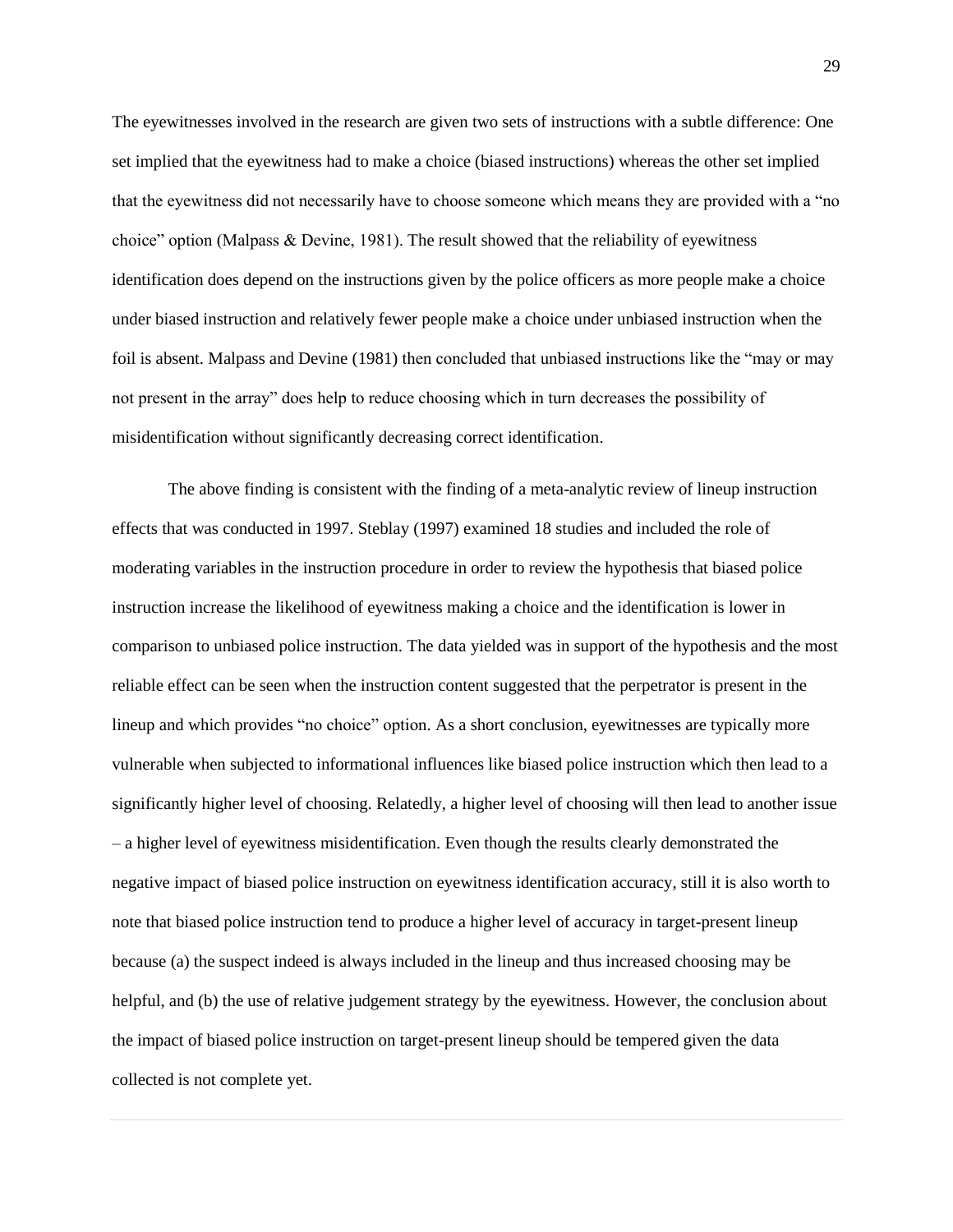Another type of police instruction that is commonly utilized in police lineups is the appearancechange instruction (ACI) where the eyewitness is being informed prior to a lineup that the appearance of perpetrator might have changed since the time of the crime due to weight loss or gain, grown or shaved a beard, etc (Charman & Wells, 2007). An empirical study had conducted to examine how the ACI influence the identification decision. The research involved 289 subjects first watching a video crime with four perpetrators and then followed by identifying the perpetrators from four six-person array that may include or exclude the perpetrators who appeared in the video (Charman & Wells, 2007). Even though all the subjects (both who received and did not receive the ACI) are warned that the perpetrators may or may not be present in the lineup, still the result strongly suggested that the ACI did not improve the likelihood of correct identification. In addition to that, ACI was deemed to increase false alarms and filler identifications, but it did not increase the identification of the perpetrator. Overall, Charman and Wells (2007) found that the ACI did not serve its intended purpose of improving the accuracy rate because it made the eyewitness more lenient which in turn decreased their criterion on making a decision.

Additionally, police officers might unconsciously influence and communicate their thoughts or expectations to the eyewitnesses through both verbal and non-verbal communications. For example, comments from the officer like "Good job" or "Excellent" or even subtle responses such as affirming nod or a little grin after the eyewitness identifies someone from the array could possibly contaminate the eyewitness level of confidence. Eyewitnesses tend to take these kinds of comments as reinforcement, encouragement, or cues on how to behave in ways that support the police officers' expectations. Furthermore, innocuous comments like "Take your time" and "Think or look carefully" might also prompt the eyewitnesses the signal of whom to identify or whether should they make a choice. Verbal praise, facial expression, posture, gesture, and tone of voice can be very tricky because they might boost the confidence level of the eyewitness which in turn increases the chance of false positive identification, especially in the target-absent lineup.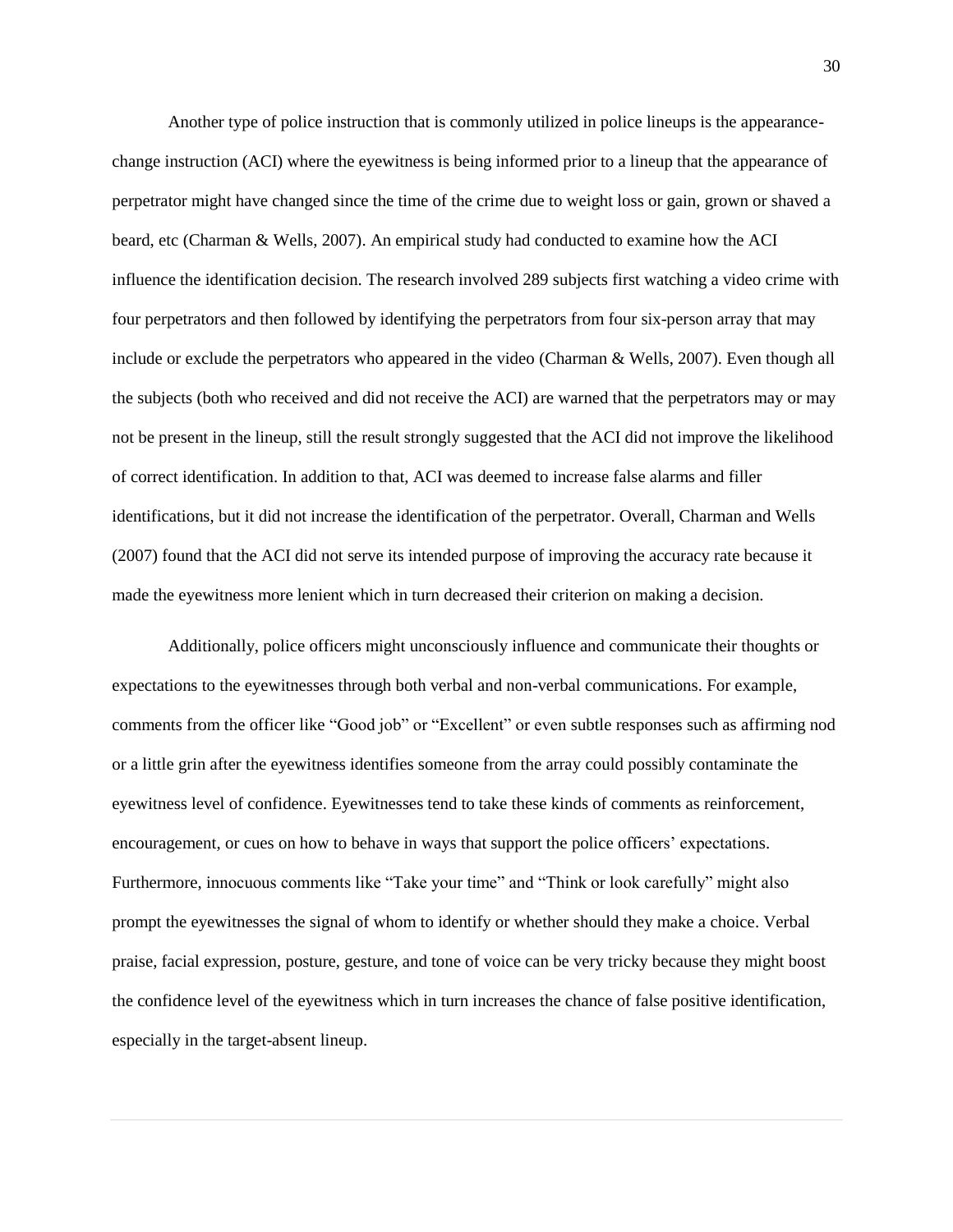In addition to that, police officers may engage in suggestive conduct if their leading questions will suggest an absolute answer from the eyewitness or may possibly contaminate the eyewitness's memory (National Criminal Justice Reference Service, 2003). In general, suggestive questions often count on assumptions and negative statements to induce a particular answer that the police officers expect or desire (Conservapedia, 2016). For example, asking the eyewitness "Wasn't the car silver?" instead of "Was the car silver?" constitutes a leading question. Even though both questions carry the same meaning, yet the former is more likely to make a reasonable person thinks the car is indeed silver and then answers "yes". Other examples of leading questions are "Didn't the crime happen at 2 a.m.?" and "You saw him shot right?". These kinds of questions violate the perpetrator's due process rights which may significantly reduce the reliability of an eyewitness's testimony which then increases the risk of being thrown out of court.

It is inevitable that eyewitnesses will observe the police officers' response after identifying someone as the perpetrator because eyewitnesses want their testimony to be as beneficial as possible to the prosecutor or defense. Hence, they will try to seek approval or feedback from the reaction of lineup administrators to make sure their performance aligns with the expectations of the side they are supporting. However, currently there is no standardized police lineup and no specific legal requirements or imposed on the police lineup practice to safeguard the reliability of eyewitness testimony. Until today, lineup procedures are still conducted differently from states to states, from police department to police department, and even different from lineup administrator to lineup administrator within the same police department (Ollove, 2018).

It is always worth keeping in mind that everyone including police officers holds some sort of unconscious bias about a certain group of people, even though some individuals may not recognize it as true. Implicit bias is threatening the reliability of eyewitness identification because police officers may simply jump to the conclusion that an individual is the perpetrator merely based on their past experience without doing further investigation. Research do show that police instruction bias and eyewitness identification accuracy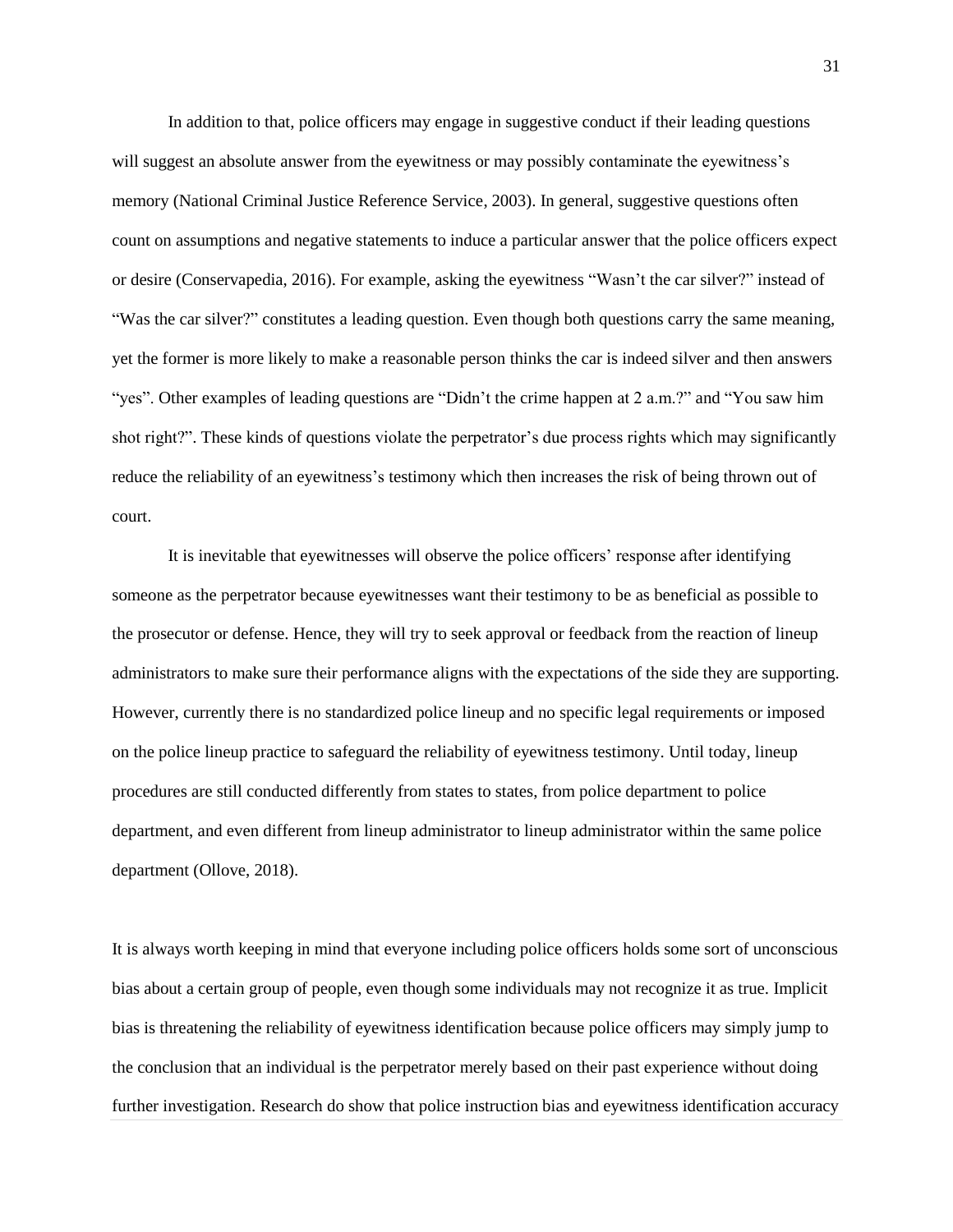are closely intertwined with each other. And unfortunately, there is still no standardized lineup procedure or lineup instructions being established to ensure the eyewitness testimonies are as accurate as possible. One way to reduce human factor wrongful conviction is to eliminate the presence of police officers during the lineup procedure and this could be done by employing computerized photo array. This thesis will discuss more about computerized photo arrays in the next section.

# **8. Recommendations to Improve the Future Eyewitness Identification Procedures**

Last but not least, this thesis has identified a few areas and shortcomings of existing eyewitness identification procedures that can be strengthened or fixed in consideration of past literature on eyewitness identification. The practices that will be considered here involve the perspective of sociology, legal area, and psychology. Furthermore, the recommendations made below also seek to establish the best eyewitness identification procedures through the incorporation of the best available scientific knowledge in order to strengthen the value of eyewitness testimony in the courtroom.

#### **8.1 Apply deoxyribonucleic acid (DNA) technology to all cases**

In about 75% of criminal cases overturned through deoxyribonucleic acid (DNA) testing, those innocent defendants were convicted as a result of eyewitness misidentification (Innocence Project, 2008; see also New England Innocence Project, n.d.<sup>6</sup>). Today, the biggest obstacle faced by the convicted defendant in overturning the verdict is that many jurisdictions officials refuse to let the convicted appeal their cases and have the evidence tested with DNA technology (American Civil Liberties Union, n.d.)<sup>7</sup>. The officials argued that the DNA testing method would reopen too many old cases (American Civil Liberties Union,  $n.d.$ )<sup>8</sup> and reopening a case usually turn out to be a complicated and time-consuming

<sup>7</sup> Retrieved from [https://www.aclu.org/other/dna-testing-and-death-penalty,](https://www.aclu.org/other/dna-testing-and-death-penalty) accessed on September 09, 2021.

 $\overline{a}$ 

<sup>6</sup> Retrieved from [https://www.newenglandinnocence.org/eyewitness-misidentification,](https://www.newenglandinnocence.org/eyewitness-misidentification) accessed on December 19, 2021.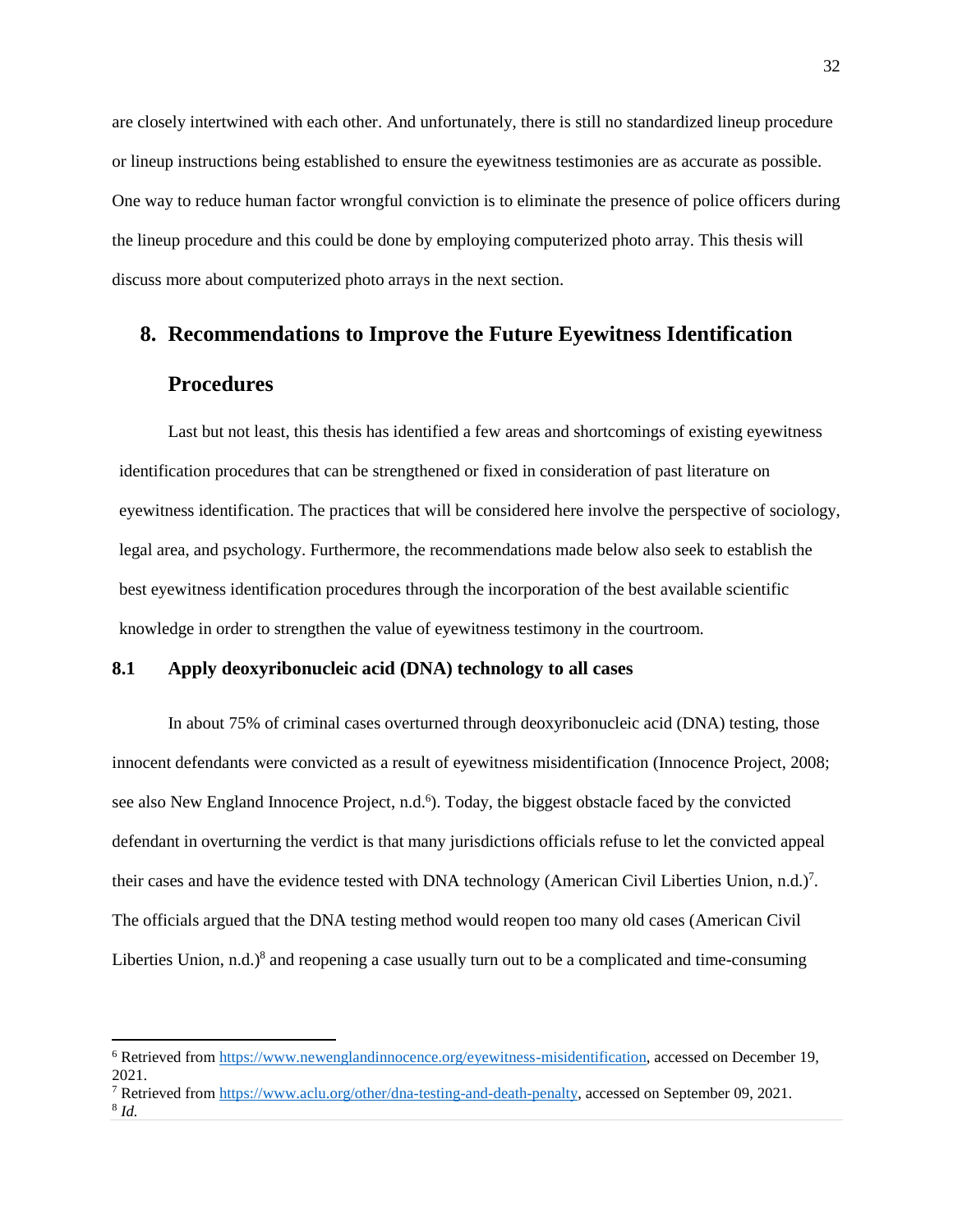process. Back then, positive identification of a suspect can quickly lead to an arrest of the individual and the act of identification by the eyewitnesses in the lineup often is the decisive factor for the tribunal to find someone guilty. However, since the advent of forensic DNA analysis technology, eyewitness testimony is slowly replaced by DNA testing method that allows the suspect to be identified at a much higher accuracy rate when biological evidence like blood, skin tissues, saliva, and urine is detected in the crime scene.

Generally, DNA testing today is being utilized in one of two ways. In the circumstances where the suspect is identified, that particular individual's DNA sample will be compared with the biological evidence obtained from the crime scene (U.S. Department of Justice, 2017). The result of DNA testing comparison may help to eliminate the suspect or confirm the hit (U.S. Department of Justice, 2017). In contrast, when the suspect is unable to identify, then the recovered crime-scene DNA will be used to compare with the national DNA databases, particularly the profiles of convicted felons to identify the potential suspect (U.S. Department of Justice, 2017). Database hits are sometimes helpful in linking serial crimes and solving the unsolved mysteries (U.S. Department of Justice, 2017). In short words, forensic DNA analysis is a powerful criminal justice policy tool because it not only can be used to identify a criminal suspect with incredible accuracy, but it also can be used to prove the innocence of an individual and exonerate a person who was previously falsely accused due to false identification.

As for now, all 50 states have the DNA access law which means those inmates who maintain their innocence may choose to do a post-conviction DNA testing in order to prove their innocence. However, there are 13 states that never have DNA evidence used as the direct evidence to exonerate people who were wrongly convicted (Emmanuel, 2019). The 13 states are Alaska, Arkansas, Delaware, Hawaii, Iowa, Maine, New Hampshire, New Mexico, North Dakota, Oregon, Rhode Island, South Dakota, and Vermont (Emmanuel, 2019). Wrongful conviction experts had offered a couple of explanations for these 13 outliers (Emmanuel, 2019). First, some of the states do not require the preservation of evidence upon conviction of a defendant (Emmanuel, 2019). Second, some states hold a very high threshold for post-conviction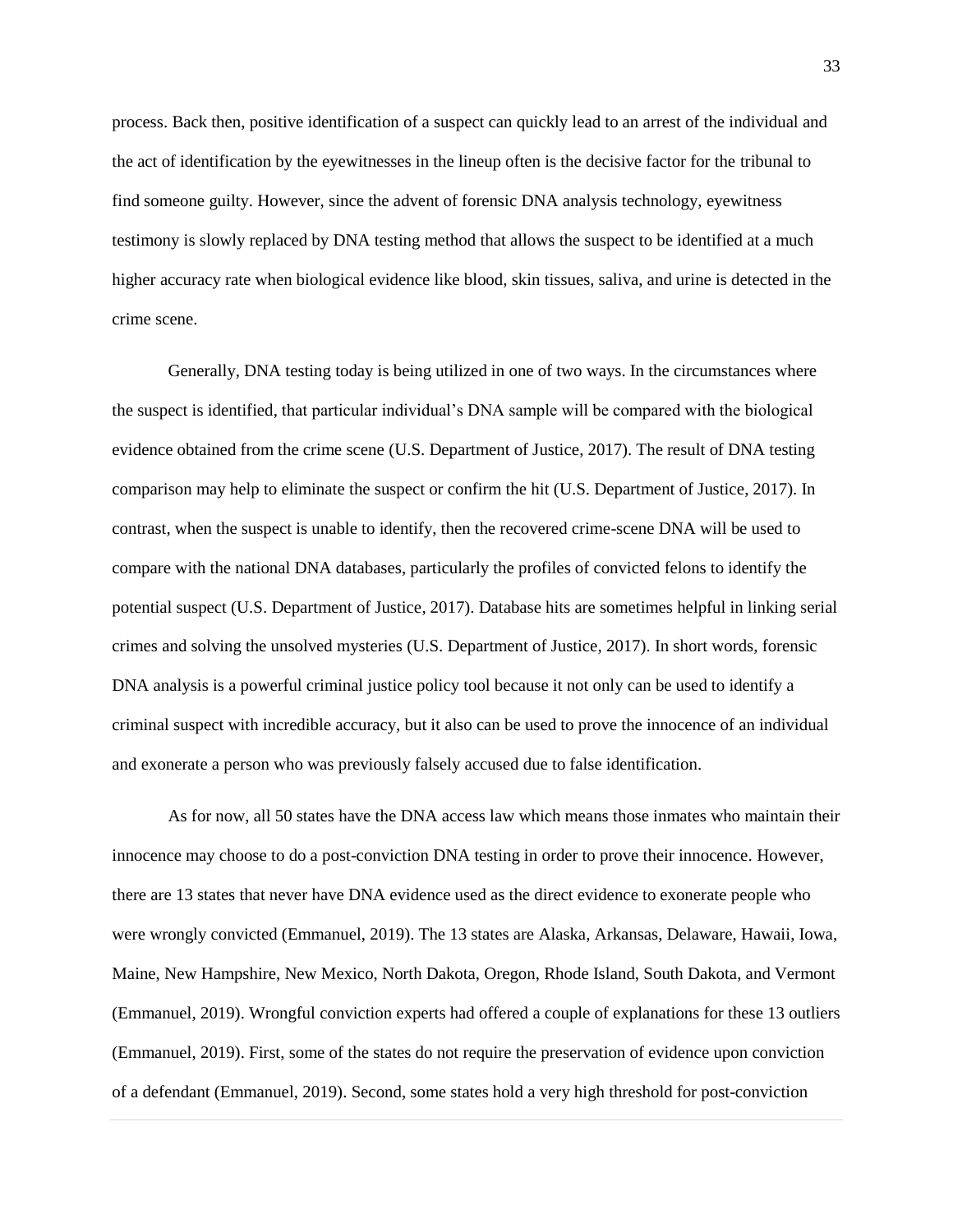DNA testing and appeals (Emmanuel, 2019). Third, as mentioned on the above, some jurisdiction officials are resisting post-conviction DNA testing (Emmanuel, 2019). Fourth, advances in the field of forensic DNA testing have significantly reduced the number of wrongful convictions as compared to the past (Emmanuel, 2019) which in turn require a higher reasonable standard for the incarcerated people to perform DNA testing.

To address the shortcomings in post-conviction DNA testing, the existing evidence preservation law should be amended that all 50 states should be required to preserve the evidence of crime upon conviction of a defendant regardless of the seriousness of the crime. Currently, not all states require the preservation of evidence upon conviction of a defendant (Innocence Project, 2019). And even if they do, the preservation of crime scene evidence requirement is limited to only a certain kind of crime (Innocence Project, 2019). The failure of states to preserve evidence for one's length of incarceration ultimately cause many inmates who still maintain their innocence being denied for their habeas corpus petition for postconviction DNA testing (Innocence Project, 2019). Therefore, a meaningful evidence preservation law should be able to (a) provide the ability to prove one's innocence; (b) include the retention of all items of physical evidence related to the crime and unsolved cases; (c) require those evidence to be preserved for the period of time that the person remains incarcerated; and (d) let the court determine the appropriate remedy if the evidence is improperly destroyed during or after the investigation and conviction (Innocence Project, 2019).

On the other hand, property crimes and other minor crimes usually do not receive top priority for DNA analysis perhaps because the police officers often assume that the perpetrators do not leave behind their DNA for these types of crimes (Zedlewski & Murphy, 2006). Importantly, the cost of DNA testing is another major concern of why DNA technology is still not widely applied to property crimes and other minor crimes. DNA analysis is so costly due to the widespread demand and it also depends on other factors like the complexity of the test, the number of samples tested for each case, the cost of collecting biological evidence, the testing fees paid for an outside vendor, and pursue investigative leads generated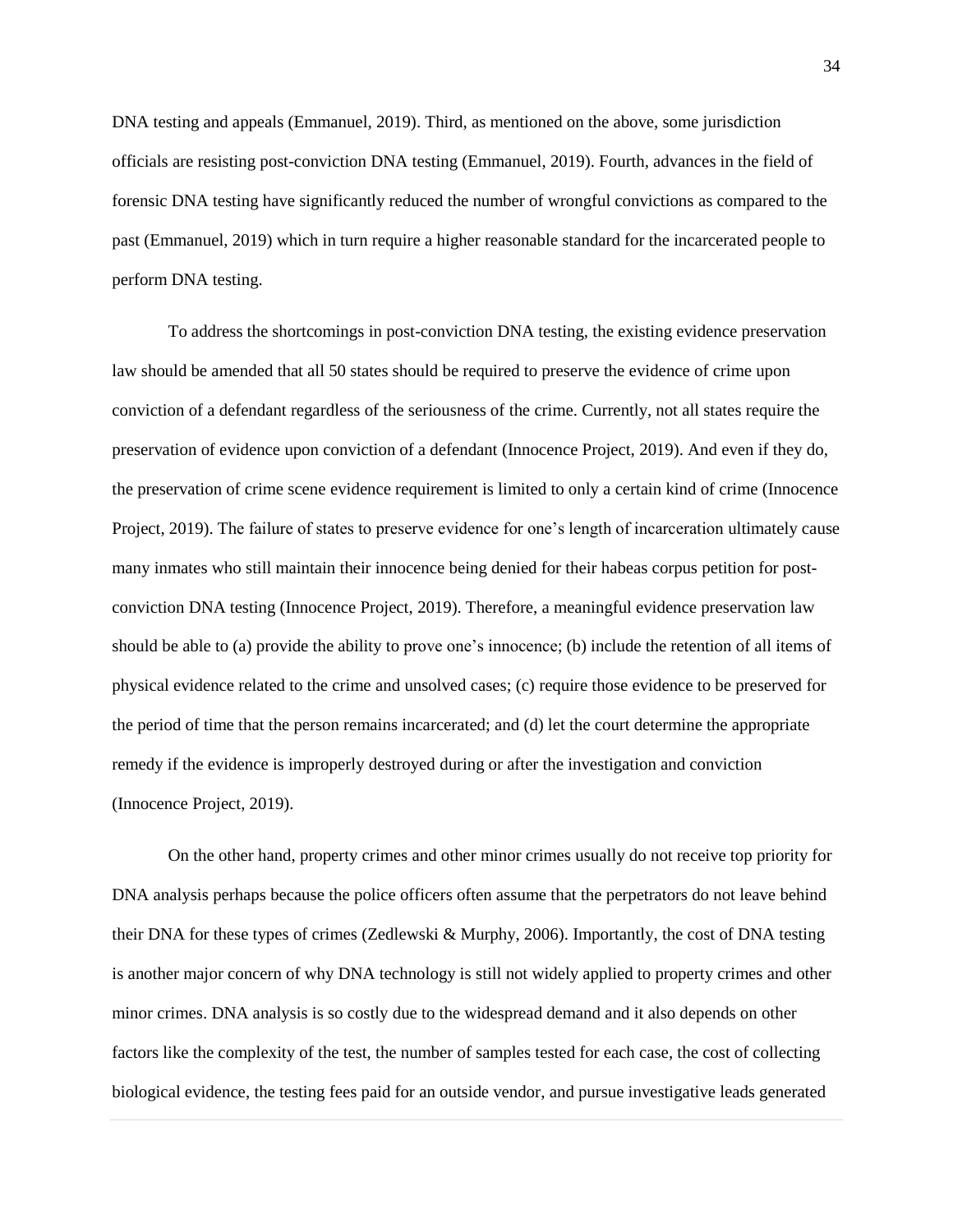by the Combined DNA Index System (CODIS) (Zedlewski & Murphy, 2006). Despite the high cost of DNA testing, it is still highly recommended to employ DNA testing for property crimes and other minor crimes given that the risk of minor crime perpetrators will commit more serious crimes outweigh the cost issue (Zedlewski & Murphy, 2006). Further, Bud Stuver, the supervisor of the DNA Testing Program at the Miami-Dade County Police Department, noted that the result of DNA testing can effectively shorten the actual trial time and substantially reduce the court fees (Zedlewski  $& Murphy, 2006$ ). He reasoned that the suspects are more probably to plead guilty when they know that the prosecutor holds inculpatory evidence that can establish their guilty.

#### **8.2 Develop a standardized instruction to minimize their bias**

As discussed above, a biased police lineup is not necessarily caused by racial bias in policing. More often, implicit bias is the biggest concern in suggestive lineup procedures. Police bias may be inevitable, but it can be minimized if a standardized lineup instruction is available for all police officers when conducting lineup. Below are some of the fundamental lineup instructions that are strongly recommended to adopt into the standard practice:

- (a) The suspect may or may not be in the lineup;
- (b) You should not feel compelled to make a decision;
- (c) The police officer or lineup administrator does not know the suspect's identity;
- (d) The investigation will be continued to carry out with or without an identification; and
- (e) It is as important to exclude innocent persons as it is to identify the perpetrator.

A perfect example of standardized lineup instruction to minimize any potential suggestiveness is written as below<sup>.</sup>

"You will be asked to view a series of photos of individuals. It is just as important to clear innocent persons from suspicion as to identify guilty parties.

I do not know whether the person being investigated is included in this series. Individuals present in the series may not appear exactly as they did on the date of the incident because features such as head hair and facial hair are subject to change. You should not feel that you have to make an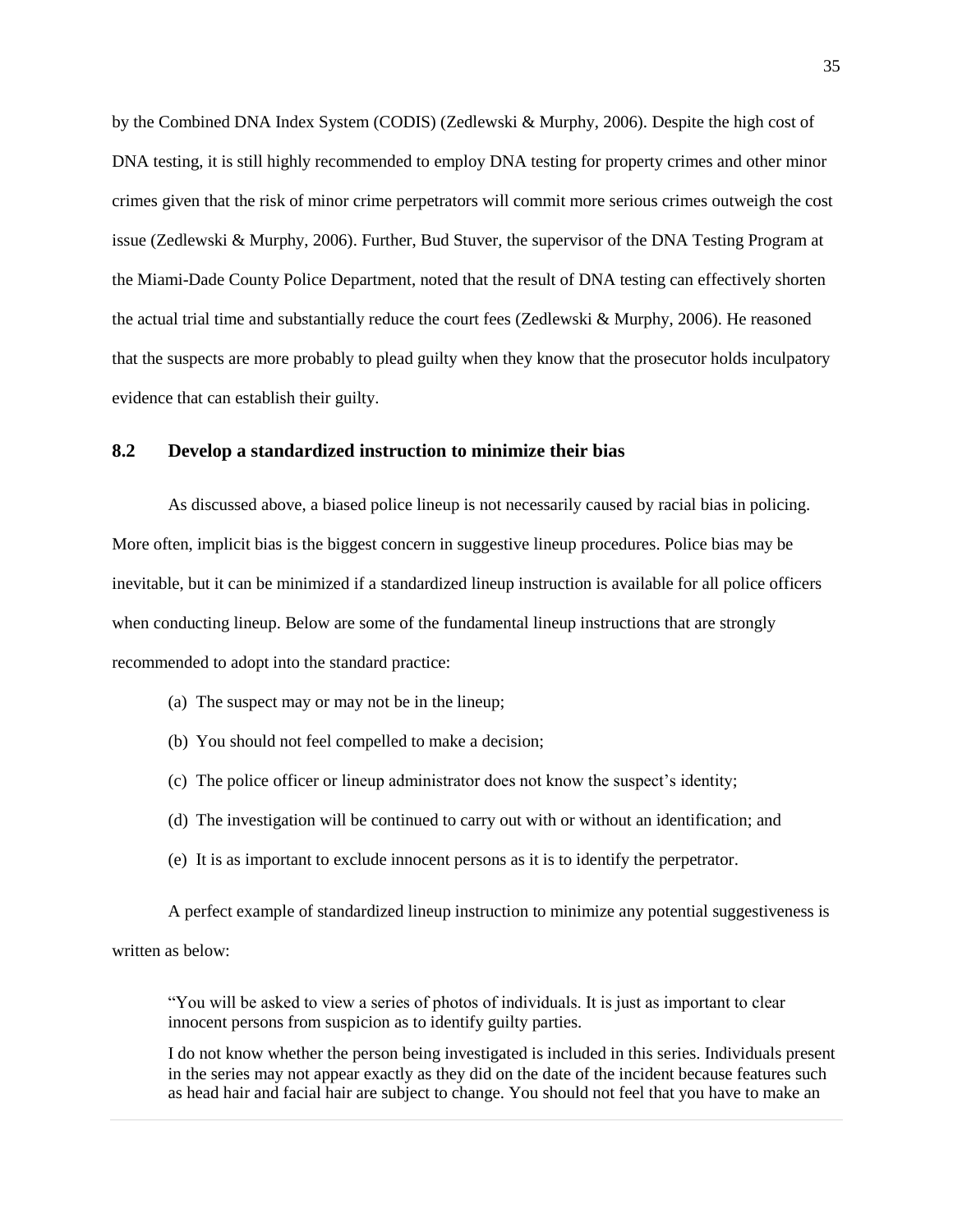identification. If you do identify someone, I will ask you to describe in your own words how certain you are.

The photos will be shown to you one at a time and are not in any particular order. Take as much time as you need to examine each photo. If you make an identification, I will continue to show you the remaining photos in the series.

Regardless of whether you make an identification, we will continue to investigate the incident. Since this is an ongoing investigation, you should not discuss the identification procedures or results. (Indiana University Police Department, 2020)"

#### **8.3 Implement computerized photo array and sequential lineup**

A few studies (e.g., Edlund & Skowronski, 2008; Wilson et al., 2013; Sporer, 2001; Wells &

Olson, 2001) have recommended that a sequential lineup is better than a traditional simultaneous lineup at reducing eyewitness errors. Particularly, presenting the perpetrator face one at a time is found to be useful at countering the cross-race effect in police lineups. Speaking of the cross-race effect, Zhao et al. (2014) discovered that presenting the eyewitnesses with rigidly moving faces instead of static faces would eliminate the cross-race effect in identifying the perpetrator. However, photo array generally has a higher accuracy rate when both the victim and perpetrator are of the same race. Photo arrays tend to have a better accuracy rate because the procedure could be done without the presence of police officers (computerized photo array) which in turn help remove any potential bias. Additionally, a computerized photo array can efficiently prevent the eyewitnesses from missing important instructions such as "the perpetrator may or may not present" and precisely record the response given by the eyewitnesses (Brewer, 2011). For example, it allows a clear line to draw between a "not present" response and a "not sure" response. Another practical advantage offered by computerized photo array is significant probative value where it can strictly record the eyewitness' response time which is very helpful in determining the confidence level expressed by the eyewitness at the time of identification (Brewer, 2011).

#### **8.4 Implement double-blind administration technique (Folder System)**

The double-blind administration technique refers to the eyewitness identification procedure conducted in a way that both eyewitness and police officers are unaware of the lineup members' identity. It is highly recommended to adopt the double-blind lineup whenever possible because research (e.g.: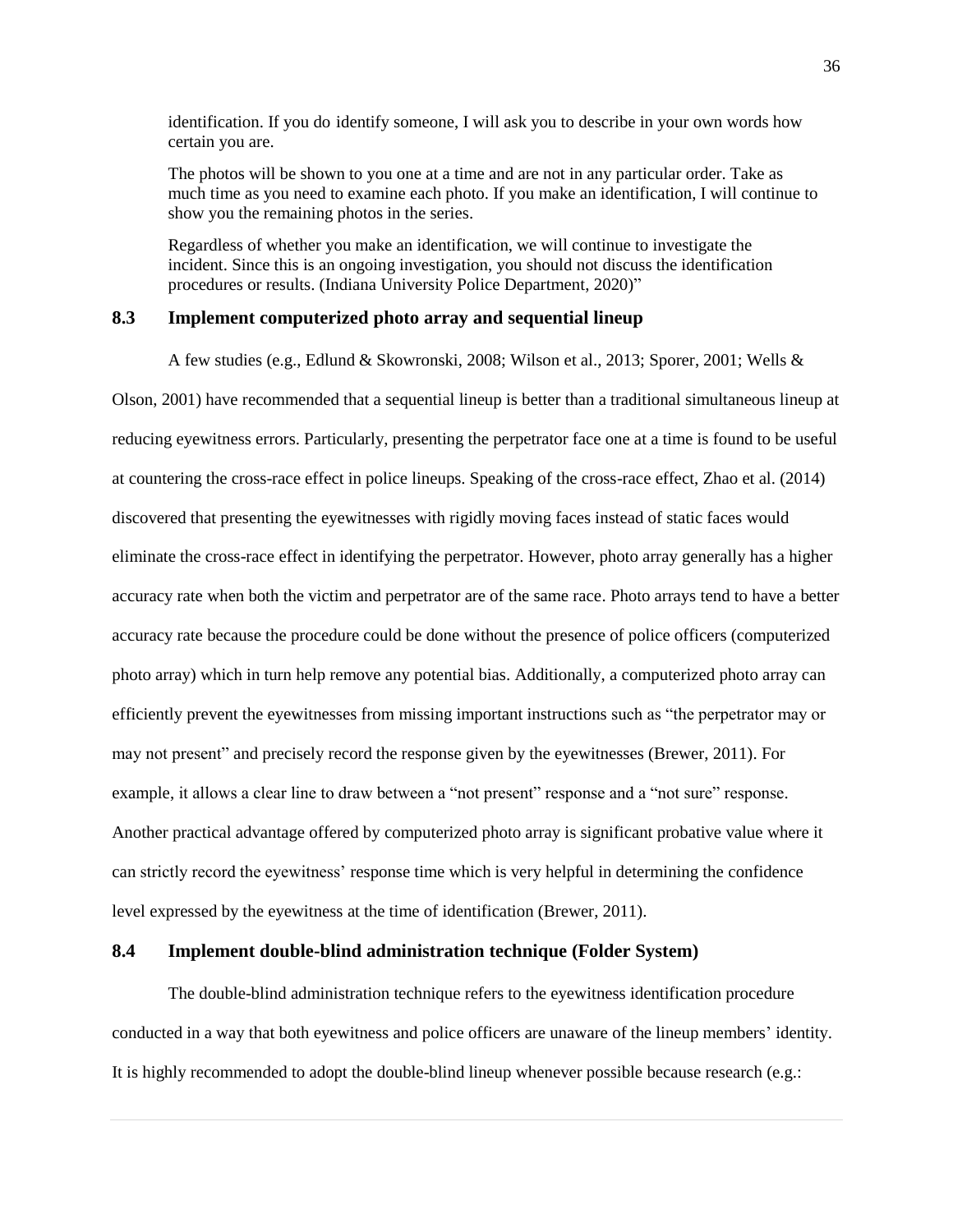National Research Council, 2014) have consistently found that double-blind administration effectively reduces police bias during the lineup. Police officers who administer the lineup should not be aware of which lineup member is the suspect and whether if the suspect is present or absent. This precaution can prevent the police officers from intentionally or unintentionally influence the eyewitness and steer them to a particular choice in accordance with their expectations.

# **8.5 Videotape the whole identification procedure and record the eyewitness' level of confidence**

Videotaping the whole identification procedure and recording the confidence level of eyewitnesses after a decision-making should be adopted as standard practices in the police lineup because both offer a few benefits. Videotaping the procedure essentially serves two basic purposes: (a) act as a deterrent to police misconduct, especially help to discourage the abuse of authority by police officers in order to get their desired eyewitness testimony; (b) preserve details and conditions of the lineup session which later can be used in the courtroom for suppression hearing purposes (when present in front of the judges), advocacy purposes (by prosecutors or defense attorneys), and fact-finding purposes (when present in front of juries) (Kassin, 1998). On top of that, documenting the eyewitness' level of confidence upon making an identification is also critically important because the confidence statements can be used to enhance the decision-making of judges and juries.

#### **8.6 Measures to take while in the courtroom**

The research done by the National Academy of Sciences on eyewitness identification found that the careful use and understanding of scientific evidence to guide the trier of fact in the courtroom would be the best approach that can be taken for the legal regulation of eyewitness testimony (National Research Council, 2014). Judges are recommended to make appropriate basic pretrial inquiries whenever eyewitness testimony is offered as evidence in the cases (National Research Council, 2014). In addition, juries should be made aware of prior eyewitness identifications (National Research Council, 2014) and be educated on the pitfalls of eyewitness testimony. This is because one of the reasons why so many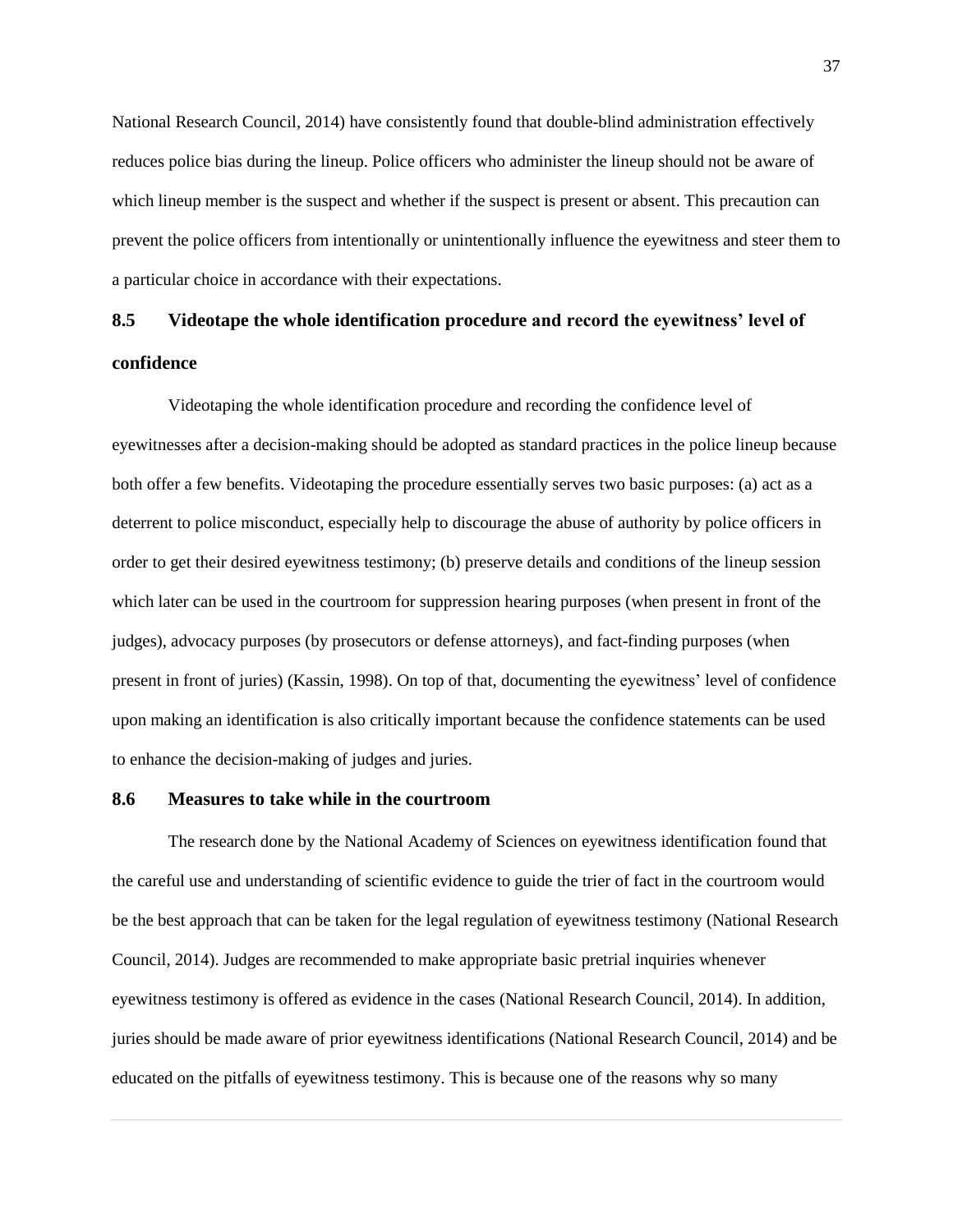innocent people were wrongly convicted based on eyewitness testimony is that juries were not provided with any special guidance on factors affecting human memory in past cases (Sanders, 1984). Importantly, clear, concise, and standardized jury instruction should be widely adopted in the courtroom when conveying important information regarding eyewitness identification to the juries (National Research Council, 2014).

Moreover, expert testimony provided by professionals like doctors and forensic scientists on relevant principles of eyewitness identification is encouraged to integrate into the courtroom (National Research Council, 2014). Expert testimony is regarded as a more reliable form of evidence as compared to eyewitness testimony because expert witnesses do not have stakes in the outcome of the lawsuit, so the chance of expert witnesses advocating for one side or the other when expressing their thoughts is relatively low. Apart from that, expert witnesses have credentials as well as relevant expertise and experience in their field, so they are capable of providing their expert opinion in order to improve the judges' or juries' evaluations of the eyewitness evidence. Thus, it is expected that eyewitnesses solely play the role of presenting facts in the courtroom while expert witnesses are responsible for giving their independent opinion in the subject matter (Johnson, 2020).

#### **8.7 Use mock witness to assess lineup fairness**

A mock witness is a person who has nothing to do with the criminal event or the investigation, but is asked to identify the perpetrator before the eyewitness does. It is recommended that the police lineup can be tested through mock witnesses first in order to measure the level of potential bias in the upcoming police lineup. Mock witnesses are completely ignorant of the perpetrator and hence pick the perpetrator blindly. Therefore, if the mock witness successfully identifies the perpetrator at a higher than chance guessing, then the police officers should realize that something is biasing the lineup procedure (Johnson, 2020). In short words, a successful mock witness is a warning for the police officers that they are subjecting themselves to the risk of false indictment (Johnson, 2020).

#### **9. What can an eyewitness do?**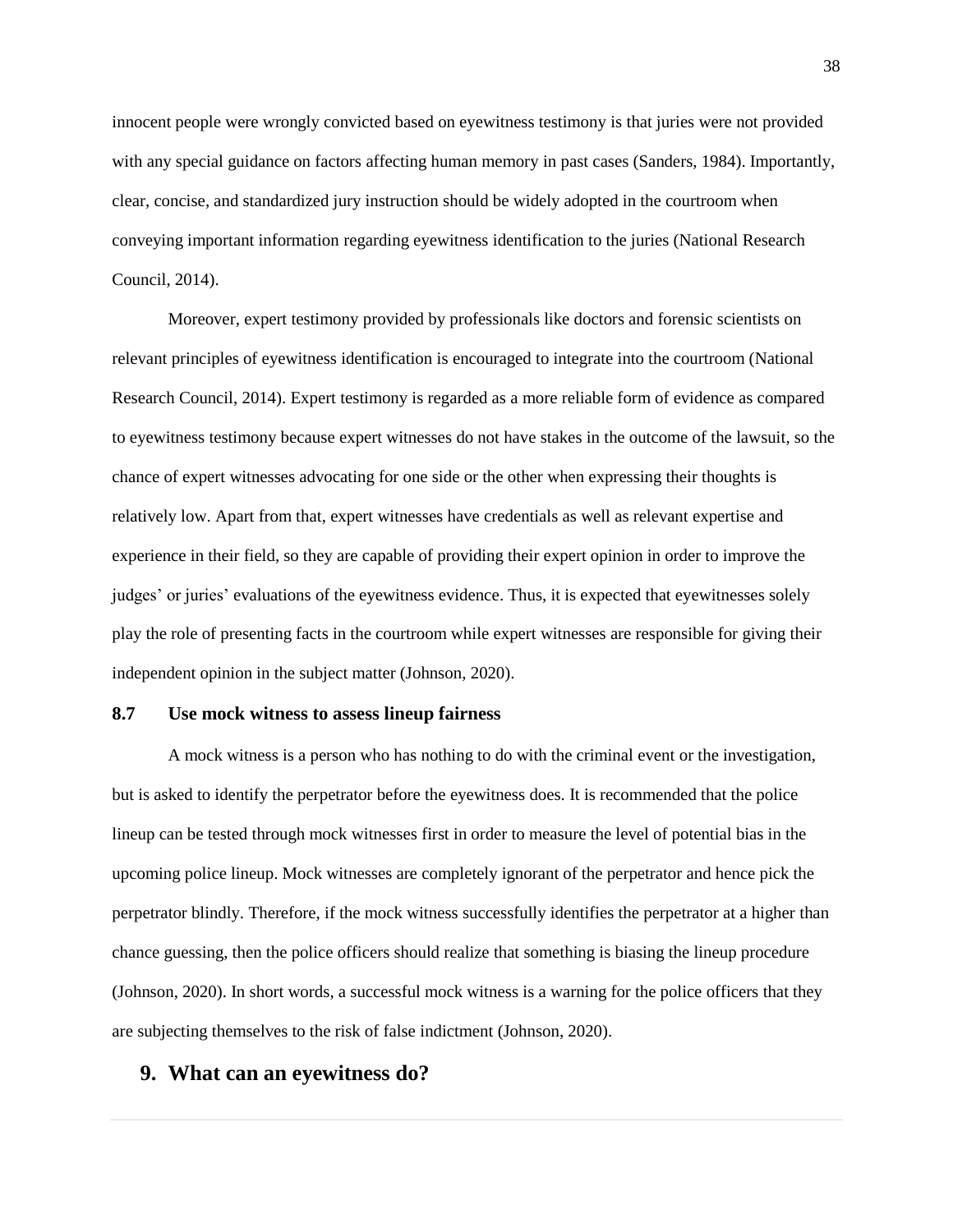Unlike hearsay, eyewitness testimony is generally admissible as a form of evidence to find someone guilty in the courtroom. Furthermore, eyewitnesses who appear to be very confident are immensely powerful when testifying in the witness stand. Nevertheless, highly confident eyewitnesses do not necessarily imply they have a higher accuracy rate (even though they do tend to be slightly more accurate) because confidence and accuracy are the results of two different processes (Johnson, 2020). Confidence often can be strengthened over time as eyewitness usually recited their story over and over again to family members or friends before testifying at a trial, but their testimony typically does not become more accurate in a corresponding manner (Johnson, 2020). Thus, confidence is more like a product of beliefs, anxiety, and rehearsal while accuracy is a product of those variables that influence human memory and perception (Johnson, 2020).

To prevent the confidence level of eyewitnesses grows to exceed accuracy to an unwarranted degree, eyewitnesses are strongly recommended to adhere to the following guidelines:

- (a) Record the witnessed event as detail as possible;
- (b) Go to the nearest police station and give your witness statement promptly after the criminal event took place;
- (c) Avoid having a discussion with co-witnesses or even the victim about the criminal event in order to prevent memory conformity;
- (d) Attend the lineup as soon as possible;
- (e) Pay attention to the lineup instructions; and
- (f) Avoid feeling pressured to make an identification when the suspect does not seem to appear in the lineup.

It is crucial for eyewitnesses to bear in mind that they should not feel compelled to make an identification during the lineup. If an eyewitness feels compelled to make a selection and eventually selects a filler, then the eyewitness is no longer qualified to make an identification later and cannot attend the subsequent lineups which the actual perpetrator might present. Eyewitnesses should not worry that the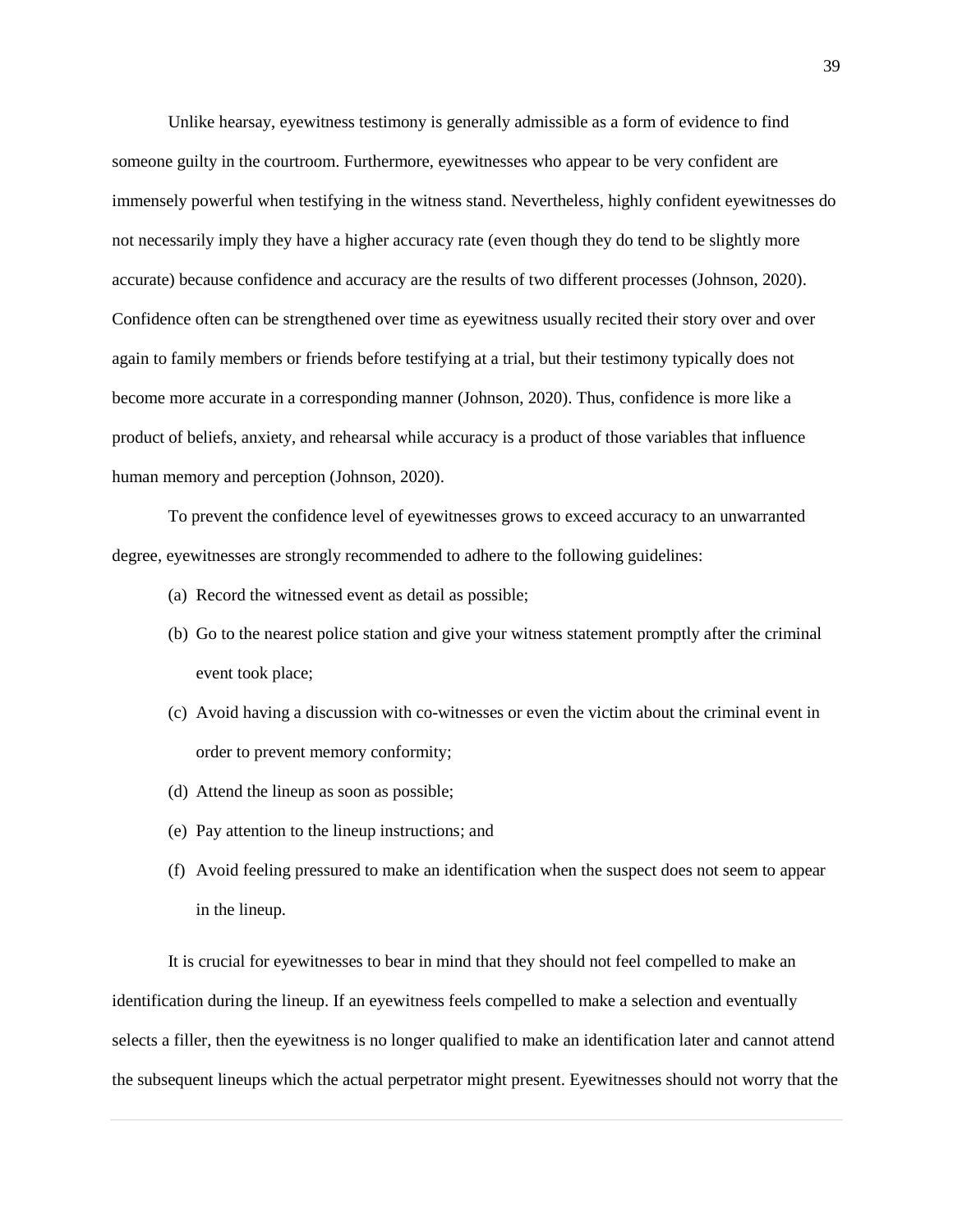perpetrator will be allowed to walk free even if there is no positive identification being made, given that there will be other evidence to prosecute the guilty party. Last but not least, the confidence level of an eyewitness is only considered to be informative if the eyewitness does not expose him- or herself to other influences before making an identification. Thus, it would be in the eyewitness's best interest if he or she go to the local police station to make a statement right after being aware of a crime.

#### **10. Conclusion and Discussion**

Eyewitness identification is a powerful but flawed tool in the United States criminal justice system. Although the testimony provided by eyewitnesses often appear to be convincing and solid, yet 28% of all wrongful convictions in the United States involve mistaken eyewitness identification. Wrongful convictions are bad because it could cause extensive damage to the innocent defendant, victim, both the defendant's and victim's families as well as the society. Particularly, the innocent defendants not only will experience negative feelings, but they also have to deal with the stigma attached to a former convict even after being proven innocent. Convictions may be overturned, but the wrongly convicted individuals are forever tarnished (Clow & Leach, 2013). Therefore, this thesis wants to highlight the danger of eyewitness misidentification.

Furthermore, people tend to characterize an eyewitness's false identification as the failure of visual perception or human memory imposed by our biological nature and disregard for other factors. The findings of this study demonstrated that eyewitness misidentification can be also caused by police implicit bias, lack of standardization in lineup instruction, and the eagerness of an eyewitness to make a positive identification for fear that a negative identification will let the perpetrator walk free. To address human factors in wrongful convictions, this thesis suggested the wide adoption of computerized photographic array into practice whenever it is possible. Research findings show that computerized presentation will help to reduce the interaction between the police officers and the eyewitness which in turn minimize any potential suggestiveness resulting from both intentional and unintentional cues from police officers.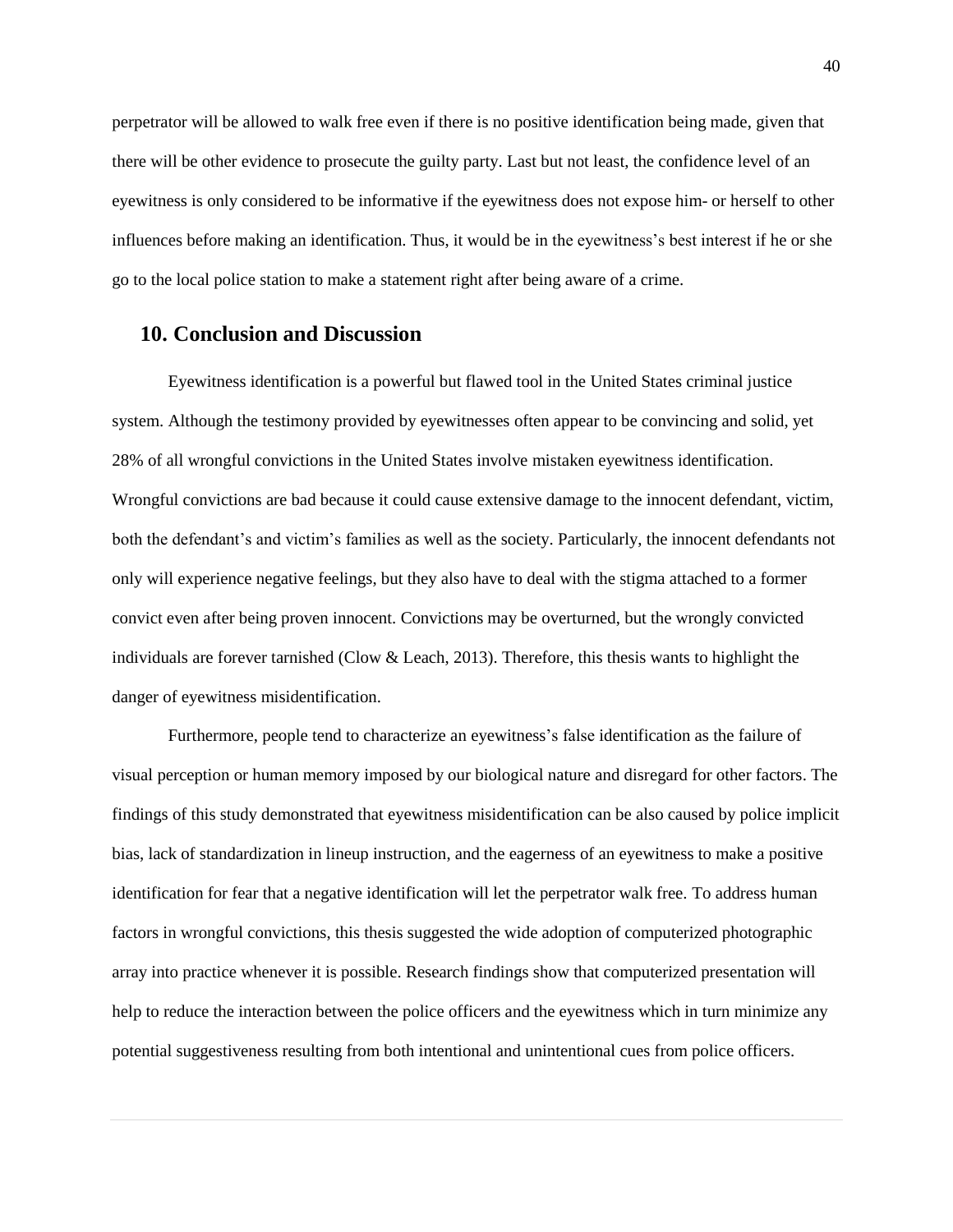On top of that, the use of eyewitness identification as the direct or the sole evidence to convict an individual should be avoided whenever is possible in preference for the use of DNA evidence, given that DNA analysis is the most accurate forensic science technology we have today. Based on the best available scientific findings, we understand that the sequence of human's DNA is 99.9% identical from one person to the next. Even though the remaining 0.1% does not sound impressive, yet it actually holds important information that could show an individual's distinctiveness in relation to other individuals. Furthermore, the DNA testing method is repeatable which means the analysis can be conducted over and over again until conclusive data is yielded. However, it is also worth noting that DNA technology is not 100% foolproof, given that the results may be wrongly interpreted by the clinicians or the DNA specimen being mixed up. Future research should continue to expand on the dilemmas in forensic DNA testing.

Eyewitness identification is sometimes employed to leverage confession and affect the decisions of plea bargaining by the prosecutor or the defense. Some innocent defendants may opt to make a false confession due to the pressure of knowing that the prosecutors have secured an eyewitness testimony as a piece of evidence. Hence, they will admit to the crime they never do in exchange for leniency in sentencing. Furthermore, prosecutors tend to have the interest to convict a person in its efforts to represent and protect the society, hence sometimes they feel it is more important to let that one innocent suffer rather than letting ten guilty person escape. On the contrary, defense attorneys tend to advise their clients to accept the plea deal in order to avoid lengthy trials or lengthy incarceration periods knowing that how powerful both confession and eyewitness testimony be in the trial. False confessions may exacerbate the problem of wrongful convictions because most juries and judges indeed find confessions very convincing. Future research is recommended to build on this topic which is more about the relationship between eyewitness identification and plea bargaining decision.

In a nutshell, eyewitness identification could be used as one form of evidence to prosecute and convict an individual, but it is certainly not recommended to be used as the sole evidence to establish guilt. The overall reliability of eyewitness identification could be improved based on the recommendations above. Last but not least, future research is also proposed to look into circumstances

41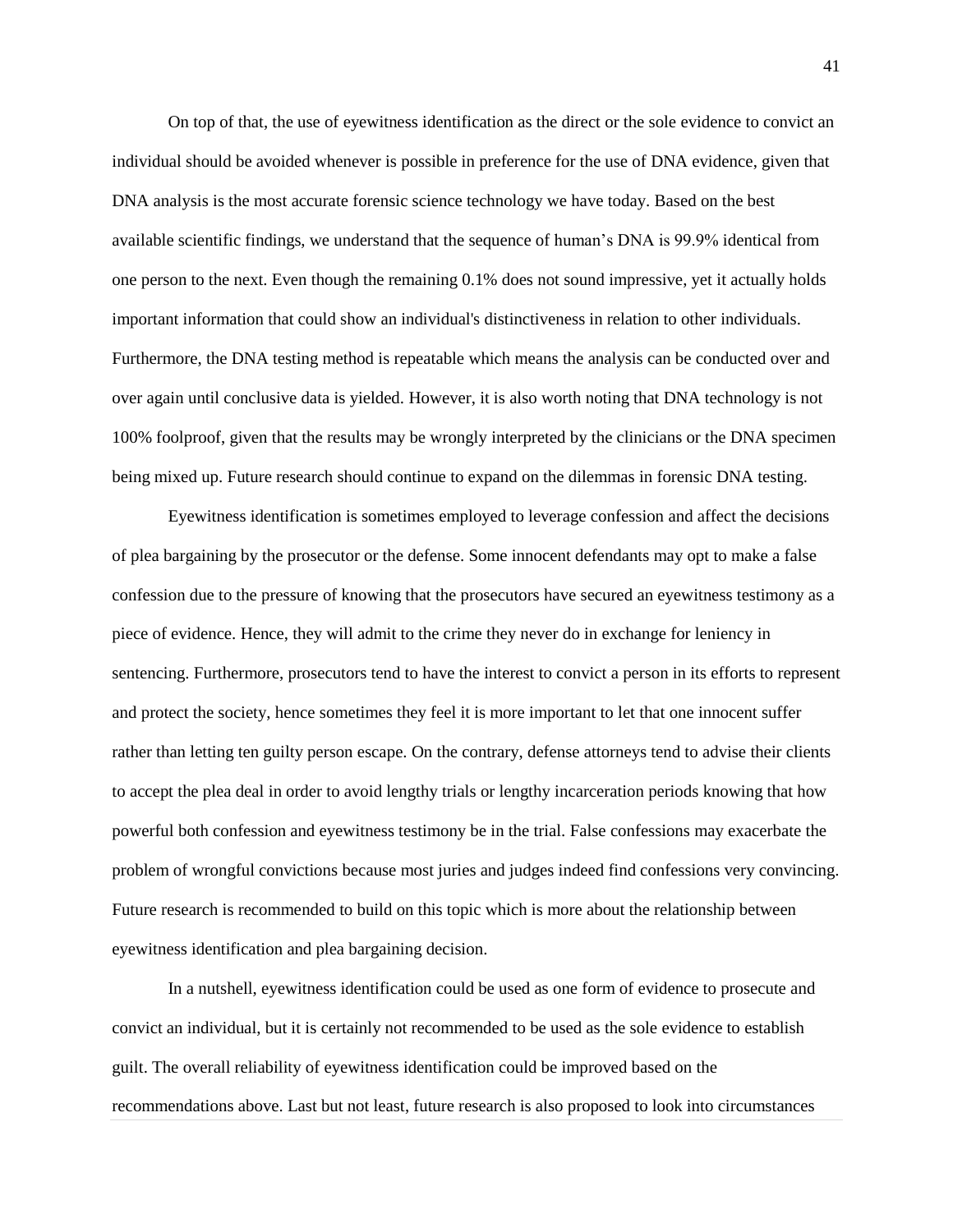where eyewitness identification is the sole prosecuting evidence and elaborate on ways to avoid wrongful convictions in one eyewitness case.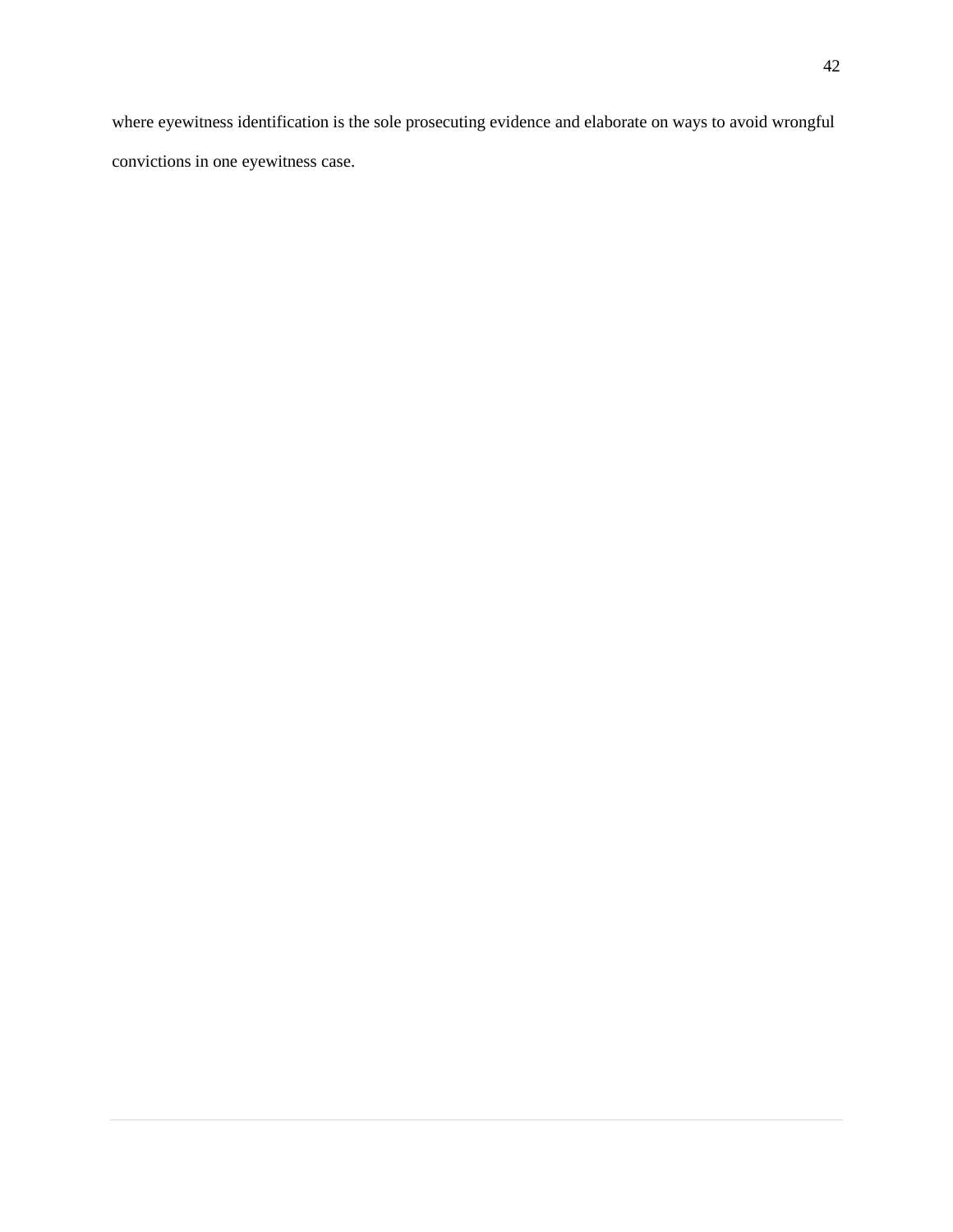## **11. References**

- American Civil Liberties Union. (n.d.). *DNA testing and the death penalty*. Retrieved from <https://www.aclu.org/other/dna-testing-and-death-penalty>
- American Psychological Association. (2014). *Eyewitness accuracy in police lineups: Psychological research has suggested ways to improve the accuracy and fairness of criminal lineups*. Retrieved from<https://www.apa.org/topics/forensics-law-public-safety/eyewitness-accuracy-police-lineups>

Billig, M., & Milner, D. (1976). A spade is a spade in the eyes of the law. *Psychology Today*, *2*, 13–16.

- Brewer, N. (2011, May 26). *Pictures perfect: why photo lineups can be better at catching crooks.* Retrieved fro[m https://theconversation.com/pictures-perfect-why-photo-lineups-can-be-better-at](https://theconversation.com/pictures-perfect-why-photo-lineups-can-be-better-at-catching-crooks-1217)[catching-crooks-1217](https://theconversation.com/pictures-perfect-why-photo-lineups-can-be-better-at-catching-crooks-1217)
- Brigham, J. C., & Ready, D. J. (1985). Own-race bias in lineup construction. *Law and Human Behavior*, *9*, 415–424.<https://doi.org/10.1007/BF01044480>
- Carlson, C. A., Gronlund, S. D., & Clark, S. E. (2008). Lineup composition, suspect position, and the sequential lineup advantage. *Journal of Experimental Psychology: Applied*, *14*, 118–128. <https://doi.10.1037/1076898X.14.2.118>
- Carlucci, M. E., Kieckhaefer, J. M., Schwartz, S. L., Villalba, D. K., & Wright, D. B. (2011). The south beach study: Bystanders' memories are more malleable. *Applied Cognitive Psychology, 25*(4), 562-566.<https://doi.org/10.1002/acp.1720>
- Charman, S. D., & Wells, G. L. (2007). Eyewitness lineups: is the appearance-change instruction a good idea? *Law and Human Behavior*, *31*(1), 3-22.<https://doi.10.1007/s10979-006-9006-3>
- Clow, K., and Leach, A. (2013). After innocence: Perceptions of individuals who have been wrongfully convicted. *Legal and Criminological Psychology.* <https://doi.10.1111/lcrp.12018>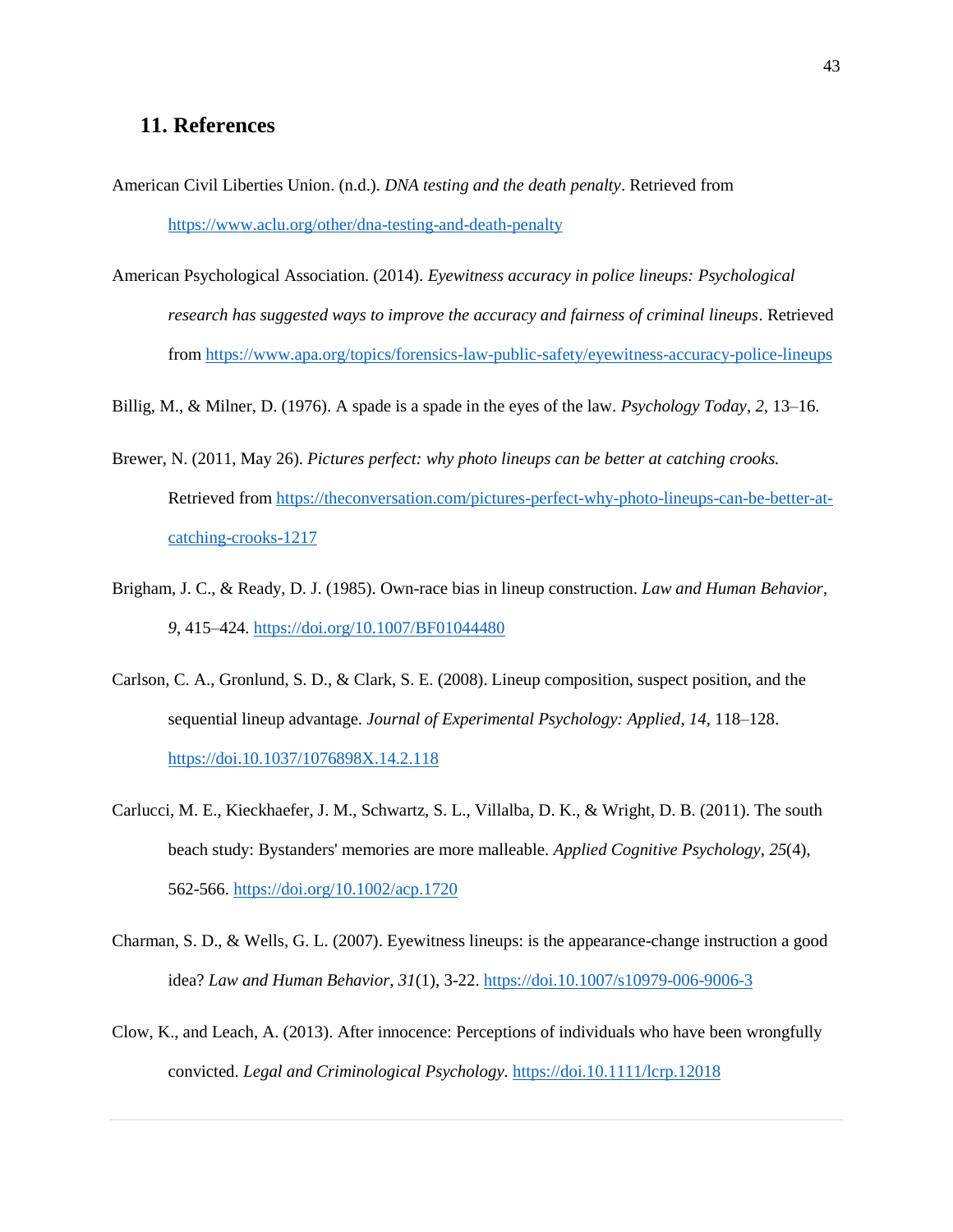- Conservapedia. (2016, July 2013). *Suggestive question*. Retrieved from https://www.conservapedia.com/Suggestive\_question
- Cutler, B., & Kovera, M. (2010). *Evaluating eyewitness identification Brian L. Cutler and Margaret Bull Kovera.* (Best practices in forensic mental health assessment). New York: Oxford University Press.
- Dodson, C. S., & Dobolyi, D. G. (2016). Confidence and eyewitness identifications: the cross-race effect, decision time and accuracy. *Appl. Cognit. Psychol.*, *30*, 113– 125. <https://doi.org/10.1002/acp.3178>
- Edlund, J. E., & Skowronski, J. J. (2008). Eyewitness racial attitudes and perpetrator identification: The lineup method matters. *North American Journal of Psychology*, *10*(1), 15-36.
- Emmanuel, A. (2019, December 16). *13 states have never exonerated a prisoner based on DNA evidence*: *Here's why*. Retrieved from [https://www.injusticewatch.org/news/2019/13-states-with-no-dna](https://www.injusticewatch.org/news/2019/13-states-with-no-dna-exonerations/)[exonerations/](https://www.injusticewatch.org/news/2019/13-states-with-no-dna-exonerations/)

Forensic Equity. (n.d.) *Fingerprints*. Retrieved from<https://www.forensicequity.com/fingerprints>

- Gabbert, F., Memon, A., & Wright, D. B. (2007). I saw it for longer than you: The relationship between perceived encoding duration and memory conformity. *Acta Psychologica*, *124*(3), 319–331. <https://doi.org/10.1016/j.actpsy.2006.03.009>
- Harris, D.A. (2012). *Failed evidence*: W*hy law enforcement resists science*. New York, NY: New York University Press.
- Imundo, M. (2019, July 25). *The debate on simultaneous and sequential lineups*. Retrieved from Psychology In Action [https://www.psychologyinaction.org/psychology-in-action-](https://www.psychologyinaction.org/psychology-in-action-1/2019/7/25/the-debate-on-simultaneous-and-sequential-lineups)[1/2019/7/25/the-debate-on-simultaneous-and-sequential-lineups](https://www.psychologyinaction.org/psychology-in-action-1/2019/7/25/the-debate-on-simultaneous-and-sequential-lineups)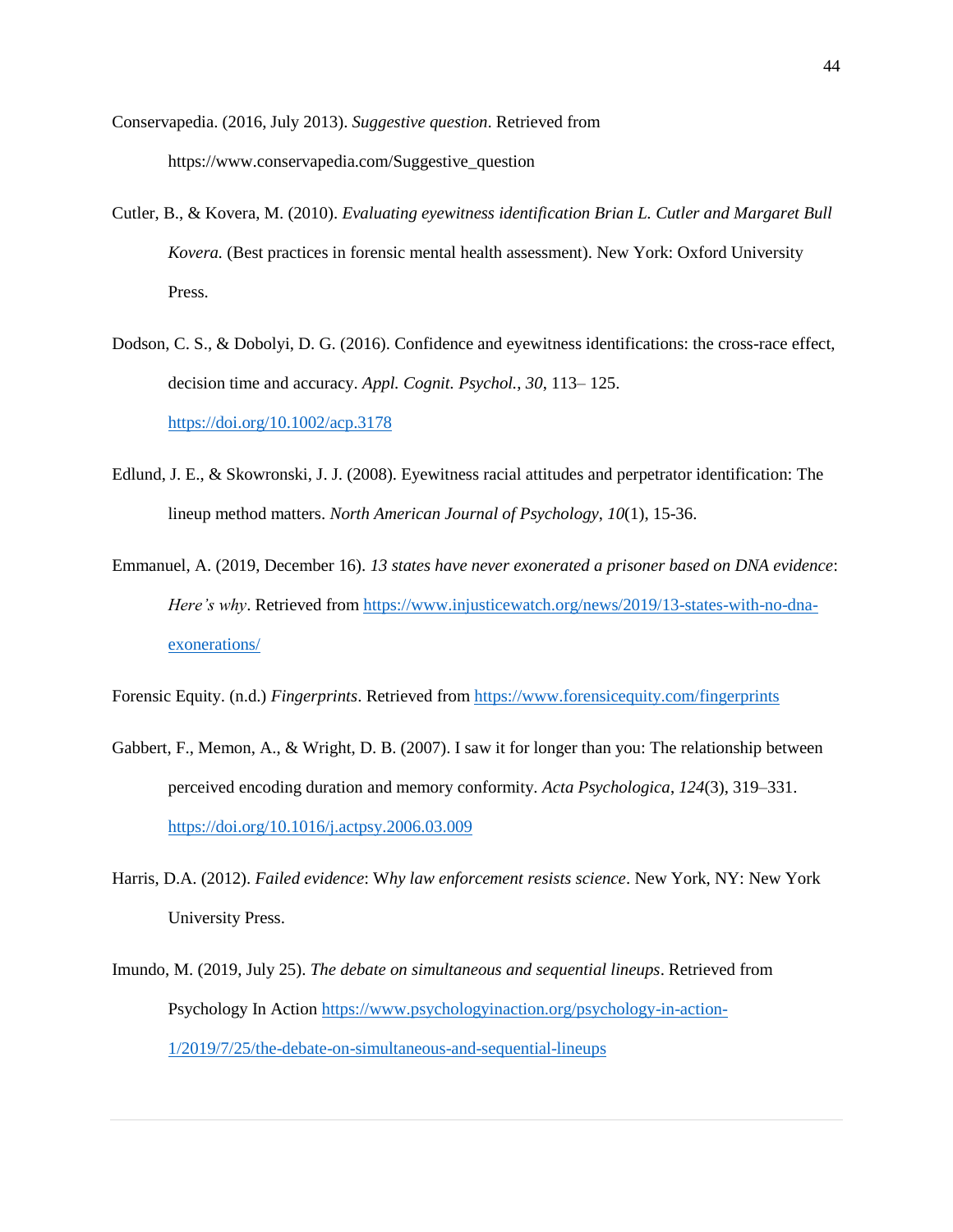- Indiana University Police Department. (2020, June 11). *Line-ups and show-ups*. Retrieved from <https://protect.iu.edu/police-safety/iupd-general-orders/general-orders/G13.2.4.pdf>
- Innocence Project. (2008, October 21.). *In focus: eyewitness misidentification*. Retrieved from <https://innocenceproject.org/in-focus-eyewitness-misidentification/>

Innocence Project. (2019, January 22.). *Preservation of Evidence*. Retrieved from <https://innocenceproject.org/preservation-of-evidence/>

- Innocence Project. (2020, August 26.). *DNA exonerations in the United States*. Retrieved from <https://innocenceproject.org/dna-exonerations-in-the-united-states/>
- Innocence Project. (2020, December 17.). *Eyewitness identification reform*. <https://innocenceproject.org/eyewitness-identification-reform/>
- Johnson, D. (2020). *The science of psychology and human behavior 8th custom edition*. Boston, MA: Pearson Learning Solutions.
- Kassin, S. (1998). Eyewitness identification procedures: The fifth rule. *Law and Human Behavior*, *22*, 649-653.<https://doj.org/10.1023/A:1025702722645>
- Kutateladze, Lawson, V. Z., & Andiloro, N. R. (2015). Does Evidence Really Matter? An Exploratory Analysis of the Role of Evidence in Plea Bargaining in Felony Drug Cases. *Law and Human Behavior*, *39*(5), 431–442.<https://doi.org/10.1037/lhb0000142>
- Law Library American Law and Legal Information. (n.d.). *Show-up*. Retrieved from <https://law.jrank.org/pages/10276/Show-Up.html>
- Legal Information Institute. (1968, June 19). *18 U.S. Code § 3502. admissibility in evidence of eyewitness testimony*. Retrieved from Cornell Law School<https://www.law.cornell.edu/uscode/text/18/3502>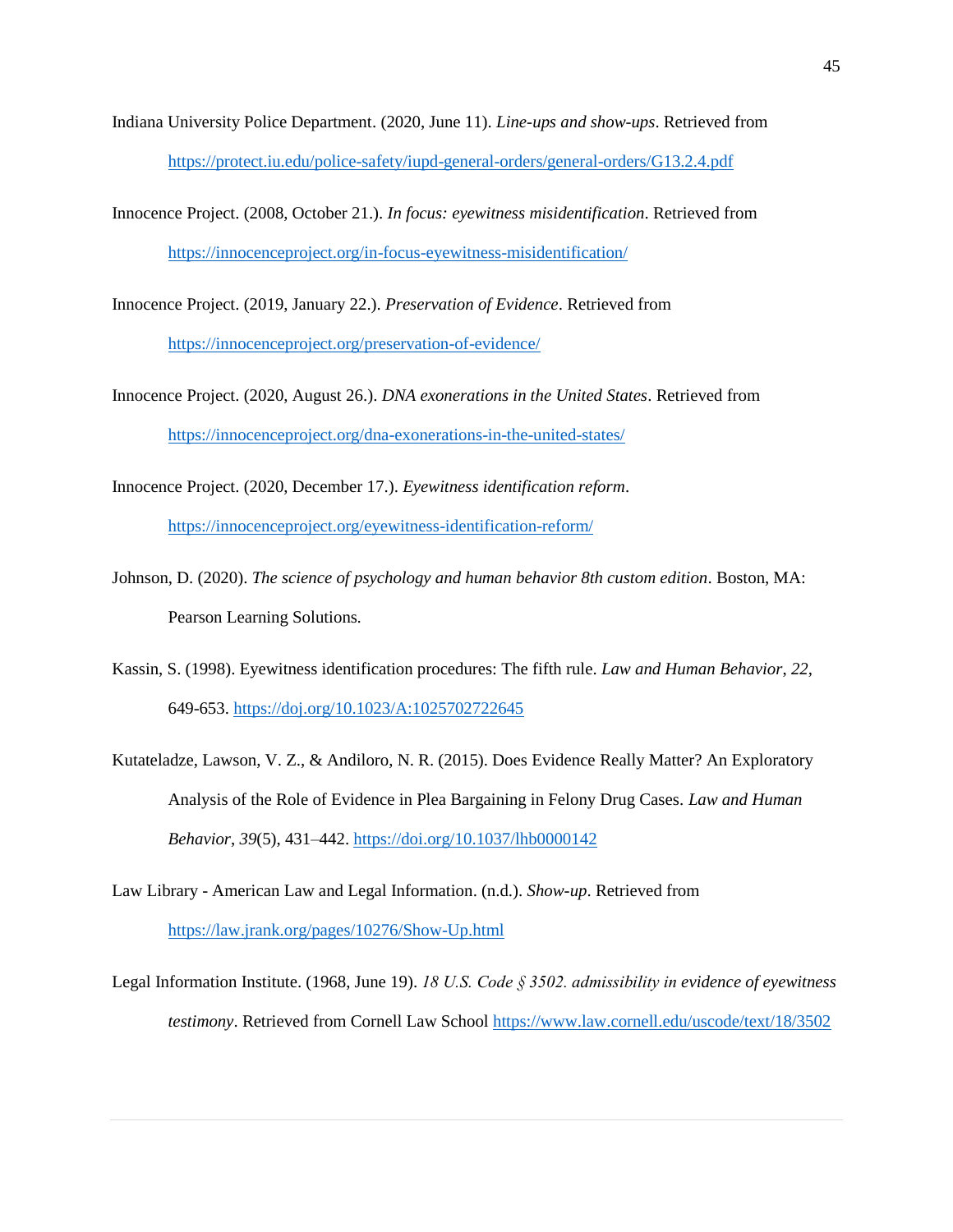- Lewin, C., & Herlitz, A. (2002). Sex differences in face recognition—Women's faces make the difference. *Brain and Cognition, 50*(1), 121-128. [https://10.1016/S0278-2626\(02\)00016-7](https://10.0.3.248/S0278-2626(02)00016-7)
- Lindsay, R. C. L., Wells, G. L. (1985). Improving eyewitness identifications from lineups: Simultaneous versus sequential lineup presentation. *Journal of Applied Psychology, 70*(3), 556–564. <https://doi.org/10.1037/0021-9010.70.3.556>
- Lipton, J. P. (1996). Legal aspects of eyewitness testimony. In S. L. Sporer, R. S. Malpass, & G. Koehnken (Eds.). *Psychological issues in eyewitness identification*, 7–22. Mahwah, NJ: Lawrence Erlbaum Associates.
- Loh, W. D. (1981). Psychological research: Past and present. *Michigan Law Review*, *79*, 659-707. Retrieved fro[m https://repository.law.umich.edu/mlr/vol79/iss4/11](https://repository.law.umich.edu/mlr/vol79/iss4/11)
- Malpass, R. S., & Devine, P. G. (1981). Eyewitness identification: Lineup instructions and the absence of the offender. *Journal of Applied Psychology*, *66*(4), 482–489[. https://doi.org/10.1037/0021-](https://doi.org/10.1037/0021-9010.66.4.482) [9010.66.4.482](https://doi.org/10.1037/0021-9010.66.4.482)
- Marr, C., Sauerland, M., Otgaar, H., Quaedflieg, C., & Hope, L. (2021). The effects of acute stress on eyewitness memory: An integrative review for eyewitness researchers. *Memory (Hove)*, *29*(8), 1091-1100.<https://doi.org/10.1080/09658211.2021.1955935>
- McLeod, S. (2013). *Stages of memory: encoding storage and retrieval*. Retrieved from [https://www.simplypsychology.org/memory.html.](https://www.simplypsychology.org/memory.html)
- Meissner, C. A., & Brigham, J. C. (2001). Thirty years of investigating the own-race bias in memory for faces: A meta-analytic review. *Psychology, Public Policy, and Law, 7*(1), 3– 35. [https://doi.org/10.1037/1076-8971.7.1.3](https://psycnet.apa.org/doi/10.1037/1076-8971.7.1.3)
- Monds, L. A., Howard, M., Paterson, H. M., & Kemp, R. I. (2019). The effects of perceived memory ability on memory conformity for an event. *Psychiatry, psychology, and law: An interdisciplinary*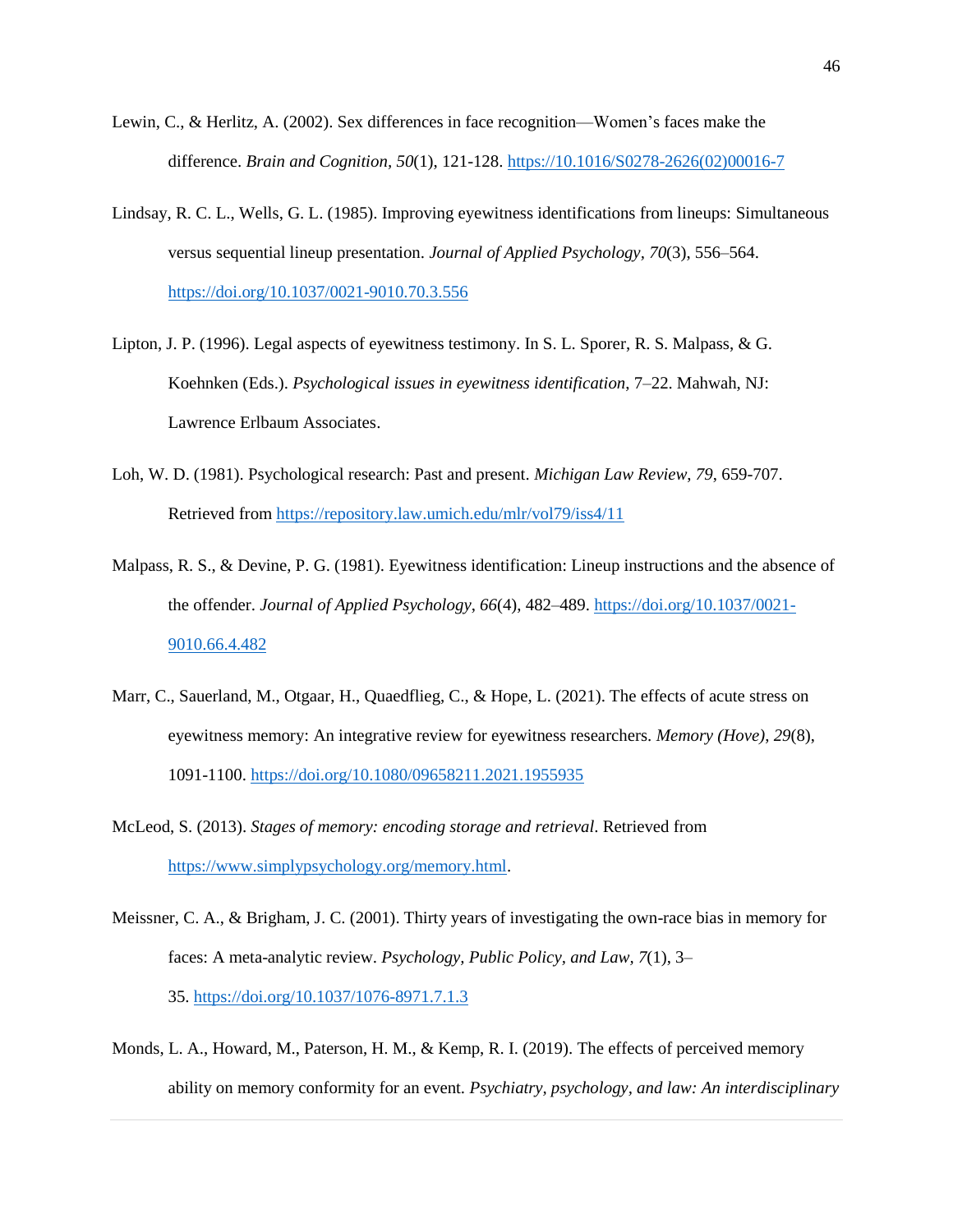*journal of the Australian and New Zealand Association of Psychiatry, Psychology and Law*, *26*(4), 580–592.<https://doi.org/10.1080/13218719.2018.1556130>

- National Criminal Justice Reference Service. (2003, September 5). *Sample Lesson Plan: Interviewing*. Retrieved fro[m https://www.ncjrs.gov/nij/eyewitness/procedures\\_intrv.html](https://www.ncjrs.gov/nij/eyewitness/procedures_intrv.html)
- National Institute of Justice. (2003, September 5). *Sample lesson plan: Identification*. Retrieved from [https://www.ncjrs.gov/nij/eyewitness/eyewitness\\_id.html](https://www.ncjrs.gov/nij/eyewitness/eyewitness_id.html)

National Institute of Justice. (2009, February 28). *Eyewitness Identification*. Retrieved from <https://nij.ojp.gov/topics/articles/eyewitness-identification>

National Institute of Justice. (2009, February 28). *Eyewitness Identification*.

<https://nij.ojp.gov/topics/articles/eyewitness-identification>

- National Research Council. (2014). Identifying the Culprit: Assessing Eyewitness Identification. Washington, DC: The National Academies Press. [https://doi.org/10.17226/18891.](https://doi.org/10.17226/18891)
- New England Innocence Project. (n.d.). *Eyewitness Misidentification*. Retrieved from <https://www.newenglandinnocence.org/eyewitness-misidentification>
- Ollove, M. (2018, July 13). *Police are changing lineups to avoid false ids*. Retrieved from The Pew Charitable Trusts [https://www.pewtrusts.org/en/research-and](https://www.pewtrusts.org/en/research-and-analysis/blogs/stateline/2018/07/13/police-are-changing-lineups-to-avoid-false-ids)[analysis/blogs/stateline/2018/07/13/police-are-changing-lineups-to-avoid-false-ids](https://www.pewtrusts.org/en/research-and-analysis/blogs/stateline/2018/07/13/police-are-changing-lineups-to-avoid-false-ids)
- Paterson, H. M., Luppino, D., Calderwood, C., MacDougall, H. G., Taubert, J., & Kemp, R. I. (2017). Can training improve eyewitness identification? The effect of internal feature focus on memory for faces. *Psychology, Crime & Law, 23*(10), 927-945. [https://10.1080/1068316X.2017.1346099](https://10.0.4.56/1068316X.2017.1346099)
- Rehnman, J. (2013, February 7). *The role of gender in face recognition*. Retrieved from [http://www.diva](http://www.diva-portal.org/smash/get/diva2:196786/FULLTEXT01.pdf)[portal.org/smash/get/diva2:196786/FULLTEXT01.pdf](http://www.diva-portal.org/smash/get/diva2:196786/FULLTEXT01.pdf)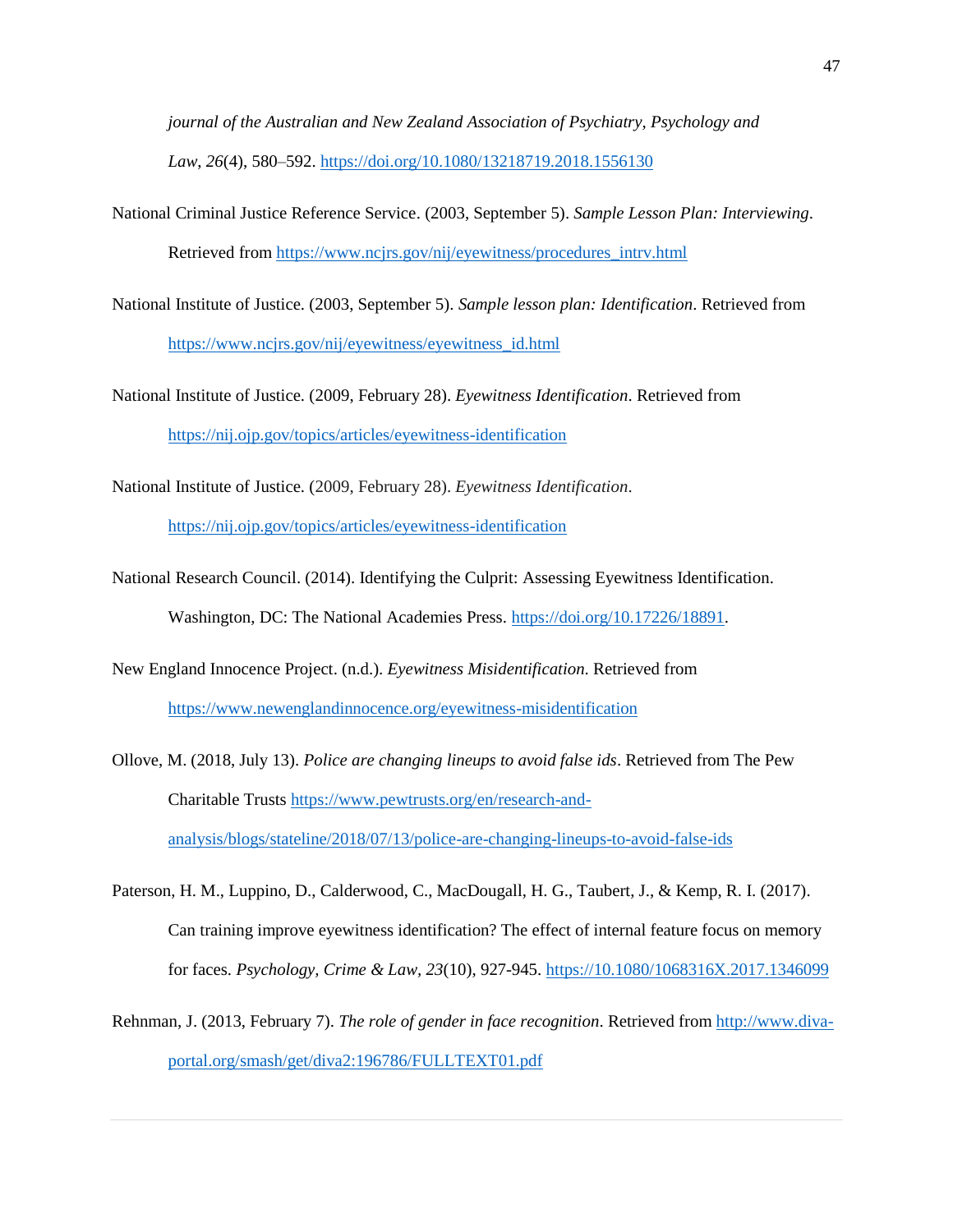- Sanders, R. (1984). Helping the jury evaluate eyewitness testimony: The need for additional safeguards. *American Journal of Criminal Law*, *12*(2), 189-220.
- Schaefer, N., Rotermund, C., Blumrich, E., Lourenco, M. V., Joshi, P., Hegemann, R. U., . . . Turner, A. J. (2017). The malleable brain: Plasticity of neural circuits and behavior – a review from students to students. *Journal of Neurochemistry, 142*(6), 790-811.<https://doj.org/10.1111/jnc.14107>
- Sporer, S. L. (2001). The cross-race effect: Beyond recognition of faces in the laboratory. *Psychology, Public Policy, and the Law*, *7*(1), 170–200. <https://doi.org/10.1037/1076-8971.7.1.170>
- State Bar of Michigan: Eyewitness Identification Task Force. (2015, December 22). *Law enforcement and eyewitness identifications: a policy writing guide*. Retrieved from [https://www.michigan.gov/documents/mcoles/State\\_Bar\\_Eyewitness\\_Law\\_Enforcement\\_Policy\\_](https://www.michigan.gov/documents/mcoles/State_Bar_Eyewitness_Law_Enforcement_Policy_Writing_Guide_410867_7.pdf) Writing Guide 410867 7.pdf
- Steblay, N. (1997). *Social influence in eyewitness recall: a meta-analytic review of lineup instruction effects*. Retrieved from<https://web.augsburg.edu/~steblay/lineupinstructionanalysis.pdf>
- Thakkar, D. (2021, January 19). *How accurate are today's fingerprint scanners? Limitations, errors and their effect on the accuracy*. Retrieved from Bayometric [https://www.bayometric.com/how](https://www.bayometric.com/how-accurate-are-todays-fingerprint-scanners/)[accurate-are-todays-fingerprint-scanners/](https://www.bayometric.com/how-accurate-are-todays-fingerprint-scanners/)
- The Human Memory. (2020, November 25). *Memory recall and retrieval system*. Retrieved from <https://human-memory.net/memory-recall-retrieval/#Introduction>
- The National Court Rules Committee 2021 Edition. (2021). R*ule 602 – need for personal knowledge*. Retrieved fro[m https://www.rulesofevidence.org/article-vi/rule-602/](https://www.rulesofevidence.org/article-vi/rule-602/)
- The National Registry of Exonerations. (2021, November 17). *% exonerations by contributing factor*. Retrieved from

<https://www.law.umich.edu/special/exoneration/Pages/ExonerationsContribFactorsByCrime.aspx>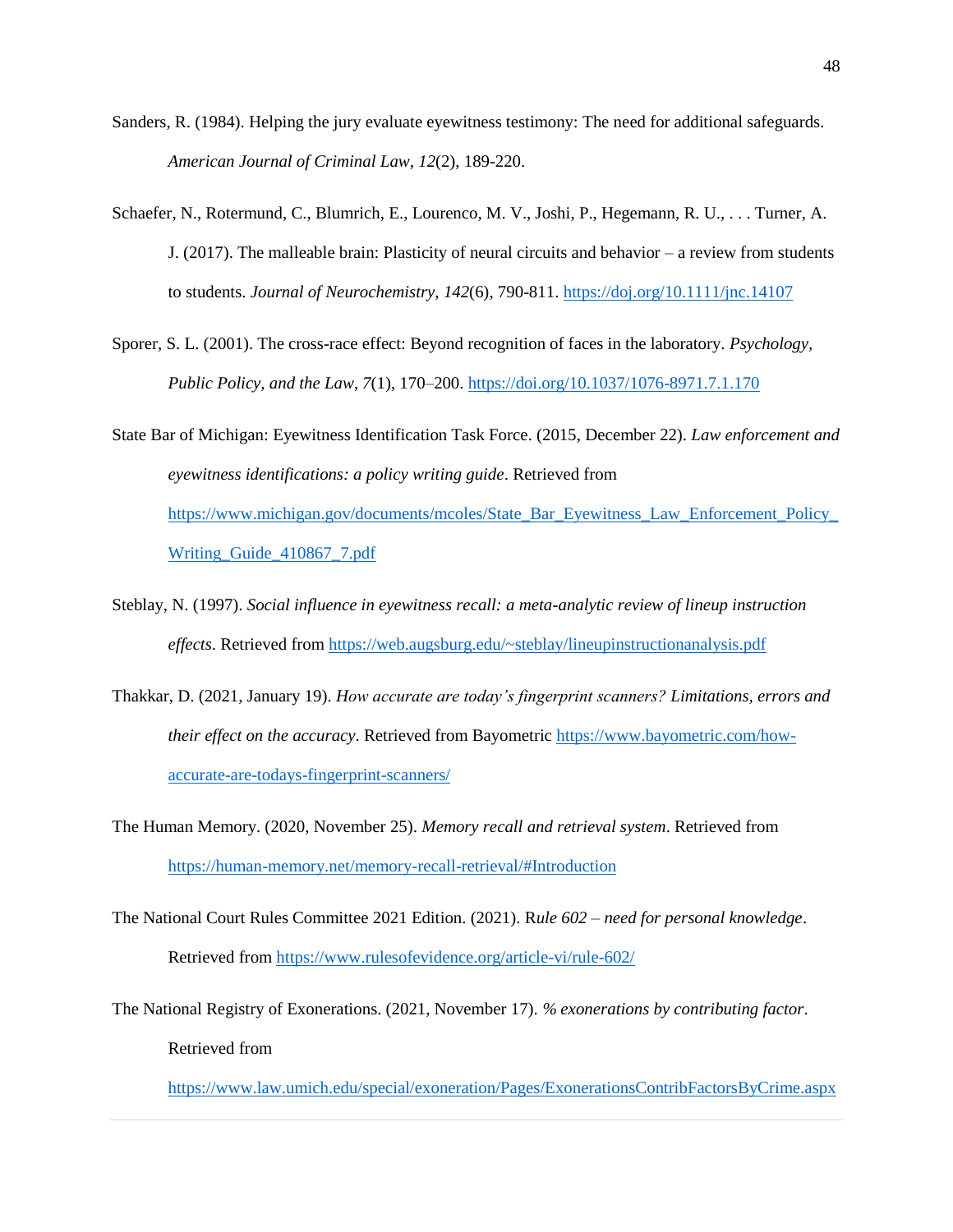- United States Department of Justice: Offices of the United States Attorneys. (2020, July 6). *Discovery*. Retrieved fro[m https://www.justice.gov/usao/justice-101/discovery](https://www.justice.gov/usao/justice-101/discovery)
- Wells, G. L. (1984). The psychology of lineup identifications. *Journal of Applied Social Psychology*, *14*(2), 89-179.<https://doi.org/10.1111/j.1559-1816.tb02223.x>
- Wells, G. L., & Olson, E. A. (2001). The other-race effect in eyewitness identification: What do we do about it? *Psychology, Public Policy, and the Law*, *7*, 230–246. [https://doi.org/10.1037/1076-](https://doi.org/10.1037/1076-8971.7.1.230) [8971.7.1.230](https://doi.org/10.1037/1076-8971.7.1.230)
- Wells, G. L., Steblay, N. K., & Dysart, J. E. (2015). Double-blind photo lineups using actual eyewitnesses: An experimental test of a sequential versus simultaneous lineup procedure. *Law and Human Behavior*, *39*(1), 1-14. <https://doi.org/10.1037/lhb0000096>
- Wells, Memon, A., & Penrod, S. D. (2006). Eyewitness Evidence: Improving Its Probative Value. *Psychological Science in the Public Interest*, *7*(2), 45–75. [https://doi.org/10.1111/j.1529-](https://doi.org/10.1111/j.1529-1006.2006.00027.x) [1006.2006.00027.x](https://doi.org/10.1111/j.1529-1006.2006.00027.x)
- West's Encyclopedia of American Law. (2008). *Eyewitness*. Retrieved from [https://legal](https://legal-dictionary.thefreedictionary.com/eyewitnesses)[dictionary.thefreedictionary.com/eyewitnesses](https://legal-dictionary.thefreedictionary.com/eyewitnesses)
- Whittington, J. E., Carlson, C. A., Carlson, M. A., Weatherford, D. R., Krueger, L. E., & Jones, A. R. (2020). Asking an eyewitness to predict their later lineup performance could harm the confidence–accuracy relationship. *Applied Cognitive Psychology, 34*(1), 119-131. <https://doi.org/10.1002/acp.3599>
- Wilson, J. P., Hugenberg, K., & Bernstein, M. J. (2013). The Cross-Race Effect and Eyewitness Identification: How to Improve Recognition and Reduce Decision Errors in Eyewitness Situations. *Social Issues and Policy Review, 7*(1), 83-113. [https://doi.org/10.1111/j.1751-](https://doi.org/10.1111/j.1751-2409.2012.01044.x) [2409.2012.01044.x](https://doi.org/10.1111/j.1751-2409.2012.01044.x)